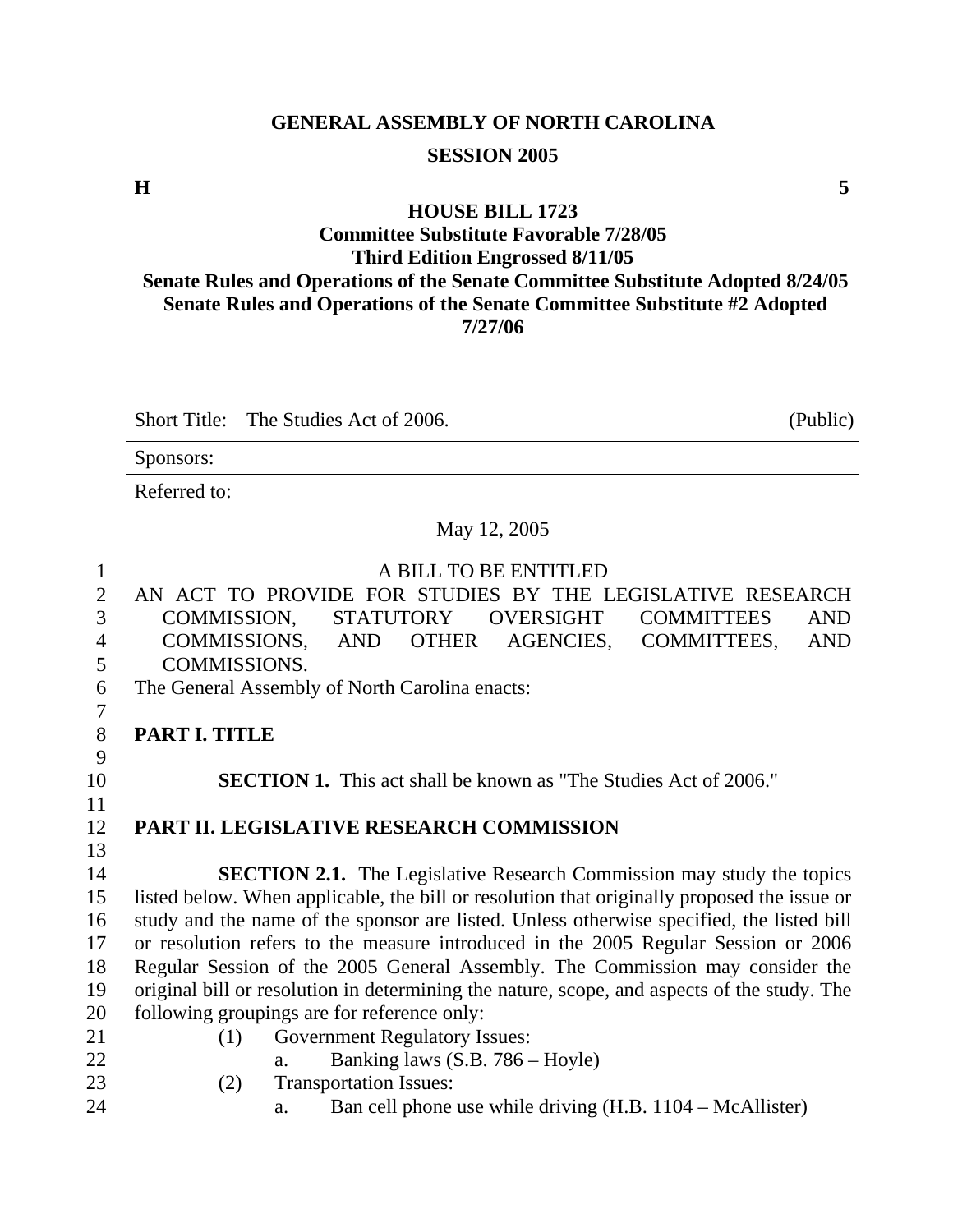|     |                | <b>General Assembly of North Carolina</b>                                 | <b>Session 2005</b> |
|-----|----------------|---------------------------------------------------------------------------|---------------------|
|     | b.             | Exemptions from safety and emissions inspections $(S.B. 530 –$<br>Dalton) |                     |
|     | c.             | Environmental review, permitting, and mitigation process in the           |                     |
|     |                | construction or expansion of State highways (H.B. 1761 -<br>Dollar)       |                     |
| (3) |                | <b>Consumer Issues:</b>                                                   |                     |
|     | a.             | Credit report identity theft $(H.B. 546 - Adams)$                         |                     |
|     | b.             | Personal information privacy (S.B. 996 – Cowell)                          |                     |
|     | $\mathbf{c}$ . | Mortgage payoffs (Hunt)                                                   |                     |
|     | d.             | Motor vehicle repair (S.B. 952 – Lucas, Bingham, Kinnaird)                |                     |
| (4) |                | <b>Insurance Issues:</b>                                                  |                     |
|     | a.             | Assist small business health insurance (S.B. 478 – Dalton)                |                     |
|     | b.             | High-risk insurance (H.B. 180 – Setzer)                                   |                     |
|     | $\mathbf{c}$ . | Additional sureties for public construction contracts (H.B. 2793)         |                     |
|     |                | - Parmon, Womble, Michaux)                                                |                     |
| (5) |                | <b>Criminal Law Issues:</b>                                               |                     |
|     | a.             | Exclusionary rule/good faith exception (H.B. 1439 – Stam)                 |                     |
|     | b.             | Habitual felon statutes (H.B. 1308 – Michaux)                             |                     |
|     | $\mathbf{c}$ . | Minority incarceration (H.B. 49)                                          |                     |
|     | d.             | The provisions and penalties of G.S. 20-138.3, driving by a               |                     |
|     |                | person less than 21 years old after consuming alcohol or drugs            |                     |
|     |                | (Dickson)                                                                 |                     |
|     | e.             | Racial bias and the death penalty (H.B. 2833 – Earle)                     |                     |
| (6) |                | <b>State/Local Government Employee Issues:</b>                            |                     |
|     | a.             | Beneficiary designation and dependent survivors of members of             |                     |
|     |                | the Teachers' and State Employees' Retirement System                      |                     |
|     |                | (Dorsett)                                                                 |                     |
|     | b.             | State employee mediation and length of backlog of appeals                 |                     |
|     |                | process (Rand)                                                            |                     |
|     | c.             | Mediation of State employee grievances (H.B. 716 – Coleman)               |                     |
|     | d.             | Severance pay changes (H.B. 703 – Crawford)                               |                     |
|     | e.             | State employee demonstration projects (H.B. 730 – Crawford,               |                     |
|     |                | Sherrill)                                                                 |                     |
|     | f.             | Prospective elimination of SPA longevity pay (H.B. 731 –                  |                     |
|     |                | Crawford)                                                                 |                     |
|     | g.             | Flexible benefits program centralized under OSP (H.B. 751 –               |                     |
|     |                | Crawford, Holliman)                                                       |                     |
|     | h.             | Sick leave bank and family leave (H.B. 2746 – Insko)                      |                     |
| (7) |                | Labor, Employment, and Economic Development Issues:                       |                     |
|     | a.             | North Carolina National Guard Pension Fund (S.B. 573 –                    |                     |
|     |                | Atwater)                                                                  |                     |
|     | $\mathbf b$ .  | Validity of statistics provided by the Industrial Commission              |                     |
|     |                | (Berger of Franklin)                                                      |                     |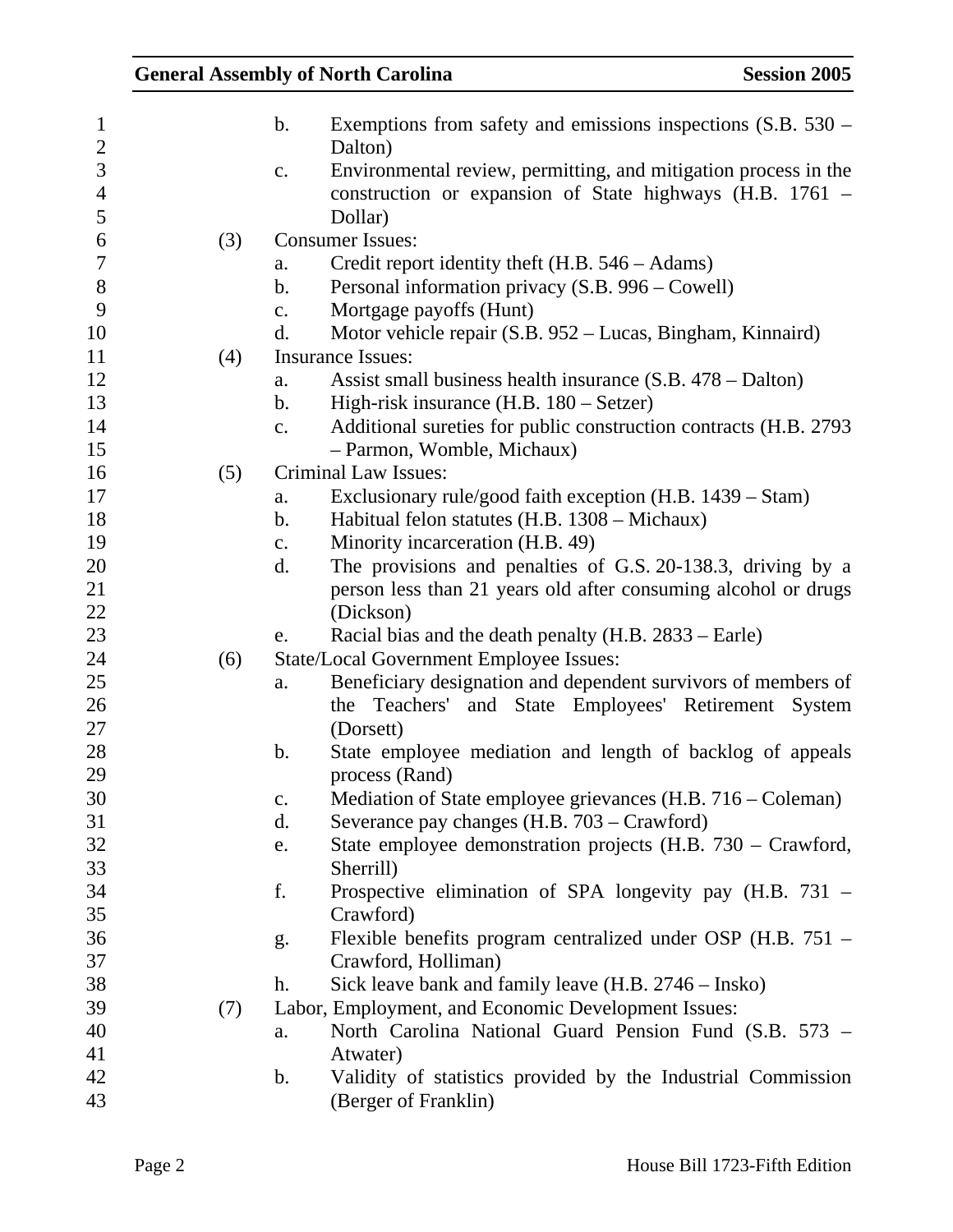| $\mathbf{1}$   |     | $\mathbf{c}$ . | Industrial Commission's monitoring of filing of forms (Berger)  |
|----------------|-----|----------------|-----------------------------------------------------------------|
| $\mathbf{2}$   |     |                | of Franklin)                                                    |
| 3              |     | d.             | Streamline forms required by Industrial Commission (Berger of   |
| $\overline{4}$ |     |                | Franklin)                                                       |
| 5              |     | e.             | UI claims/shorten employer response time (Shaw)                 |
| 6              |     | f.             | Loss of workers' compensation for fraud $(S.B. 863 - Berger of$ |
| $\tau$         |     |                | Franklin)                                                       |
| 8              |     | g.             | Workers' compensation and injuries to extremities (S.B. 864 –   |
| 9              |     |                | Berger of Franklin)                                             |
| 10             |     | h.             | Employee work incentives under the Workers' Compensation        |
| 11             |     |                | Act $(S.B. 865 - Berger of Franklin)$                           |
| 12             |     | i.             | Increase cap on award for loss of organ under the Workers'      |
| 13             |     |                | Compensation Act (S.B. 866 – Berger of Franklin)                |
| 14             |     | j.             | Small business improvement (S.B. 664 – Dalton)                  |
| 15             |     | k.             | Amendments to Workers' Compensation Act (Holliman)              |
| 16             |     | $\mathbf{l}$ . | Salaries of nonprofit directors and executives (Owens)          |
| 17             | (8) |                | <b>Health and Human Services Issues:</b>                        |
| 18             |     | a.             | Men's health                                                    |
| 19             |     | b.             | Peanut allergies/restaurant postings (H.B. 920 – Alexander)     |
| 20             |     | c.             | Naturopathic registration (Kinnaird)                            |
| 21             |     | d.             | Cost control of medical services for persons in local           |
| 22             |     |                | confinement facilities (Wilkins, Wright)                        |
| 23             |     | e.             | Treatment services funding/drug treatment courts (Insko)        |
| 24             | (9) | Other:         |                                                                 |
| 25             |     | a.             | Trafficking of persons (H.J.R. 1461 – Alexander; Kinnaird)      |
| 26             |     | $\mathbf b$ .  | Nanotechnology (H.B. 641 – Faison)                              |
| 27             |     | c.             | Public building contract laws (H.B. 1547 – Parmon)              |
| 28             |     | d.             | Unfit dwellings (S.B. 982 – Cowell)                             |
| 29             |     | e.             | Exempt builders' inventories from property tax increases (S.B.  |
| 30             |     |                | $508 - \text{Dalton}$                                           |
| 31             |     | f.             | Liabilities of general contractors to subcontractors (Rand)     |
| 32             |     | g.             | Construction indemnity agreement issues (Rand)                  |
| 33             |     | h.             | System of care common identifiers (Kinnaird)                    |
| 34             |     | i.             | Manufactured homes/good faith evictions (H.B. 1243 – Fisher)    |
| 35             |     | $\dot{J}$ .    | Refusal rights-forced public partition sales (H.B. 1309 –       |
| 36             |     |                | Michaux)                                                        |
| 37             |     | k.             | Victim restitution (Holliman)                                   |
| 38             |     | 1.             | Agency internal auditors (Tucker)                               |
| 39             |     | m.             | Tax policy changes                                              |
| 40             |     | n.             | Video conferencing (Haire)                                      |
| 41             |     | 0.             | Recovery of costs in civil cases (H.B. 2070 – Glazier)          |
| 42             |     | p.             | Erroneous paternity judgments (H.B. 2143 – Moore)               |
| 43             |     | q.             | Membership of the Wildlife Resources Commission (Williams)      |
| 44             |     | r.             | <b>Annexation</b> (Glazier)                                     |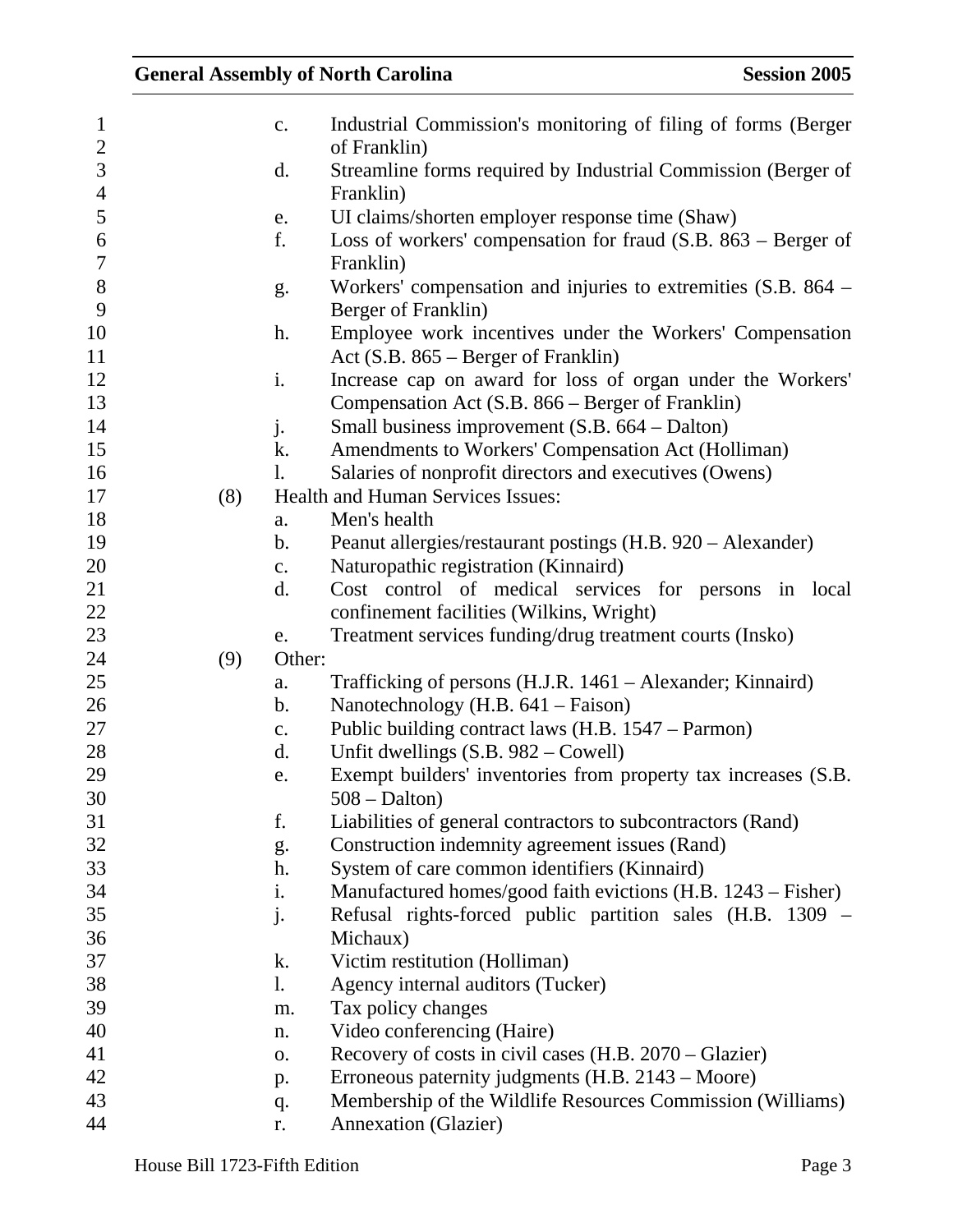| <b>General Assembly of North Carolina</b><br><b>Session 2005</b>                                                           |
|----------------------------------------------------------------------------------------------------------------------------|
| Construction cost threshold requirement for a<br>general<br>S.<br>contractor's license (H.B. 2612 – Earle, Weiss, Glazier) |
| Credit enhancement services (H.B. 2836 - Earle, Barnhart,<br>t.<br>Grady, Saunders)                                        |
| West regional facility maintenance (Church)<br>u.                                                                          |
| Hepatitis C $(H.B. 2832 - Earle)$<br>V.                                                                                    |
| Impact of ethics legislation on local elected officials (Coleman)<br>w.                                                    |
| Real estate resale dealers (H.B. 725 – Ross, Howard, Goforth,<br>X.                                                        |
| Clodfelter)                                                                                                                |
| Tax reevaluation (Nesbitt)<br>y.                                                                                           |
| Homestead exemption (Nesbitt)<br>Z.                                                                                        |
| Equine industry $(H.B. 1826 - Cole; S.B. 901 - Weinstein)$<br>aa.                                                          |
| <b>SECTION 2.1.(a)</b> Superior Court Discovery (H.B. $1211 -$ Sutton, Rand) –                                             |
| The Commission may study State disclosure requirements in superior court discovery.                                        |
| If it undertakes the study, the Commission shall consider:                                                                 |
| The issue of identities of informants who furnished information<br>(1)                                                     |
| leading to a search warrant against the defendant.                                                                         |
| The issue of personal information of the victim.<br>(2)                                                                    |
| The "work product" provision of G.S. 15A-904.<br>(3)                                                                       |
| Open discovery in noncapital postconviction cases.<br>(4)                                                                  |
| Any other related issues.<br>(5)                                                                                           |
| The Commission may make its final report to the 2007 General Assembly                                                      |
| upon its convening.                                                                                                        |
| <b>SECTION 2.1.(b)</b> Impact of Regulation on the Cost of Housing (Hoyle) $-$                                             |
| The Commission may study the impact of State and local government regulation on the                                        |
| cost of housing and recommend ways to reduce or eliminate conflicting, duplicative,                                        |
| outdated, or unnecessary regulations, including the consolidation or elimination of                                        |
| governmental agencies and programs.                                                                                        |
| <b>SECTION 2.1.(c)</b> Transferring the Deferred Compensation Program (Rand)                                               |
| - The Commission may study the feasibility of transferring the Public Employee                                             |
| Deferred Compensation Program established under G.S. 143B-426.24 from the                                                  |
| Department of Administration to the Department of the State Treasurer.                                                     |
| <b>SECTION 2.1.(d)</b> Consumer Credit Counseling (Dorsett) – The                                                          |
| Commission may study State and federal laws, rules, and policies pertaining to                                             |
| consumer credit counseling and debt management and may make recommendations for                                            |
| reforming relevant North Carolina civil, criminal, and administrative law, regulations,                                    |
| and policies. The Commission may examine the appropriateness of consumer protection                                        |
| provisions and standards for providers of services, and the adequacy of enforcement                                        |
| tools and practices.                                                                                                       |
| <b>SECTION 2.1.(e)</b> Impact of Undocumented Immigrants (Justice) – The                                                   |
| Commission may study the effects of undocumented immigrants on the State. The                                              |
| Commission may consider the following issues:<br>(1)                                                                       |
| Impacts on the State's health care, education, and social services                                                         |
| systems.                                                                                                                   |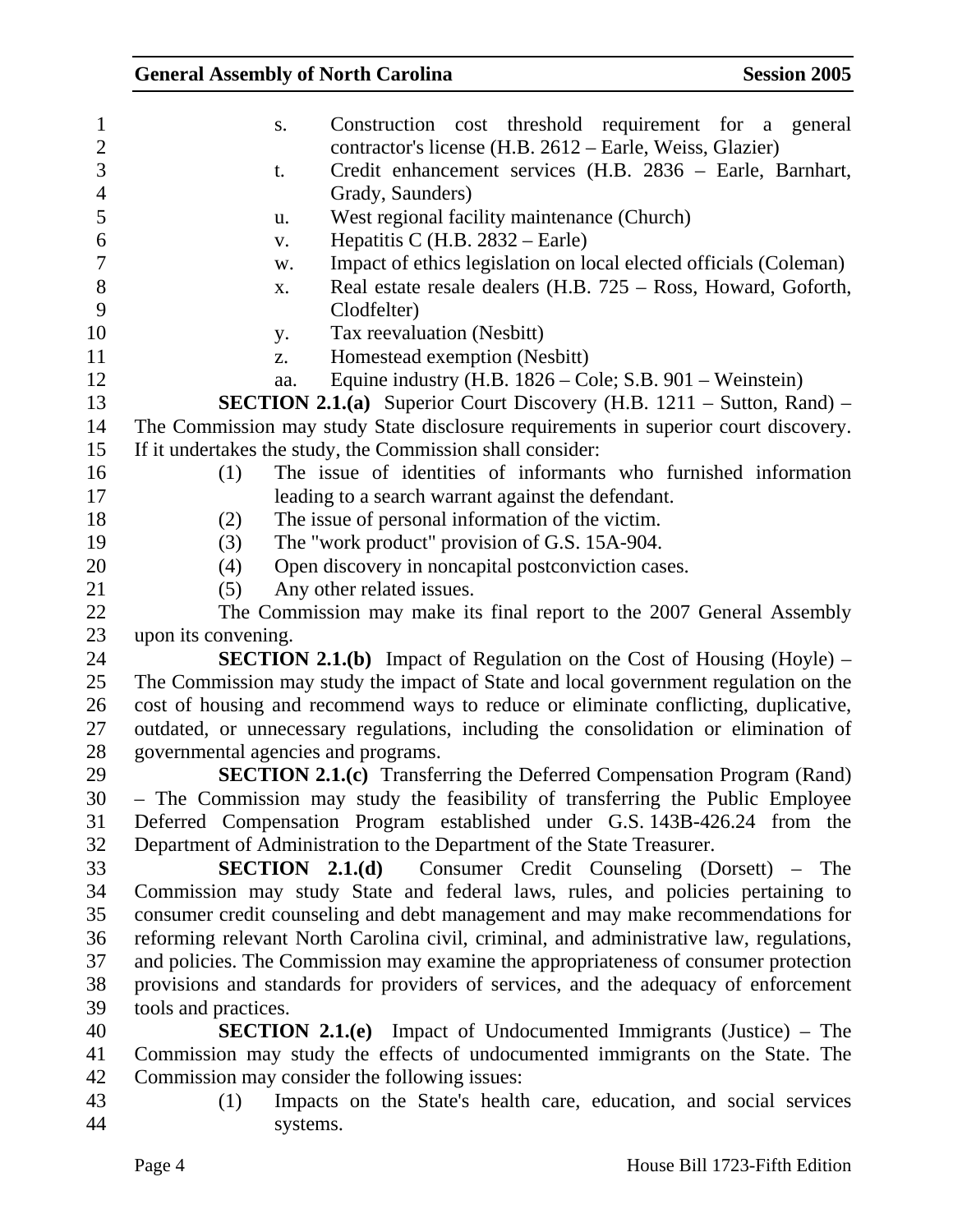| $\mathbf{1}$   | (2)                   | Impacts on the criminal justice system and corrections.                                    |
|----------------|-----------------------|--------------------------------------------------------------------------------------------|
| $\mathbf{2}$   | (3)                   | Impacts on the State's economy, including the fiscal ramifications of                      |
| 3              |                       | compliance with federal laws requiring the provision of specific                           |
| $\overline{4}$ |                       | services to undocumented immigrants.                                                       |
| 5              | (4)                   | Impacts on the economic and workforce development, including the                           |
| 6              |                       | provision of and the need for low-cost labor for agriculture,                              |
| $\overline{7}$ |                       | construction, tourism, and other industries.                                               |
| $8\,$          | (5)                   | Any other relevant issues.                                                                 |
| 9              |                       | <b>SECTION 2.1.(f)</b> Pharmacy Benefits Manager Regulation (H.B. 1374) $-$                |
| 10             |                       | The Commission may study issues regarding the regulation of pharmacy benefit               |
| 11             | management.           |                                                                                            |
| 12             |                       | SECTION 2.1.(g) Local Governmental Employees Retirement System -                           |
| 13             |                       | The Commission may study issues related to establishing a higher option within the         |
| 14             |                       | Local Governmental Employees Retirement System. The Commission may consider                |
| 15             | the following issues: |                                                                                            |
| 16             | (1)                   | Whether the higher option should include all local governmental                            |
| 17             |                       | employees.                                                                                 |
| 18             | (2)                   | Whether the higher option would be voluntary and require each                              |
| 19             |                       | individual governing body to approve it for employee participation.                        |
| 20             | (3)                   | Whether there should be a deadline or sunset provision for a local                         |
| 21             |                       | government to adopt the higher option.                                                     |
| 22             | (4)                   | Whether "buy back credit" provisions for the time period an employee                       |
| 23             |                       | is in the lower option are feasible.                                                       |
| 24             | (5)                   | Any other relevant issues the Commission deems necessary to the                            |
| 25             |                       | study.                                                                                     |
| 26             |                       | <b>SECTION 2.1.(h)</b> Chapter 24 Exemptions (Brubaker) – The Commission                   |
| 27             |                       | may study issues related to authorizing the Commissioner of Banks to permit affiliates     |
| 28             |                       | of licensees under G.S. 53-176 to be exempt from certain provisions of Chapter 24 of       |
| 29             | the General Statutes. |                                                                                            |
| 30             |                       | <b>SECTION 2.1.(i)</b> Effectiveness of the State Purchasing and Contract System           |
| 31             |                       | - The Commission may study the effectiveness of the State purchasing and contract          |
| 32             |                       | system including its accessibility and impact on the State's small businesses and the      |
| 33             |                       | participation of minority contractors.                                                     |
| 34             |                       | <b>SECTION 2.1.(j)</b> Red Light Camera Clear Proceeds (Goodwin) – The                     |
| 35             |                       | Commission may study the impact of the various decisions of the North Carolina courts      |
| 36             |                       | on the definition of clear proceeds as it relates to the funding and operation of traffic  |
| 37             |                       | control photographic systems by cities and towns in the State. The Commission may          |
| 38             |                       | recommend to the General Assembly statutory changes that define clear proceeds in a        |
| 39             |                       | manner that allows their use for the continued operation of these traffic control systems. |
| 40             |                       | <b>SECTION 2.1.(k)</b> Adequate Public Facilities Ordinances (Rand) – The                  |
| 41             |                       | Commission may study issues related to the adoption of adequate public facilities          |
| 42             |                       | ordinances by local governments. For the purposes of the study, an adequate public         |
| 43             |                       | facilities ordinance is any ordinance, policy, guideline, or procedure adopted by a local  |
| 44             |                       | government that ties or conditions development approval to the availability and            |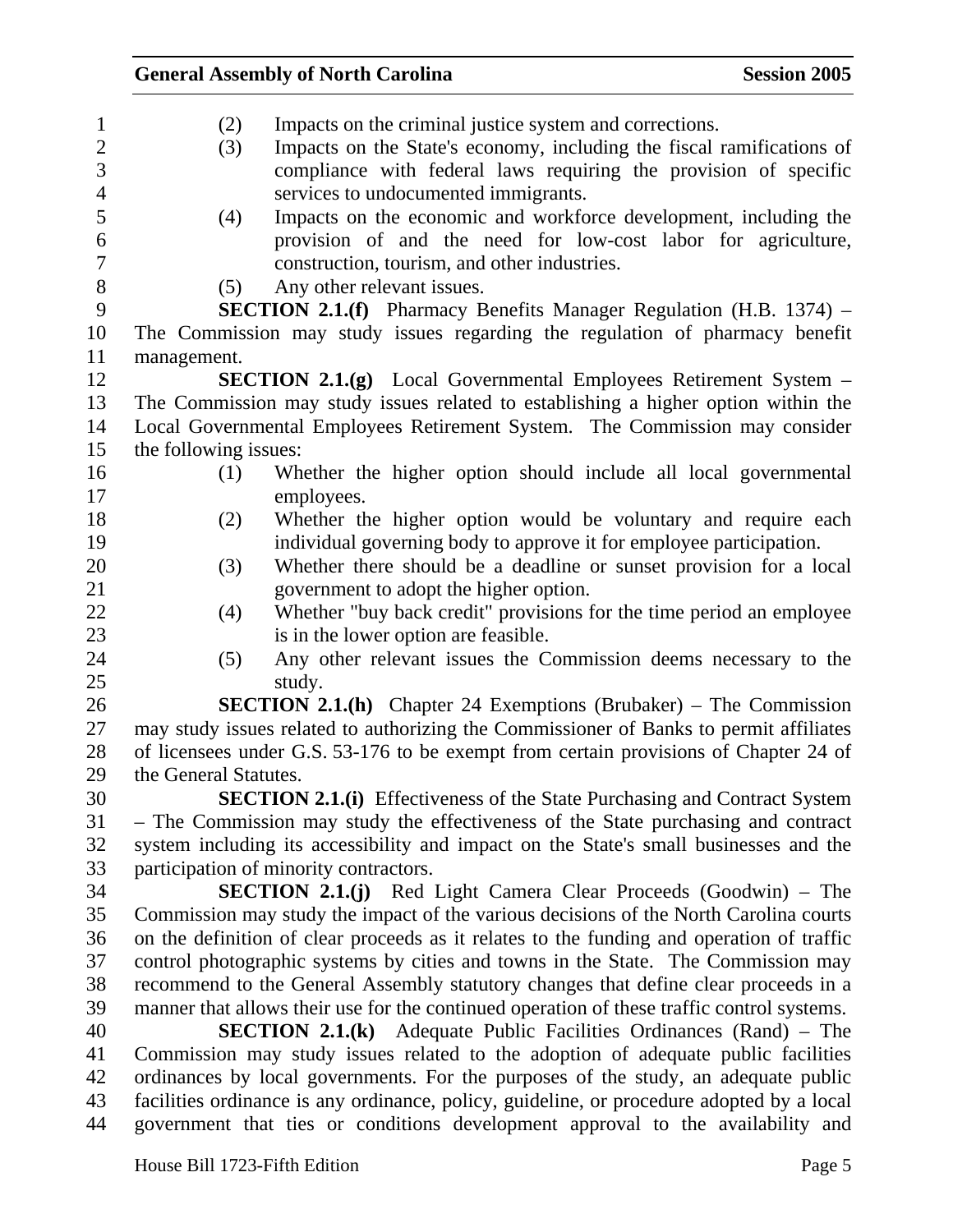| $\mathbf{1}$   |                         | adequacy of public facilities and services. In particular, the Commission shall study the |
|----------------|-------------------------|-------------------------------------------------------------------------------------------|
| $\overline{2}$ |                         | extent to which such ordinances increase the cost of housing and affect State and local   |
| 3              |                         | tax revenues, employment, and economic development.                                       |
| $\overline{4}$ |                         | <b>SECTION 2.1.(1)</b> For-Profit Recycling Businesses (Rand) – The                       |
| 5              |                         | Commission may study issues related to developing strategies to protect the State's       |
| 6              |                         | citizens from being misled into unknowingly donating goods to for-profit recycling        |
| 7              |                         | businesses when they are attempting to aid charitable nonprofit organizations.            |
| 8              |                         | <b>SECTION 2.1.(m)</b> Post-Adoption Contact (S.B. 209 – Kinnaird) – The                  |
| 9              |                         | Commission may study the topic of post-adoption contacts and communication between        |
| 10             |                         | an adopted child and a birth relative. In conducting the study, the Commission may        |
| 11             | consider the following: |                                                                                           |
| 12             | (1)                     | establish laws for post-adoption contacts<br>The need to<br><b>or</b>                     |
| 13             |                         | communication between an adopted child and a birth relative.                              |
| 14             | (2)                     | What constitutes post-adoption contacts and communication.                                |
| 15             | (3)                     | Any effect post-adoption contacts and communication would have on                         |
| 16             |                         | existing adoption laws.                                                                   |
| 17             | (4)                     | The criteria for establishing post-adoption contacts and communication                    |
| 18             |                         | and the contents of any such agreement.                                                   |
| 19             | (5)                     | Any other information the Commission deems relevant.                                      |
| 20             |                         | <b>SECTION 2.1.(n)</b> Sick Leave Bank and Family Leave (S.B. 2007 –                      |
| 21             |                         | Atwater) – The Commission may study the feasibility of the State providing family         |
| 22             |                         | leave for employees and State policies relating to the voluntary sick leave bank for      |
| 23             |                         | public school employees. In conducting the study, the Commission may consider the         |
| 24             | following:              |                                                                                           |
| 25             | (1)                     | Evaluate the status of the State's voluntary sick leave bank for public                   |
| 26             |                         | school employees.                                                                         |
| 27             | (2)                     | Consider the efficacy of changes in policy designed to make the                           |
| 28             |                         | current sick leave bank more "employee friendly."                                         |
| 29             | (3)                     | Study sick leave banks and other shared leave programs in other states.                   |
| 30             | (4)                     | Evaluate the need for a sick leave bank for teachers and State                            |
| 31             |                         | employees beyond the current voluntary program.                                           |
| 32             | (5)                     | Study the feasibility of the State providing family leave for employees                   |
| 33             |                         | including paid leave to care for a newborn, newly adopted, or foster                      |
| 34             |                         | child and paid leave due to a serious personal or family member's                         |
| 35             |                         | health problem. In the course of the study, the Commission shall                          |
| 36             |                         | consider laws from other states regarding (i) family leave, (ii)                          |
| 37             |                         | temporary disability insurance programs that provide family leave, (iii)                  |
| 38             |                         | family leave insurance programs, and (iv) consider additional sources                     |
| 39             |                         | of sick days for the sick leave bank.                                                     |
| 40             | (6)                     | Review any other matter that the Commission finds relevant to its                         |
| 41             |                         | charge.                                                                                   |
| 42             |                         | <b>SECTION 2.1.(0)</b> Effectiveness of the State Purchasing and Contract System          |
| 43             |                         | (Rand) – The Commission may study the effectiveness of the State purchasing and           |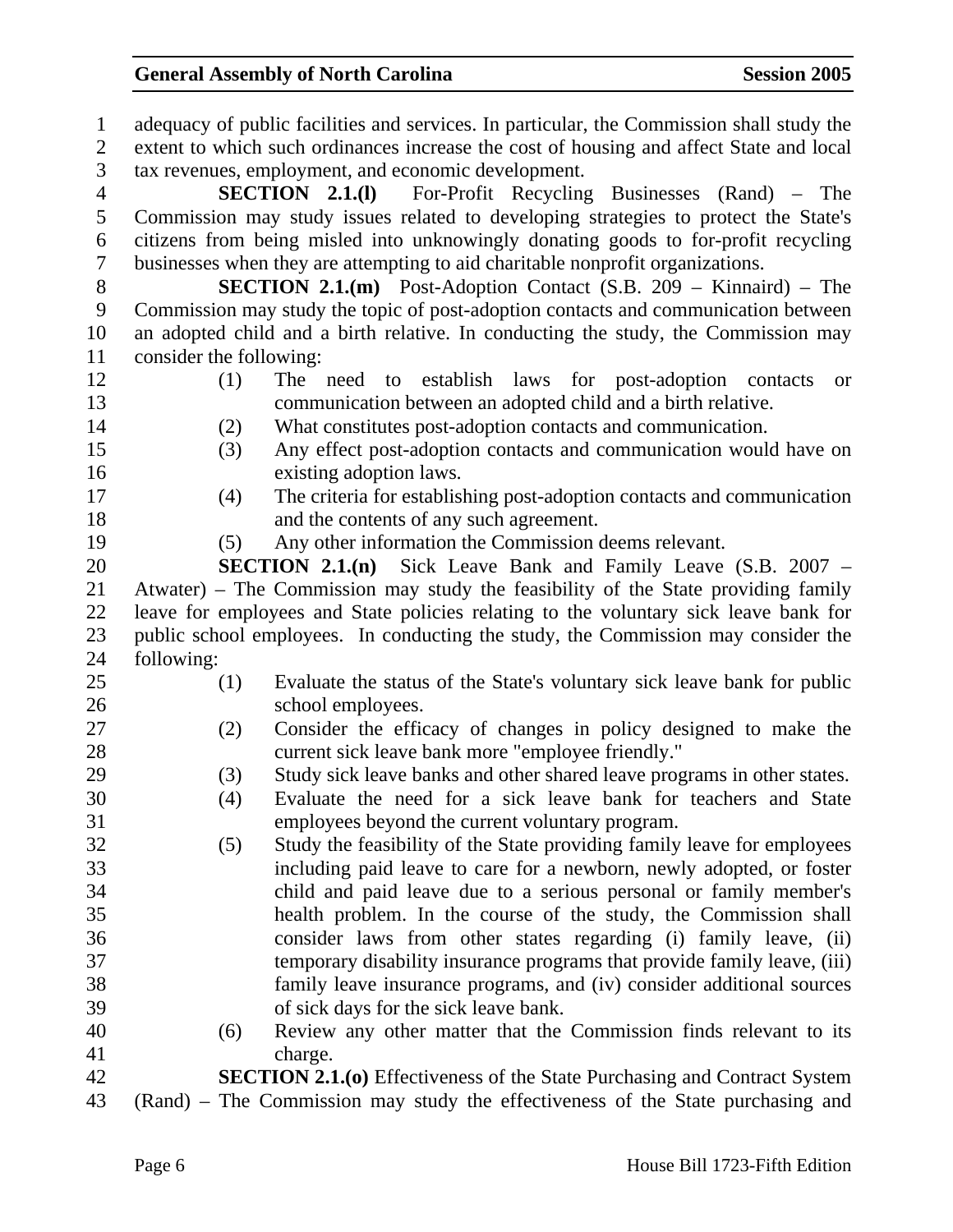1 contract system including its accessibility and impact on the State's small businesses 2 and the participation of minority contractors. 3 **SECTION 2.1.(p)** Requirements for Issuance of Building Permits for 4 On-Site Business Installation or Repair of Electrical Equipment – The Commission may 5 study the requirements of current law, G.S. 153A-357 and G.S. 160A-417, concerning 6 issuance of building permits for on-site business installation or repair of electrical 7 equipment. The Commission shall examine whether permits should be waived for 8 installation and repair of electrical equipment by businesses on their own property, if the 9 property is not intended for lease or sale, and if the business employs electricians or 10 mechanics for the purpose of installing or repairing its own electrical equipment. 11 **SECTION 2.1.(q)** Legislative Efficiency and Operations (Graham) – The 12 Commission may study the issues surrounding legislative efficiency and operations. 13 The study shall include the feasibility of organizational sessions, session limits, term 14 limits, and legislative pay. 15 **SECTION 2.2.** For each Legislative Research Commission committee 16 created during the 2005-2007 biennium, the cochairs of the Legislative Research 17 Commission shall appoint the committee membership. 18 **SECTION 2.3.** For each of the topics the Legislative Research Commission 19 decides to study under this Part or pursuant to G.S. 120-30.17(1), the Commission may 20 report its findings, together with any recommended legislation, to the 2007 General 21 Assembly upon its convening. 22 **SECTION 2.4.** From the funds available to the General Assembly, the 23 Legislative Services Commission may allocate additional monies to fund the work of 24 the Legislative Research Commission. 25 26 **PART III. JOINT LEGISLATIVE HEALTH CARE OVERSIGHT**  27 **COMMITTEE STUDIES**  28 29 **SECTION 3.1.** The Joint Legislative Health Care Oversight Committee may 30 study the topics listed in this Part and report its findings, together with any 31 recommended legislation, to the 2007 General Assembly upon its convening. 32 **SECTION 3.2.** Geriatric Care Providers (H.B. 183 – Nye, Clary) – The 33 Committee may study methods to increase the number of geriatric care providers in the 34 State. 35 **SECTION 3.3.** Medical Cost Savings (S.B. 581 – Forrester) – The 36 Committee may study a variety of approaches to find medical cost savings and to ensure 37 quality of medical care provided to the citizens of the State. 38 **SECTION 3.4.** Regulation of Nurse Practitioner Practice (Nesbitt) – The 39 Committee may study the following: 40 (1) Issues surrounding the practice parameters of advanced practice 41 registered nurses (APRNs). 42 (2) Relationship between APRNs and physicians. 43 (3) Whether APRNs should be regulated through the North Carolina 44 Board of Nursing or the North Carolina Medical Board.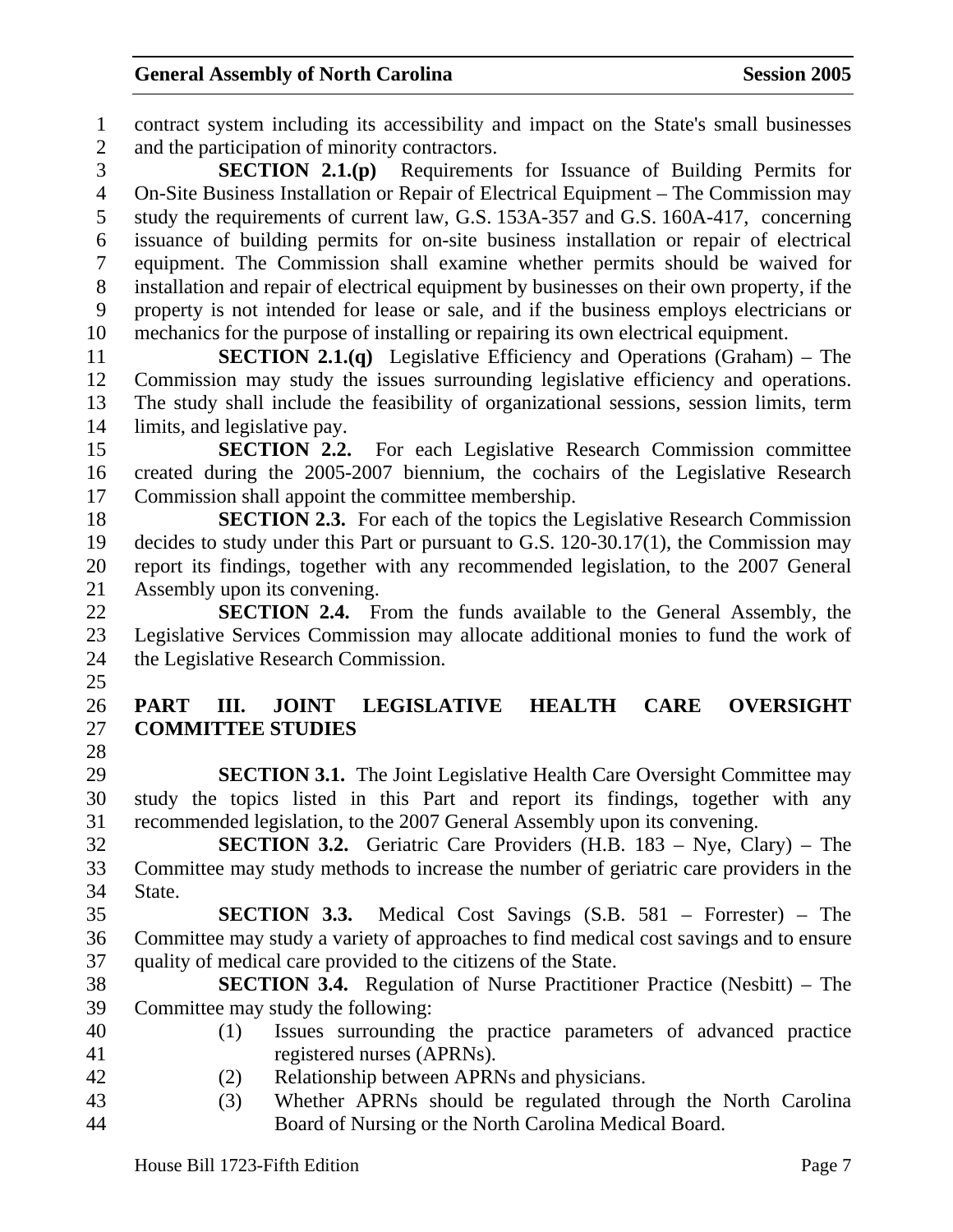| $\mathbf{1}$   | Any other issue the Commission considers relevant.<br>(4)                                  |
|----------------|--------------------------------------------------------------------------------------------|
| $\mathbf{2}$   | <b>SECTION 3.5.</b> Community Health Centers (Kerr) – The Committee may                    |
| 3              | study the need for community health centers, including federally qualified health          |
| $\overline{4}$ | centers, health centers that meet the criteria for federally qualified health centers, and |
| 5              | State-designated rural health centers and public health departments. The Committee         |
| 6              | shall also study the need for and funding of free clinics, such as W.A.T.C.H. in North     |
| $\tau$         | Carolina. In conducting the study, the Committee shall examine a range of approaches       |
| $8\,$          | in depth, including, but not limited to, the following:                                    |
| 9              | Increasing access to preventative and primary care services by<br>(1)                      |
| 10<br>11       | uninsured or medically indigent patients in existing or new health<br>center locations.    |
| 12             | Establishing community health center services in counties where no<br>(2)                  |
| 13             | such services exist.                                                                       |
| 14             | Creating new services or augmenting existing services provided to<br>(3)                   |
| 15             | uninsured or medically indigent patients, including primary care and                       |
| 16             | preventative medical services, dental services, pharmacy, and                              |
| 17             | behavioral health.                                                                         |
| 18             | Increasing capacity necessary to serve the uninsured by enhancing or<br>(4)                |
| 19             | replacing facilities, equipment, or technologies.                                          |
| 20             | <b>SECTION 3.6.</b> Hospital Systems (Rand) – The Committee may study issues               |
| 21             | related to the conversion of county-owned hospitals to private not-for-profit hospitals    |
| 22             | and the merger and acquisition of health care systems. The Committee shall consider the    |
| 23             | following issues:                                                                          |
| 24             | Long-term financial implications.<br>(1)                                                   |
| 25             | Quality of care.<br>(2)                                                                    |
| 26             | An analysis of the effects of preferred provider organizations.<br>(3)                     |
| 27             | The implications of government regulations.<br>(4)                                         |
| 28             | The implications of government paid medical services.<br>(5)                               |
| 29             | <b>SECTION 3.7.</b> Prescription Drug Cost Management Office (S.B. 424 –                   |
| 30             | Boseman, Atwater) – The Committee may study the feasibility of establishing an Office      |
| 31             | for Prescription Drug Cost Management ("Office") in the Department of Administration       |
| 32             | or other appropriate State agency to manage the cost of prescription drugs incurred by     |
| 33             | State agencies and programs that cover or provide prescription drugs. The                  |
| 34             | responsibilities of the Office shall include negotiating prescription drug price discounts |
| 35             | with participating pharmaceutical manufacturers and pharmacists for prescription drugs     |
| 36             | paid for, in whole or in part, with State funds. As used in this section, "State agency"   |
| 37             | includes the Teachers' and State Employees' Comprehensive Major Medical Plan. In           |
| 38             | conducting the study, the Committee shall consider the following:                          |
| 39             | The estimated amount that each State agency pays annually for<br>(1)                       |
| 40             | prescription drugs, including any discounts or rebates currently in                        |
| 41             | effect.                                                                                    |
| 42             | Current contractual obligations of State agencies to pay for<br>(2)                        |

43 prescription drug coverage or purchase.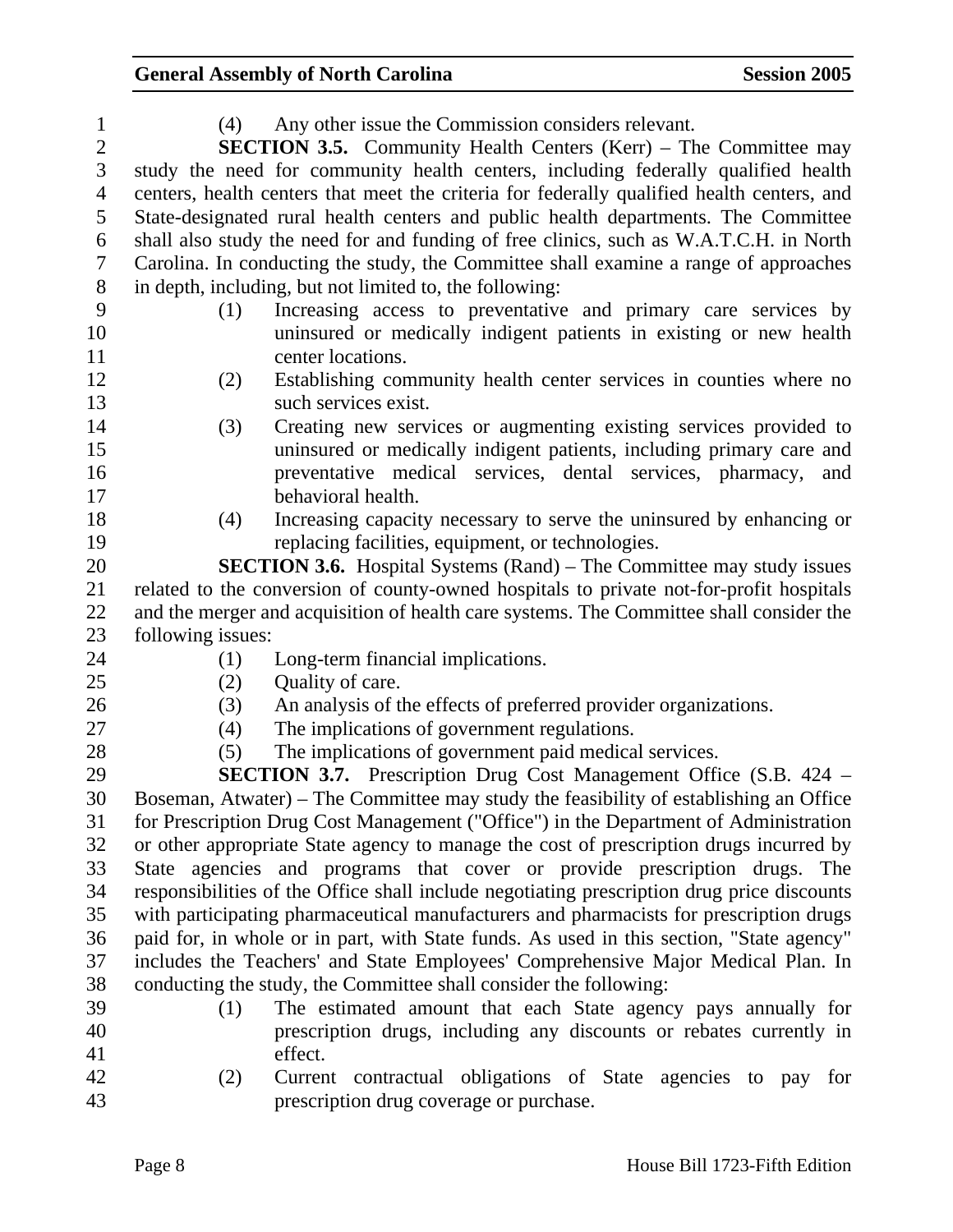|      |     | <b>General Assembly of North Carolina</b>                                                                                  | <b>Session 2005</b> |
|------|-----|----------------------------------------------------------------------------------------------------------------------------|---------------------|
|      | (3) | Incentives for prescription drug manufacturers and pharmacists to                                                          |                     |
|      |     | participate in the State prescription drug cost management program.                                                        |                     |
|      | (4) | Formularies or other methods of containing prescription drug costs<br>currently in effect for State agencies and programs. |                     |
|      | (5) | Necessity for and feasibility of interfacing the implementation of the                                                     |                     |
|      |     | prescription drug cost management program with information                                                                 |                     |
|      |     | management systems currently used by State agencies.                                                                       |                     |
|      | (6) | Experiences of other states in attempting to control prescription drug                                                     |                     |
|      |     | costs through multistate compacts, bulk purchasing, or negotiated<br>discounts.                                            |                     |
|      | (7) | Timeline and funds needed for the establishment of the Office for                                                          |                     |
|      |     | Prescription Drug Cost Management and implementation of a                                                                  |                     |
|      |     | prescription drug management program.                                                                                      |                     |
|      | (8) | Other matters the Committee deems necessary for its study.                                                                 |                     |
|      |     | <b>SECTION 3.8.</b> Occupational Therapy Licensure Revisions (H.B. 287 – Nye,                                              |                     |
|      |     | England, Barnhart, Womble) – The Committee may study the amendment of certain                                              |                     |
|      |     | laws relating to the North Carolina Occupational Therapy Act.                                                              |                     |
|      |     | <b>SECTION 3.9.</b> Alternatives to State Health Plan for The University of North                                          |                     |
|      |     | Carolina (H.B. 775 – Earle, Insko; Kinnaird) – The Committee may study the                                                 |                     |
|      |     | alternatives to the State Health Plan for The University of North Carolina.                                                |                     |
|      |     | <b>SECTION 3.10.</b> Smoking in Public Places (Holliman) – The Committee                                                   |                     |
|      |     | may study the issue of smoking in public places. As a part of its study, the Committee                                     |                     |
| may: |     |                                                                                                                            |                     |
|      | (1) | Consider a proposal to ban smoking in all State controlled buildings,                                                      |                     |
|      |     | and granting local governments the authority to do the same in their                                                       |                     |
|      |     | buildings.                                                                                                                 |                     |
|      | (2) | Consider a proposal to ban smoking in the workplace.                                                                       |                     |
|      | (3) | Consider repeal of State law that does not allow counties and cities to                                                    |                     |
|      |     | enact smoking ordinances more restrictive than State law.                                                                  |                     |
|      | (4) | Examine the health factors associated with secondhand smoke and its                                                        |                     |
|      |     | effect on persons exposed to it.                                                                                           |                     |
|      | (5) | Examine whether the practice of separate areas for smoking and                                                             |                     |
|      |     | nonsmoking is adequate to protect nonsmokers from secondhand<br>smoke.                                                     |                     |
|      | (6) | Consider whether that should be any exceptions to new smoking                                                              |                     |
|      |     | restrictions.                                                                                                              |                     |
|      | (7) | Examine the effects on health and to the economy similar legislation                                                       |                     |
|      |     | has had in other states.                                                                                                   |                     |
|      | (8) | Consult with interested parties, such as doctors, the American Lung                                                        |                     |
|      |     | Association, the Cancer Society, and similar organizations, and invite                                                     |                     |
|      |     | their participation in the Committee's work as experts.                                                                    |                     |
|      |     | <b>SECTION 3.11.</b> Rural Health Care Access and Needs (H.B. 797 – Pierce) –                                              |                     |
|      |     | The Committee may study, in consultation with the Department of Health and Human                                           |                     |
|      |     | Services, Office of Research, Demonstrations, and Rural Health Development, the                                            |                     |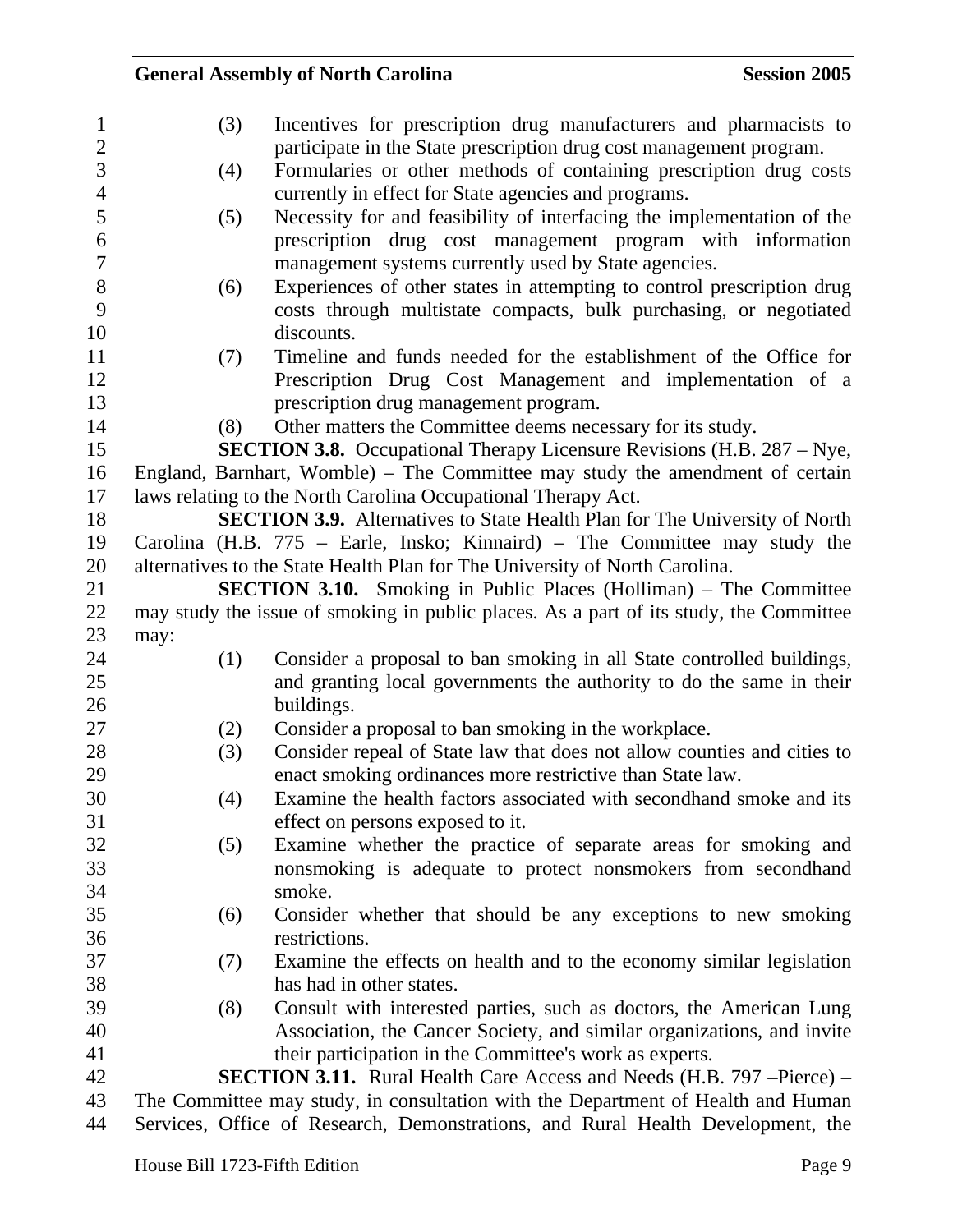1 health care needs in rural areas of the State and other health professional shortage areas 2 of the State without inpatient services and with a high percentage of uninsured residents. 3 4 **PART IV. JOINT LEGISLATIVE TRANSPORTATION OVERSIGHT**  5 **COMMITTEE STUDIES**  6 7 **SECTION 4.1.** The Joint Legislative Transportation Oversight Committee 8 may study the topics listed in this Part and report its findings, together with any 9 recommended legislation, to the 2007 General Assembly upon its convening. 10 **SECTION 4.2.** Utility Relocation (H.B. 667 – Cole) – The Committee may 11 study the use of incentives, disincentives, and other contractual measures by the 12 Department of Transportation to expedite relocation of public utilities for highway 13 construction projects. 14 **SECTION 4.3.** Nonbetterments (Almond, McComas) – The Committee may 15 study issues related to nonbetterments. 16 **SECTION 4.4.** Dedicated Funding Sources for Public Transit (Coates) – 17 The Committee may study the feasibility of a dedicated funding source for public transit 18 and alternative forms of transportation. 19 20 **PART V. JOINT LEGISLATIVE EDUCATION OVERSIGHT COMMITTEE**  21 **STUDIES**  22 23 **SECTION 5.1.** The Joint Legislative Education Oversight Committee may 24 study the topics listed in this Part and report its findings, together with any 25 recommended legislation, to the 2007 General Assembly upon its convening. 26 **SECTION 5.2.** Changes in Education Districts (H.B. 1505 – Yongue, 27 Preston, Johnson, Carney) – The Committee may study issues related to population 28 changes in education districts. 29 **SECTION 5.3.** Raising the Compulsory School Attendance Age (H.B. 1079 30 – Parmon, Glazer, Womble, McLawhorn; S.B. 878 – Garrou) – The Committee may 31 study issues related to raising the compulsory school attendance age. 32 **SECTION 5.4.** Child Nutrition Services (H.B. 696 – Inkso) – The 33 Committee may study the impact of indirect costs associated with the child nutrition 34 services program. 35 **SECTION 5.5.** Class Size Funding Formula for Children With Special 36 Needs (H.B. 693 – Glazier, Parmon) – The Committee may study the need to weight the 37 class-size funding formula to accommodate the learning needs of special populations of 38 children. 39 **SECTION 5.6.** Track Students Throughout Education (H.B. 640) – The 40 Committee may study the feasibility of tracking students throughout their education. 41 **SECTION 5.7.** Impact of Student Mobility on Academic Performance (H.B. 42 388 – Folwell; S.B. 171 – Dalton) – The Committee may study the impact of student 43 mobility on academic performance.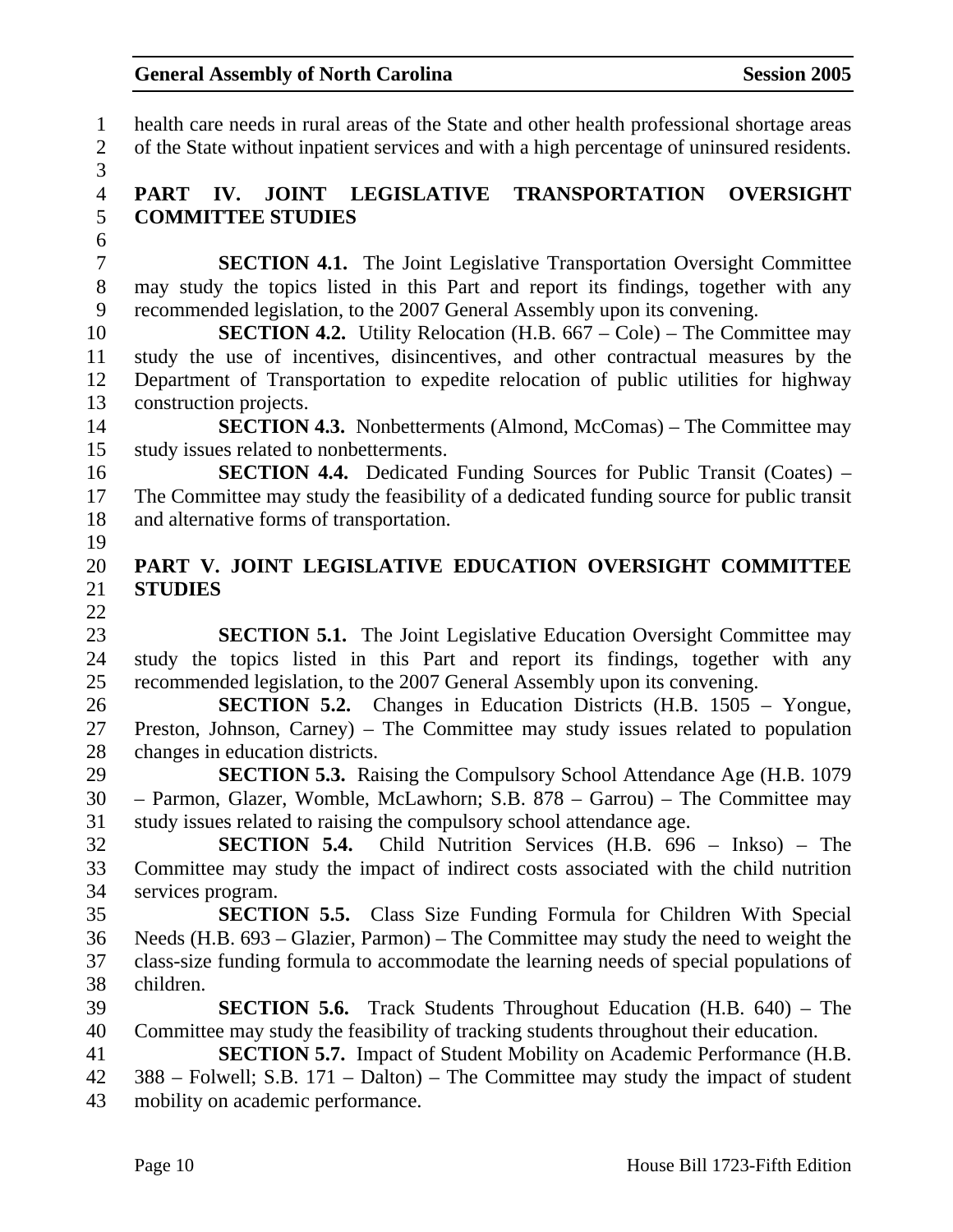| $\mathbf{1}$   | <b>SECTION 5.8.</b> Appropriate Education for Suspended Students (H.B. 1747 –                            |
|----------------|----------------------------------------------------------------------------------------------------------|
| $\overline{2}$ | Preston, Bell, Parmon, Stam) – The Committee may study the issues concerning                             |
| 3              | appropriate education for suspended students.                                                            |
| $\overline{4}$ | <b>SECTION 5.9.</b> Corporal Punishment Policies (H.B. 1462 – Alexander) –                               |
| 5              | The Committee may study policies related to corporal punishment.                                         |
| 6              | <b>SECTION 5.10.</b><br>Strategies for Targeting Educational Programs and                                |
| $\tau$         | Resources (Swindell, Lucas, Garrou) - The Committee shall study strategies for                           |
| 8              | targeting educational programs and resources to improve K-12 education for all                           |
| 9              | students. In the course of the study, the Committee shall do all of the following:                       |
| 10             | Review existing funding formulas to ensure that resources are targeted<br>(1)                            |
| 11             | where they are most needed and, if necessary, propose modifications                                      |
| 12             | to these formulas. This review shall include an analysis of local ability                                |
| 13             | to pay based on measures of local wealth and local willingness to pay                                    |
| 14             | for K-12 education.                                                                                      |
| 15             | Review existing initiatives and curricula, for early childhood through<br>(2)                            |
| 16             | high school, and recommend ways to reduce duplicative efforts and                                        |
| 17             | make better use of finite resources.                                                                     |
| 18             | Explore local actions and efforts to supplement State educational<br>(3)                                 |
| 19             | resources.                                                                                               |
| 20             | Examine how other states work with local governments to ensure<br>(4)                                    |
| 21             | adequate resources are available for the operational and capital needs                                   |
| 22             | of the public schools.                                                                                   |
| 23             | <b>SECTION 5.11.</b> Workforce Preparation in the Public Schools (S.B. 898 –                             |
| 24             | Brown) – The Committee may study workforce preparation in the public schools.                            |
| 25             | <b>SECTION 5.12.</b> Community College Tuition Reciprocity (S.B. 779 – Snow)                             |
| 26<br>27       | - The Committee may study issues relating to community college tuition reciprocity<br>with other states. |
| 28             | SECTION 5.13.<br>Information<br>Requirements<br>for<br>School                                            |
| 29             | Admission/Assignment (H.B. 1480 – Folwell) – The Committee may study information                         |
| 30             | requirements for school admission and assignment.                                                        |
| 31             | <b>SECTION 5.14.</b> Joint Education Leadership Team for Disadvantaged                                   |
| 32             | Students (Carney, Yongue; Clodfelter) – The Committee may study establishing a Joint                     |
| 33             | Education Leadership Team for Disadvantaged Students.                                                    |
| 34             | <b>SECTION 5.15.</b> Education Facility Financing (H.B. 1272 – Yongue) – The                             |
| 35             | Committee may study issues related to education facility financing.                                      |
| 36             | <b>SECTION 5.16.</b> School Psychologists (Swindell) – The Committee may                                 |
| 37             | study issues related to the compensation of school psychologists, including annual                       |
| 38             | salary supplements for licensed school psychologists who are employed by local school                    |
| 39             | administrative units and certified by the National School Psychology Certification                       |
| 40             | Board or other equivalent national certifying organization.                                              |
| 41             | <b>SECTION 5.17.</b> Civics Education (H.B. 2469 – Glazier) The Committee                                |
| 42             | may study issues related to civics education.                                                            |
| 43             | <b>SECTION 5.18.</b> Local School Construction Financing (H.B. 2189 – Yongue)                            |
| 44             | The Committee may study issues related to local school construction financing.                           |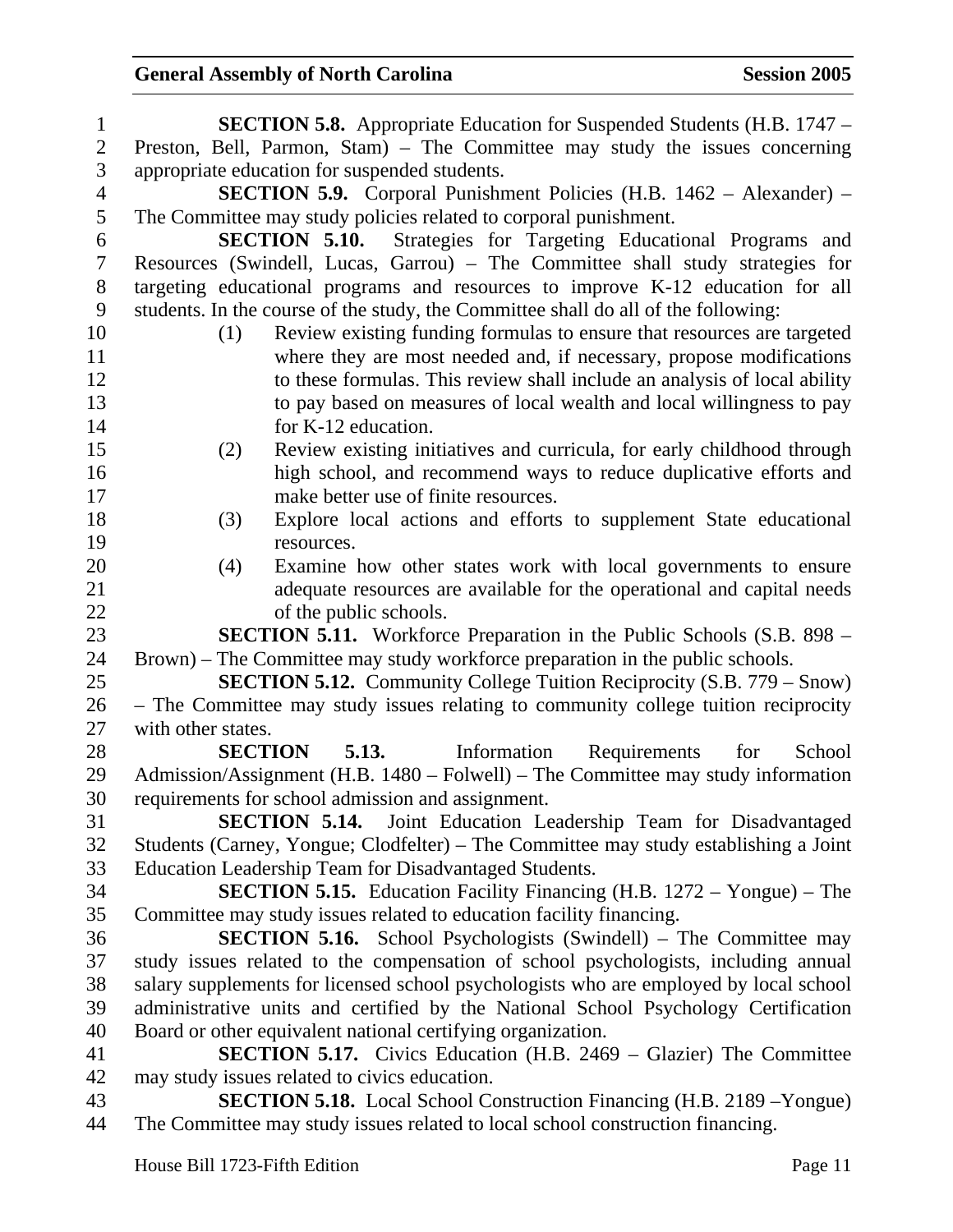| $\mathbf{1}$   | SECTION 5.19.<br>Teacher Assistant Salary Schedule (H.B. 2842 –                             |
|----------------|---------------------------------------------------------------------------------------------|
| $\sqrt{2}$     | McLawhorn) The Committee may study issues related to the teacher assistant salary           |
| $\overline{3}$ | schedule.                                                                                   |
| $\overline{4}$ | <b>SECTION 5.20.</b> Tax on Lottery Winnings/Community College Equipment                    |
| 5              | (H. B. 1991 – Yongue, Tolson, Jeffus) – The Committee may study issues related to           |
| 6              | earmarking the tax collected on lottery winnings for community college equipment.           |
| $\tau$         | <b>SECTION 5.21.</b> Sales Tax Exemption for Local School Units (H.B. 2460 –                |
| $8\,$          | Yongue, Carney, England, and Gibson) – The Committee may study issues related to            |
| 9              | providing for an exemption from the sales and use tax for local school administrative       |
| 10             | units.                                                                                      |
| 11             | <b>SECTION 5.22.</b> High School Graduation/Drop out Rate (Parmon, Weiss) –                 |
| 12             | The Committee may study issues related to high school graduation and drop out rates.        |
| 13             | <b>SECTION 5.23.</b> Sound Basic Education (Lucas) – The Committee may                      |
| 14             | study strategies and resources that contribute to the opportunity for North Carolina        |
| 15             | students to obtain a sound basic education.                                                 |
| 16             |                                                                                             |
| 17             | PART VI. JOINT LEGISLATIVE UTILITY REVIEW COMMITTEE STUDIES                                 |
| 18             |                                                                                             |
| 19             | <b>SECTION 6.1.</b> The Joint Legislative Utility Review Committee may study                |
| 20             | the topics listed in this Part and report its findings, together with any recommended       |
| 21             | legislation, to the 2007 General Assembly upon its convening.                               |
| 22             | <b>SECTION 6.2.</b> Article 1 of Chapter 62A (H.B. 1638 – Saunders, Brubaker)               |
| 23             | - The Committee may study the following issues related to Article 1 of Chapter 62A of       |
| 24             | the General Statutes:                                                                       |
| 25             | Mechanisms for increased accountability for the collection and<br>(1)                       |
| 26             | spending of 911 charges by local governments.                                               |
| 27             | Modification of what constitutes an authorized expenditure from a<br>(2)                    |
| 28             | local Emergency Telephone System Fund.                                                      |
| 29             | Whether to adopt a Statewide uniform 911 charge.<br>(3)                                     |
| 30             | Whether to create a State Emergency Telephone Fund and a formula<br>(4)                     |
| 31             | for distributing those moneys to local governments.                                         |
| 32             | Whether to designate the Community College System as the preferred<br>(5)                   |
| 33             | provider of training for public safety answering point staff.                               |
| 34             | Any other issues related to the Article the Committee determines are<br>(6)                 |
| 35             | relevant.                                                                                   |
| 36             |                                                                                             |
| 37             | <b>PART VII. REVENUE LAWS STUDY COMMITTEE STUDIES</b>                                       |
| 38             |                                                                                             |
| 39             | <b>SECTION 7.1.</b> The Revenue Laws Study Committee may study the topics                   |
| 40             | listed in this Part and report its findings, together with any recommended legislation, to  |
| 41             | the 2007 General Assembly upon its convening.                                               |
| 42             | <b>SECTION 7.2.</b> Property Taxes $(S.B. 623 - \text{Jacumin}) - \text{The Committee may}$ |
| 43             | study the valuation of partially improved, undeveloped lots in subdivisions.                |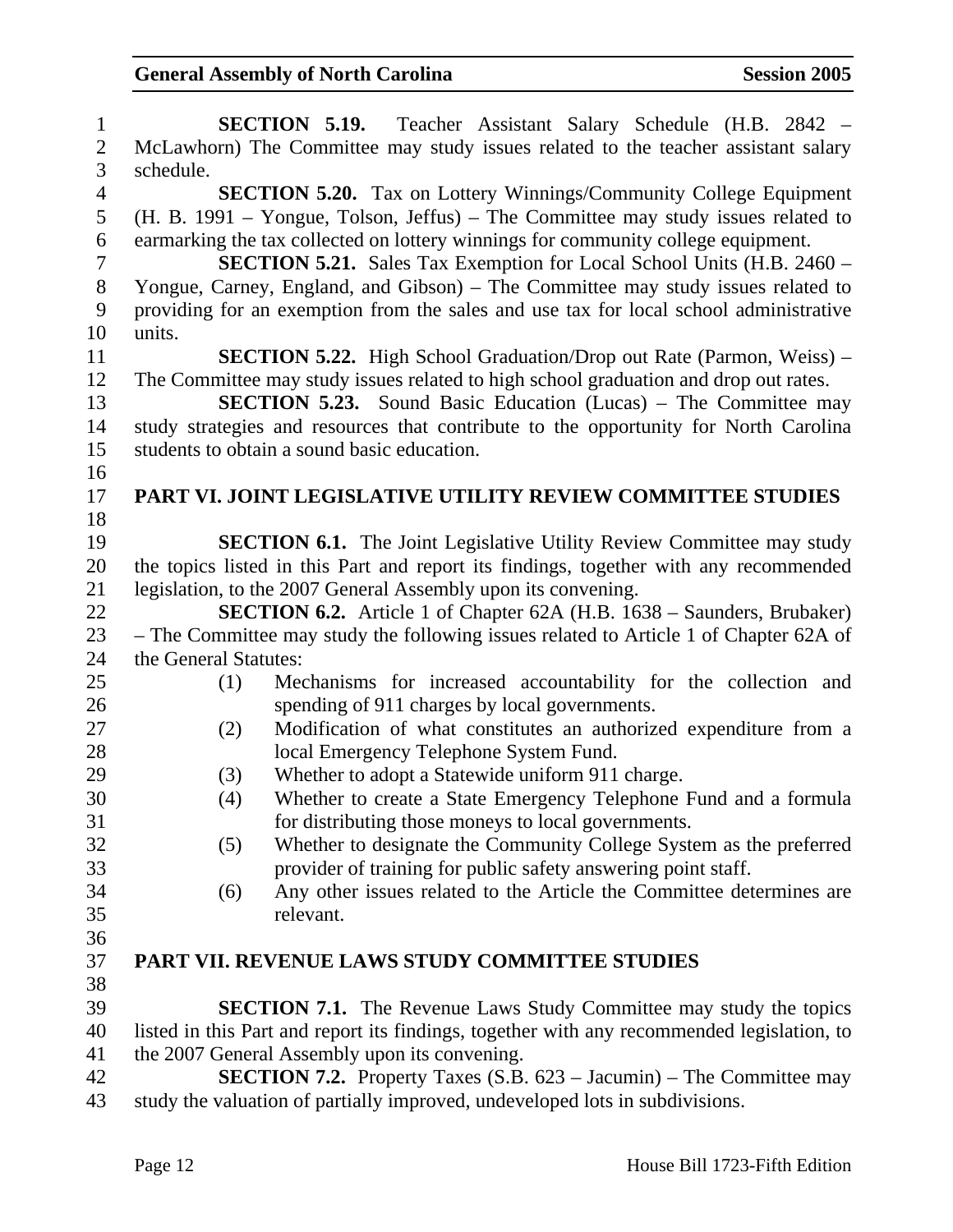| $\mathbf{1}$   |                           | <b>SECTION 7.3.</b> Administrative and Judicial Review of Tax Cases (S.B. 840)            |
|----------------|---------------------------|-------------------------------------------------------------------------------------------|
| $\overline{2}$ |                           | - Kerr) – The Committee may study the administrative and judicial review of tax cases.    |
| 3              |                           | <b>SECTION 7.4.</b> State Business Taxation $(S.B. 916 - Clodfelter) - The$               |
| $\overline{4}$ |                           | Committee may study reforming and simplifying State taxation of business enterprises.     |
| 5              |                           | <b>SECTION 7.5.</b> Sound Management Program for Forestland (S.B. 790 –                   |
| 6              |                           | Berger of Rockingham) – The Committee may study the need for providing owners of          |
| 7              |                           | forestland more flexibility in demonstrating that their forestland is operated under a    |
| 8              |                           | sound management program in order to qualify for present-use value property tax status.   |
| 9              |                           | <b>SECTION 7.6.</b> Tax Refund Donation for Prostate Cancer (S.B. 643 – Hoyle)            |
| 10             |                           | - The Committee may study allowing taxpayers to contribute income tax refunds for         |
| 11             | prostate cancer research. |                                                                                           |
| 12             |                           | <b>SECTION 7.7.</b> Housing Authority Tax Exemptions (Ross, Malone, Cowell)               |
| 13             |                           | - The Committee may study housing authority tax exemption issues.                         |
| 14             |                           | <b>SECTION 7.8.</b> Tax Refund Contributions to Charitable Causes (Atwater) –             |
| 15             |                           | The Committee may study the issue of providing space on individual income tax forms       |
| 16             |                           | for taxpayers to make a contribution of all or part of their refunds to support various   |
| 17             |                           | charitable causes. The study shall specifically include the following issues:             |
| 18             | (1)                       | A method for determining which causes shall be eligible to receive                        |
| 19             |                           | contributions of refunds and an efficient mechanism for distributing                      |
| 20             |                           | funds collected from contributions of refunds.                                            |
| 21             | (2)                       | A consideration of whether taxpayers should be able to contribute their                   |
| 22             |                           | refunds to specific charitable causes or to a fund from which                             |
| 23             |                           | contributions are distributed equally among all eligible causes.                          |
| 24             | (3)                       | The administrative or fiscal burdens placed on the State for serving as                   |
| 25             |                           | a collection agent for contributions of refunds.                                          |
| 26             | (4)                       | The effect on rates of compliance with tax laws of expanding the tax                      |
| 27             |                           | forms to accommodate contributions of refunds.                                            |
| 28             |                           | <b>SECTION 7.9.</b> Income Tax Refund Contribution Election (Coleman) – The               |
| 29             |                           | Committee may study the feasibility of creating additional income tax refund              |
| 30             |                           | contribution elections, also known as tax "check-offs". The study shall specifically      |
| 31             | address:                  |                                                                                           |
| 32             | (1)                       | The amount of funds raised by any proposed refund contribution                            |
| 33             |                           | election.                                                                                 |
| 34             | (2)                       | Experience of other states in creating similar refund contribution                        |
| 35             |                           | elections.                                                                                |
| 36             | (3)                       | Practical issues in creating new refund contribution elections.                           |
| 37             | (4)                       | Pros and cons of any proposed refund contribution election.                               |
| 38             | (5)                       | Any related issue.                                                                        |
| 39             |                           | <b>SECTION 7.10</b> Intermodal Rail Facility (Clodfelter, Gibson) – The                   |
| 40             |                           | Committee may study the issue of creation of an intermodal rail facility in the State. As |
| 41             |                           | a part of its study, the Committee shall examine all of the following:                    |
| 42             | (1)                       | The multiple logistical benefits of the project, as a way to utilize and                  |
| 43             |                           | enhance the current intermodal port, highways, and rail transportation                    |
| 44             |                           | system of the State and region.                                                           |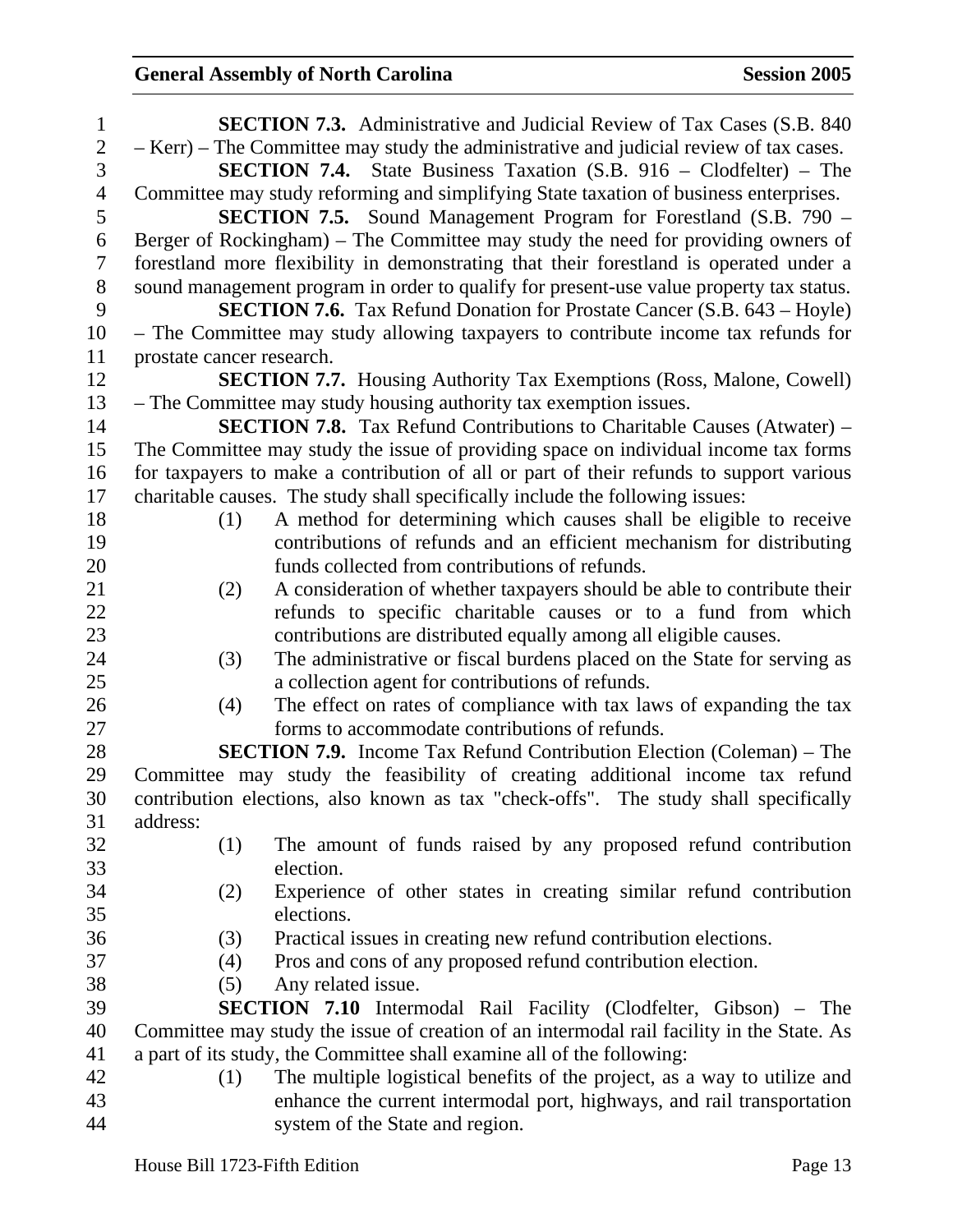| $\mathbf{1}$   | (2)                           | Improvements to traffic flow, transportation, safety, and air quality                                                                                                                 |
|----------------|-------------------------------|---------------------------------------------------------------------------------------------------------------------------------------------------------------------------------------|
| $\overline{2}$ |                               | that the project will provide.                                                                                                                                                        |
| 3              | (3)                           | Economic benefits of the project, including increased State tax revenue                                                                                                               |
| $\overline{4}$ |                               | and job creation resulting from the facility.                                                                                                                                         |
| 5              | (4)                           | The funding contributions of private and public entities for the facility,                                                                                                            |
| 6              |                               | and the current gap in needed funding for the project.                                                                                                                                |
| 7              | (5)                           | Solutions to the funding gap in order to expedite construction of the                                                                                                                 |
| 8              |                               | facility and insure the many benefits of the project to the citizens of the                                                                                                           |
| 9              |                               | State are realized.                                                                                                                                                                   |
| 10             |                               | The Committee shall complete its study, propose a funding solution for this project,                                                                                                  |
| 11             |                               | and report its findings to the General Assembly by January 1, 2007.                                                                                                                   |
| 12             |                               | <b>SECTION 7.11</b> Sales and Income Taxes. (H.B. 1649 –LaRoque) – The                                                                                                                |
| 13             |                               | Committee may study issues related to comprehensive reform and simplification of the                                                                                                  |
| 14             | existing State tax structure. |                                                                                                                                                                                       |
| 15             |                               |                                                                                                                                                                                       |
| 16             |                               | PART VIII. ENVIRONMENTAL REVIEW COMMISSION STUDIES                                                                                                                                    |
| 17             |                               |                                                                                                                                                                                       |
| 18             |                               | <b>SECTION 8.1.</b> The Environmental Review Commission may study the                                                                                                                 |
| 19             |                               | topics listed in this Part and report its findings, together with any recommended                                                                                                     |
| 20             |                               | legislation, to the 2007 General Assembly upon its convening.                                                                                                                         |
| 21             |                               | <b>SECTION 8.2.</b> Mercury Reduction and Education (H.B. 1531 – Harrison,                                                                                                            |
| 22             |                               | Bordsen, Martin, Fisher) – The Commission may study measures to reduce the quantity                                                                                                   |
| 23             |                               | of mercury that is released into the environment, that impacts natural resources, and that                                                                                            |
| 24<br>25       |                               | harms the public health of the citizens of the State, including prohibitions on the sale of<br>certain mercury-containing products, prohibitions on the use of mercury in primary and |
| 26             |                               | secondary education, labeling of certain mercury-containing products, State purchase of                                                                                               |
| 27             |                               | products that contain no mercury, and public education on the hazards of mercury                                                                                                      |
| 28             |                               | release and proper methods of mercury disposal. If the Environmental Review                                                                                                           |
| 29             |                               | Commission undertakes this study, it may refer to the mercury reduction and education                                                                                                 |
| 30             |                               | measures set out in the First Edition of House Bill 1531, as introduced to the 2005                                                                                                   |
| 31             |                               | General Assembly, and mercury reduction and education measures adopted by other                                                                                                       |
| 32             | states.                       |                                                                                                                                                                                       |
| 33             |                               | <b>SECTION 8.3.(a)</b> Abandoned Mobile Home (Haire) The Commission may                                                                                                               |
| 34             |                               | study issues related to abandoned manufactured homes. The Commission may                                                                                                              |
| 35             |                               | specifically study: the impacts that abandoned manufactured homes have with regard to                                                                                                 |
| 36             |                               | public health and safety, the environment, and the State's scenic resources; removal and                                                                                              |
| 37             |                               | transportation issues related to abandoned manufactured homes; solid waste disposal                                                                                                   |
| 38             |                               | issues related to abandoned manufactured homes, including costs of disposal, removal                                                                                                  |
| 39             |                               | of hazardous substances, and opportunities for reuse and recyclability of components of                                                                                               |
| 40             |                               | deconstructed homes; design of local government programs and regional approaches for                                                                                                  |
| 41             |                               | the proper disposal of abandoned manufactured homes; and the feasibility and                                                                                                          |
| 42             |                               | advisability of imposing an advance disposal tax on the sale of new and used                                                                                                          |
| 43             |                               | manufactured homes to fund deconstruction of abandoned manufactured homes.                                                                                                            |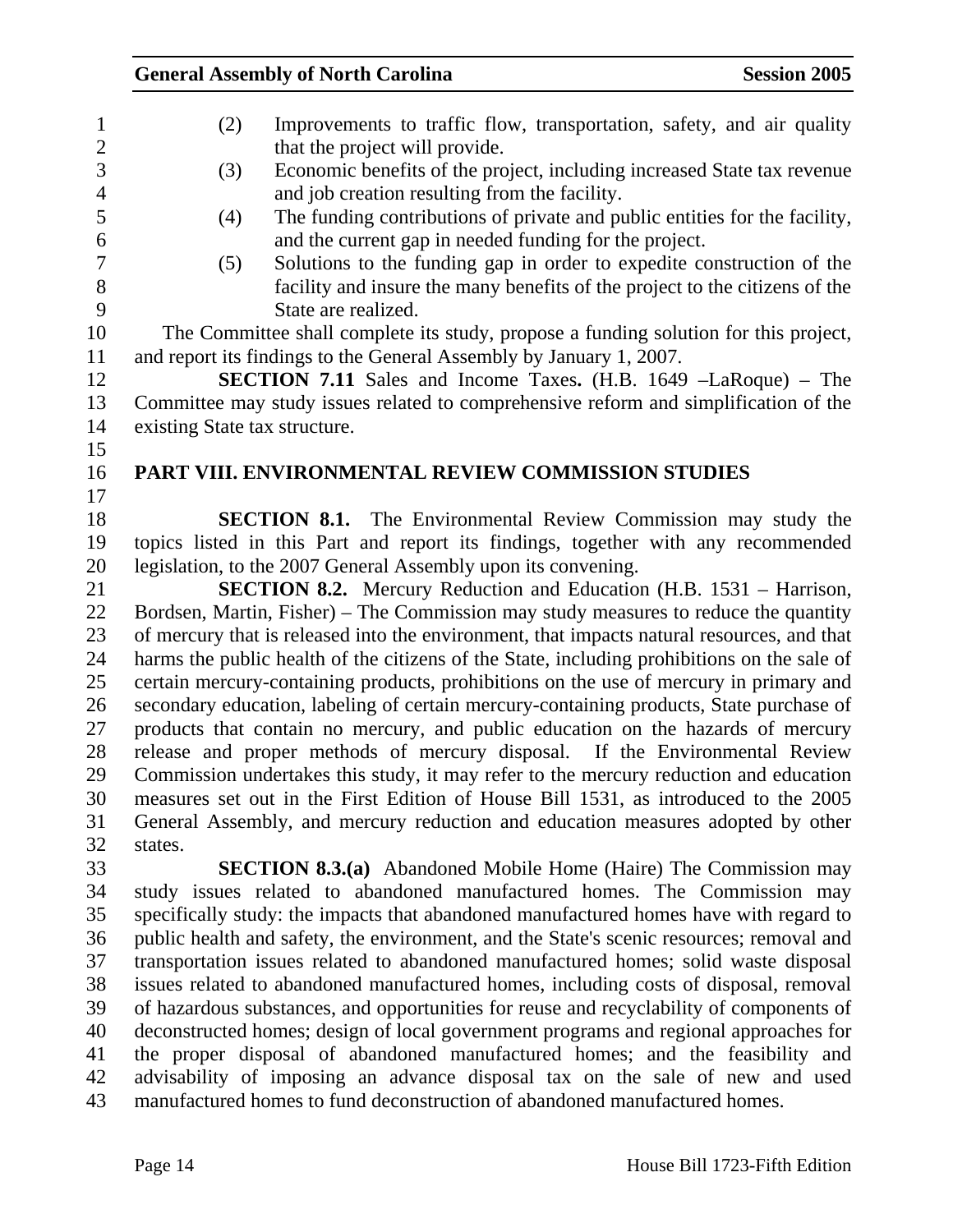| $\mathbf{1}$   | <b>SECTION 8.3.(b)</b> Subcommittee. – In order to facilitate the conduct of this        |
|----------------|------------------------------------------------------------------------------------------|
| $\overline{2}$ | study, the Cochairs of the Environmental Review Commission may establish a               |
| 3              | subcommittee of the Commission. The subcommittee of the Commission may include           |
| $\overline{4}$ | nonlegislative members who have special knowledge, interest, or expertise in various     |
| 5              | aspects of manufactured homes, solid waste management, local government, affordable      |
| 6              | housing issues, and tax collection matters, appointed in consultation with the President |
| $\tau$         | Pro Tempore of the Senate and the Speaker of the House of Representatives. At a          |
| $8\,$          | minimum, the Cochairs shall appoint four members at large, who may be members of         |
| 9              | the Commission, in addition to the following members:                                    |
| 10             | The Executive Director of the North Carolina Association of County<br>(1)                |
| 11             | Commissioners, or the Director's designee.                                               |
| 12             | Executive Director of the North Carolina League<br>(2)<br>The<br>of                      |
| 13             | Municipalities, or the Director's designee.                                              |
| 14             | The President of the North Carolina Tax Collector's Association, or the<br>(3)           |
| 15             | President's designee.                                                                    |
| 16             | The Director of the Division of Waste Management of the Department<br>(4)                |
| 17             | of Environment and Natural Resources, or the Director's designee.                        |
| 18             | The Director of the Division of Pollution Prevention<br>(5)<br>and                       |
| 19             | Environmental Assistance of the Department of Environment and                            |
| 20             | Natural Resources, or the Director's designee.                                           |
| 21             | The Executive Director of the North Carolina Manufactured Housing<br>(6)                 |
| 22             | Institute, or the Director's designee.                                                   |
| 23             | The Executive Director of the Community Reinvestment Association<br>(7)                  |
| 24             | of North Carolina, or the Director's designee.                                           |
| 25             | Secretary of the Department of Revenue, or the Secretary's designee.<br>(8)              |
| 26             | A manufacturer designated by the North Carolina Manufactured<br>(9)                      |
| 27             | Housing Institute.                                                                       |
| 28             | (10)<br>A retail representative designated by the North Carolina Manufactured            |
| 29             | Housing Institute.                                                                       |
| 30             |                                                                                          |
| 31             | PART IX. JOINT LEGISLATIVE GROWTH STRATEGIES OVERSIGHT                                   |
| 32             | <b>COMMITTEE STUDIES</b>                                                                 |
| 33             |                                                                                          |
| 34             | <b>SECTION 9.1.</b> The Joint Legislative Growth Strategies Oversight                    |
| 35             | Committee may study the issues of extraterritorial operations of municipal public        |
| 36             | enterprises (S.B. 858 – Clodfelter).                                                     |
| 37             | <b>SECTION 9.2.</b> Section 3.3 of S.L. 2001-491 reads as rewritten:                     |
| 38             | "SECTION 3.3. This Part becomes effective January 15, 2002, and expires January          |
| 39             | 16, 2005. 2007. Prior to its expiration on January 16, 2005, 2007, the Committee shall   |
| 40             | report to the General Assembly on its activities conducted pursuant to this Part."       |
| 41             |                                                                                          |
| 42             | PART X. HOUSE SELECT STUDY COMMISSION ON A MANDATORY                                     |
| 43             | COST-OF-LIVING INCREASE FOR RETIREES OF THE TEACHERS' AND                                |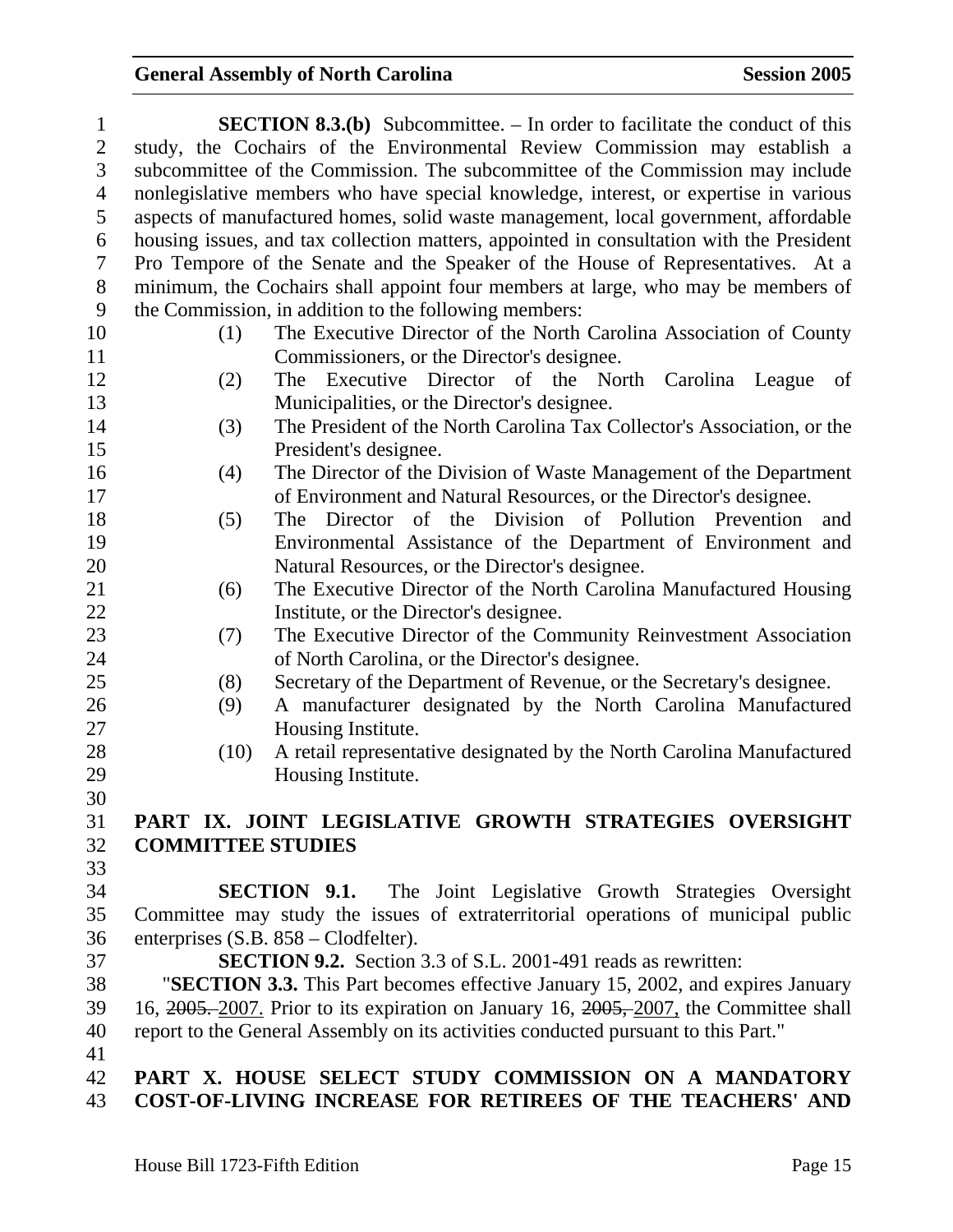### 1 **STATE EMPLOYEES' RETIREMENT SYSTEM (H.B. 1653 – B. Allen, Coleman,**  2 **Farmer-Butterfield, Faison)**

3

4 **SECTION 10.1.** There is established the House Select Study Commission 5 on a Mandatory Cost-of-Living Increase for Retirees of the Teachers' and State 6 Employees' Retirement System.

7 **SECTION 10.2.** The Speaker of the House of Representatives shall appoint 8 10 members of the House of Representatives to serve as members of the House Select 9 Study Commission on a Mandatory Cost-of-Living Increase for Retirees of the 10 Teachers' and State Employees' Retirement System. All 10 members of the Commission 11 shall be members of the House of Representatives at the time of appointment. One 12 member shall have served within the last two years as a chair, cochair, or vice-chair of 13 the House of Representatives Committee on Pensions and Retirement. The Speaker of 14 the House of Representatives shall designate a chair of the Commission.

15 **SECTION 10.3.** The Commission shall study the cost and feasibility of an 16 automatic annual retirement allowance increase that equals the prior year ratio of the 17 unadjusted 12-month (December to December) Consumer Price Index for All Urban 18 Consumers. The Commission shall consider the benefit to retirees, the cost and actuarial 19 soundness of a mandatory increase, and shall determine whether a mandatory increase 20 adheres to sound retirement and pension policy. In conducting the study, the 21 Commission shall obtain an actuarial analysis and appropriate input from the 22 Retirement Systems Division of the Department of State Treasurer.

23 **SECTION 10.4.** The Commission may contract for consultant services as 24 provided by G.S. 120-32.02. Upon approval of the Legislative Services Commission, 25 the Legislative Services Officer shall assign professional and clerical staff to assist in 26 the work of the Commission. Clerical staff shall be furnished to the Commission 27 through the offices of the House of Representatives. The Commission may meet in the 28 Legislative Building or the Legislative Office Building upon the approval of the 29 Legislative Services Commission. Members of the Commission shall receive per diem, 30 subsistence, and travel allowances in accordance with G.S. 120-3.1. The appointing 31 authority shall fill vacancies.

32 The Commission, while in the discharge of its official duties, may exercise all 33 the powers provided under the provisions of G.S. 120-19, and G.S. 120-19.1 through 34 G.S. 120-19.4, including the power to request all officers, agents, agencies, and 35 departments of the State to provide any information, data, or documents within their 36 possession, ascertainable from their records, or otherwise available to them and the 37 power to subpoena witnesses.

38 **SECTION 10.5.** The Commission shall submit a final written report of its 39 findings and recommendations on or before the convening of the 2007 General 40 Assembly. All reports shall be filed with the Speaker of the House of Representatives 41 and the Legislative Librarian. Upon filing its final report, the Commission shall 42 terminate.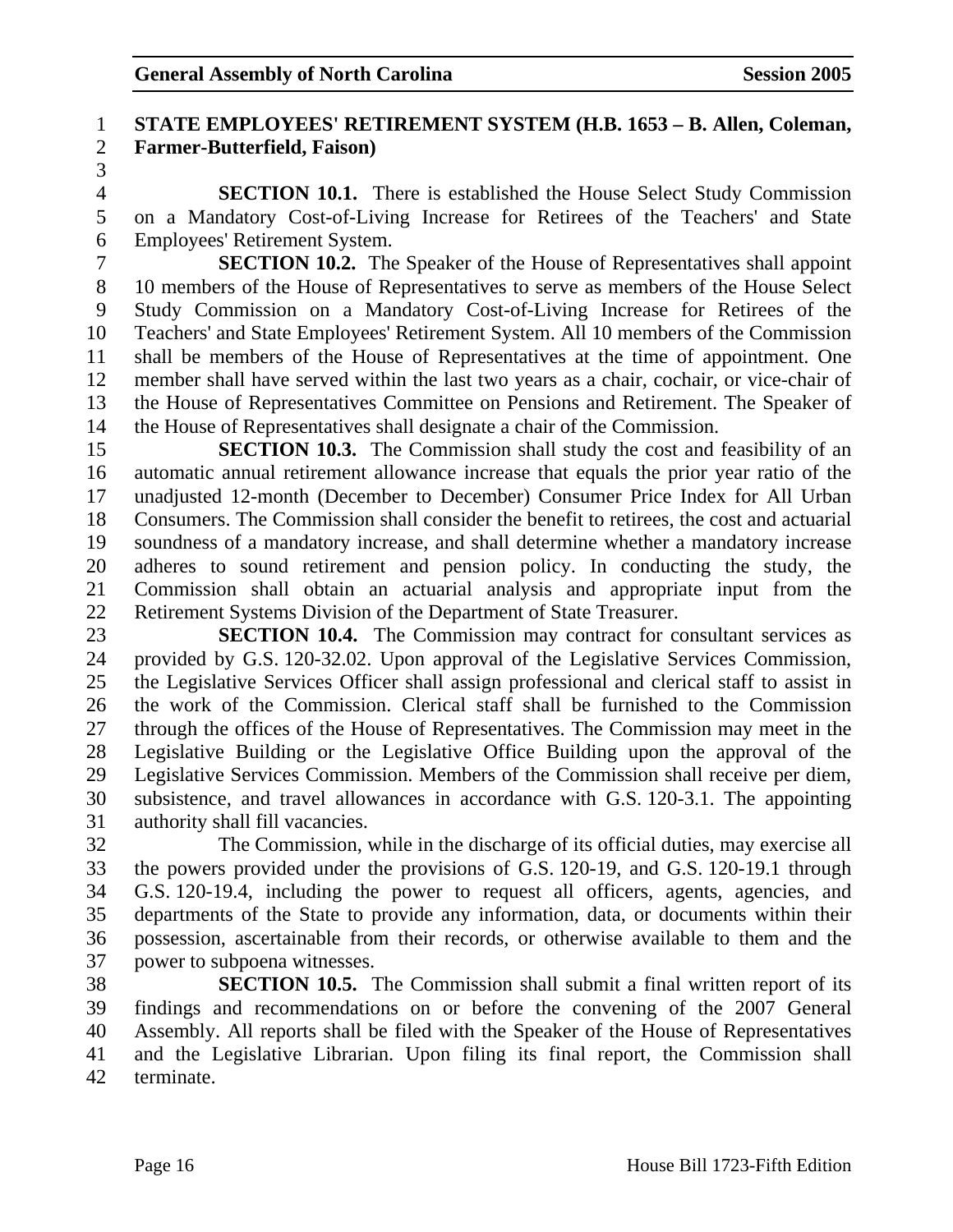1 **SECTION 10.6.** Of the funds appropriated to the General Assembly, the 2 Legislative Services Commission shall allocate funds for the expenses of the 3 Commission established by this Part.

5 **PART XI. DEPARTMENT OF TRANSPORTATION STUDY OF VOLUNTARY**  6 **DISABILITY DESIGNATION ON DRIVERS LICENSES.** 

8 **SECTION 11.** The Division of Motor Vehicles of the Department of 9 Transportation shall study a method to implement a voluntary disability designation on 10 drivers licenses, State-issued identification cards, and vehicle registration. The method 11 should allow persons with developmental disabilities or their families, or both, to 12 request the placement of a designation indicating the disability or the possible presence 13 in their vehicle of a person with a disability. The Division shall report to the General 14 Assembly, no later than June 1, 2007, on the method developed and the schedule for 15 implementation of the designation.

16

4

7

### 17 **PART XII. HOUSE TASK FORCE TO REVIEW AND RESOLVE CONFLICT**  18 **IN NORTH CAROLINA LAW OVER THE RECOVERY OF COSTS IN CIVIL**  19 **CASES. (H.B. 2070 – Glazier)**

20

21 **SECTION 12.1.** A House of Representatives Task Force on the Recovery of 22 Costs in Civil Cases is established to review and recommend a resolution to the conflict 23 in North Carolina law regarding the recovery of costs in a civil case. Specifically, the 24 Task Force on the Recovery of Costs in Civil Cases shall study the conflict that exists 25 between G.S. 6-20 and G.S. 7A-305, and the appellate cases interpreting those statutes, 26 and recommend revisions to one or both statutes to resolve that conflict.

27 **SECTION 12.2.** The Speaker of the House of Representatives shall appoint 28 to serve on the Task Force six members of the House of Representatives and three 29 public members: one member of the North Carolina Academy of Trial Lawyers, one 30 member of the North Carolina Association of Defense Attorneys, and one member of 31 the North Carolina Bar Association. The Speaker shall appoint a chair from the Task 32 Force membership. The Task Force shall meet upon the call of its chair. A quorum of 33 the Committee shall be a majority of its members.

34 **SECTION 12.3.** Members of the Task Force shall receive per diem, 35 subsistence, and travel allowances in accordance with G.S. 120-3.1, 138-5, or 138-6, as 36 appropriate. Upon the prior approval of the Legislative Services Commission, the 37 Legislative Services Officer shall assign professional and clerical staff to the Task Force 38 to aid in its work. The Task Force may contract for professional, clerical, or consultant 39 services as provided by G.S. 120-32.02. The Task Force may meet at various locations 40 around the State to promote greater public participation in its deliberations. Subject to 41 the approval of the Legislative Services Commission, the Task Force may meet in the 42 Legislative Building or the Legislative Office Building. The Task Force, while in the 43 discharge of its official duties, may exercise all the powers provided under the 44 provisions of G.S. 120-19 and G.S. 120-19.1 through G.S. 120-19.4, including the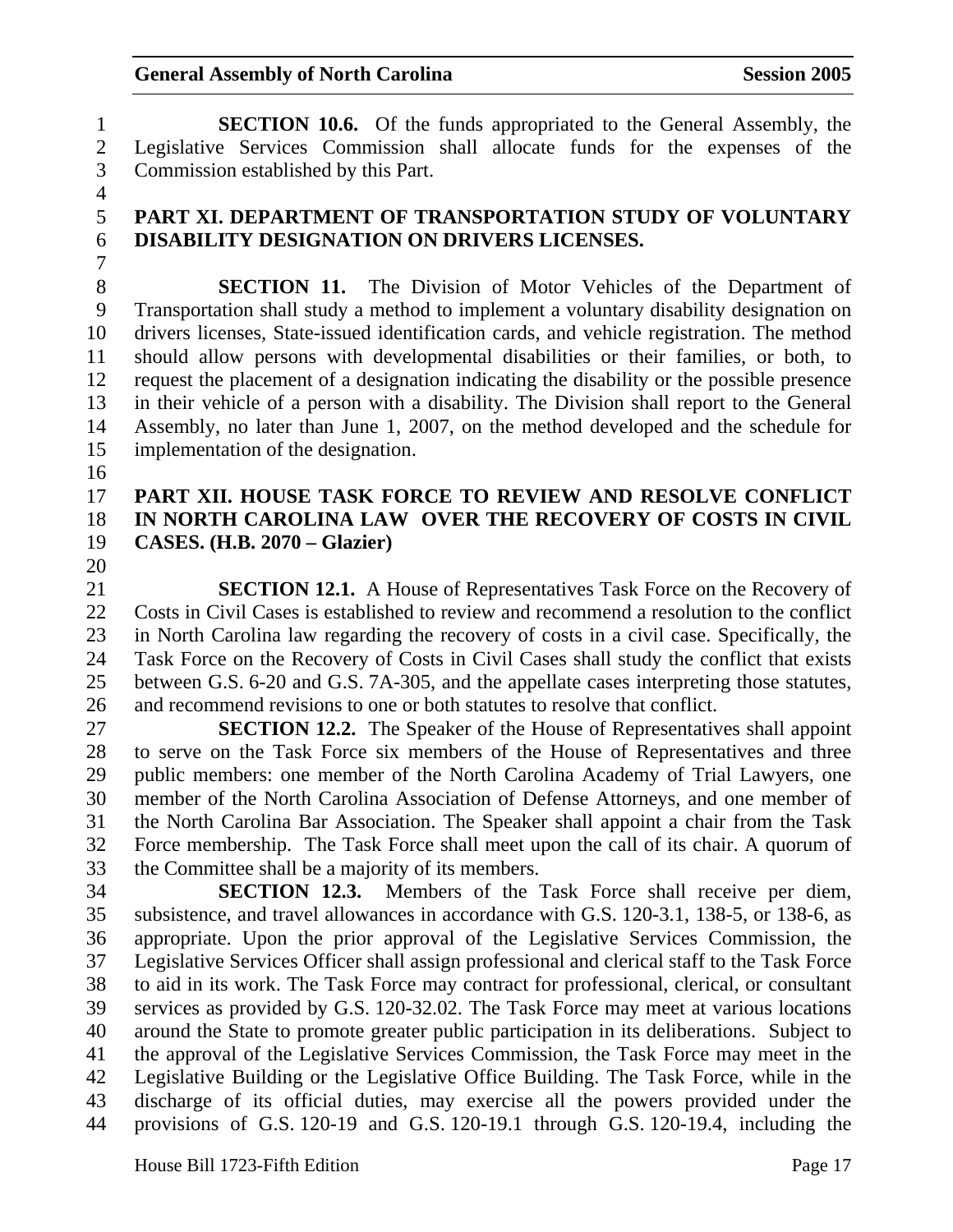1 power to request all officers, agents, agencies, and departments of the State to provide 2 any information, data, or documents within their possession, ascertainable from their 3 records, or otherwise available to them and the power to subpoena witnesses. 4 **SECTION 12.4.** The Task Force shall report the results of its review and its 5 recommended resolution to the conflict to the Speaker of the House of Representatives 6 by December 31, 2006. 7 **SECTION 12.5.** From funds appropriated to the General Assembly, the 8 Legislative Services Commission shall allocate funds for the purpose of conducting the 9 study provided for in this Part. 10 11 **PART XIII. WILDLIFE RESOURCES COMMISSION (H.B. 505 – Sherrill,**  12 **McComas, Gibson, Preston)**  13 14 **SECTION 13.1.** The Wildlife Resources Commission shall study the issue 15 of allowing hunting on Sundays at a limited number of State game lands. In conducting 16 its study, the Commission shall consider, but is not limited to, the following issues: 17 (1) Individual game land suitability for Sunday hunting, including the 18 status of resident wildlife species, proximity to population centers, and 19 range of recreational opportunities available. 20 (2) Allowable hunting activities, including methods of taking and the use 21 of dogs. 22 (3) Limiting hunting privileges to avoid conflict with religious services. 23 (4) The needs of persons pursuing nonhunting outdoor recreational 24 activities, including private landowners, family picnics, hiking, 25 canoeing, birding, horseback riding, climbing, and biking. 26 **SECTION 13.2.** In conducting the study, the Commission shall obtain input 27 from representatives of interested parties, including landowners, the North Carolina 28 Wildlife Federation, the Sierra Club and other conservation organizations, the North 29 Carolina Farm Bureau and other agricultural organizations, the North Carolina Horse 30 Council, hunting clubs and organizations, controlled hunting preserve operators, 31 religious organizations, and other outdoor recreational clubs and organizations. 32 **SECTION 13.3.** As a part of the study, the Commission shall conduct at 33 least one public hearing in each of its nine regions on the issue of allowing Sunday 34 hunting on selected game lands. 35 **SECTION 13.4.** The Wildlife Resources Commission shall report its 36 findings and recommendations, including a recommendation whether to amend, repeal, 37 or leave intact the existing ban on Sunday hunting, to the Joint Legislative Commission 38 on Governmental Operations no later than March 15, 2007. 39 40 **PART XIV. JOINT LEGISLATIVE OVERSIGHT COMMITTEE ON MENTAL**  41 **HEALTH, DEVELOPMENTAL DISABILITIES, AND SUBSTANCE ABUSE**  42 **SERVICES STUDIES**  43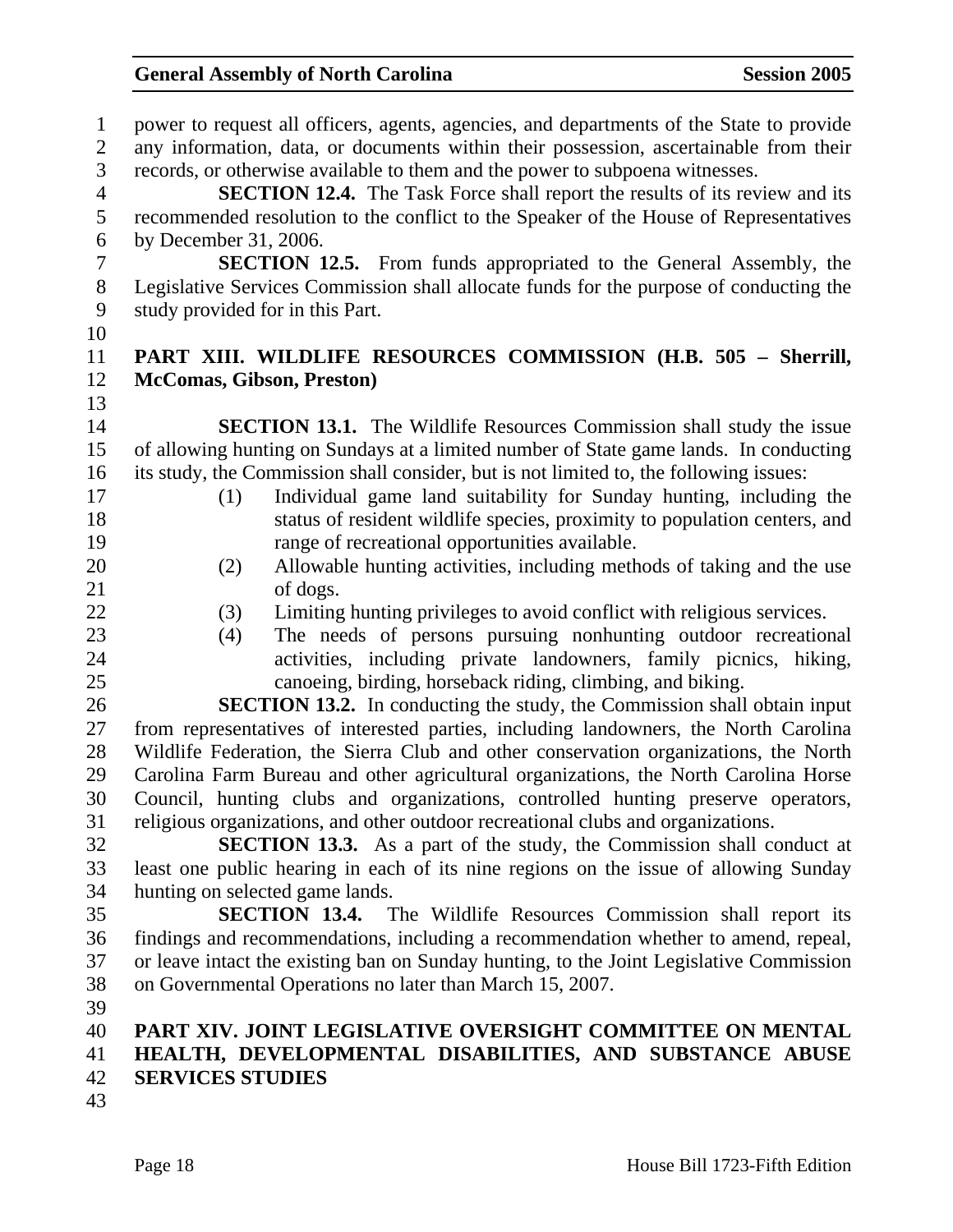| $\mathbf{1}$   |             |     | SECTION 14.1. The Joint Legislative Oversight Committee on Mental                          |
|----------------|-------------|-----|--------------------------------------------------------------------------------------------|
| $\overline{2}$ |             |     | Health, Developmental Disabilities, and Substance Abuse Services may study the topics      |
| 3              |             |     | listed in this Part and report its findings, together with any recommended legislation, to |
| $\overline{4}$ |             |     | the 2007 General Assembly upon its convening.                                              |
| 5              |             |     | SECTION 14.2. Mental Health Parity (H.B. 893 - Alexander) - The                            |
| 6              |             |     | Committee may study issues related to mental health parity.                                |
| $\overline{7}$ |             |     | <b>SECTION 14.3.</b> Funding for Area and County Program Administration                    |
| $8\,$          |             |     | (Holloman) – The Committee may, in consultation with the Department of Health and          |
| 9              |             |     | Human Services, conduct an analysis of funding for administration for area and county      |
| 10             |             |     | mental health, developmental disabilities, and substance abuse services programs.          |
| 11             |             |     |                                                                                            |
| 12             | <b>PART</b> | XV. | <b>CONSTRUCTION</b><br><b>STUDY</b><br>ON<br><b>STATE</b><br><b>COMMISSION</b>             |
| 13             |             |     | <b>INSPECTIONS (Owens; S.B. 192 – Hagan)</b>                                               |
| 14             |             |     |                                                                                            |
| 15             |             |     | <b>SECTION 15.1.</b> There is created the Legislative Study Commission on State            |
| 16             |             |     | Construction Inspections. The Commission shall consist of 14 members appointed as          |
| 17             | follows:    |     |                                                                                            |
| 18             |             | (1) | Five voting members appointed by the Speaker of the House of                               |
| 19             |             |     | Representatives, one of whom is also a member of the Higher                                |
| 20             |             |     | <b>Education Bond Oversight Committee.</b>                                                 |
| 21             |             | (2) | Five voting members appointed by the President Pro Tempore of the                          |
| 22             |             |     | Senate, one of whom is also a member of the Higher Education Bond                          |
| 23             |             |     | Oversight Committee.                                                                       |
| 24             |             | (3) | Four nonvoting ex officio members as follows or their designees: the                       |
| 25             |             |     | Commissioner of Labor, the Commissioner of Insurance, the Secretary                        |
| 26             |             |     | of Administration, and the Secretary of Health and Human Services.                         |
| 27             |             |     | The Speaker of the House of Representatives and the President Pro Tempore                  |
| 28             |             |     | of the Senate shall each appoint a cochair for the Commission. The appointing authority    |
| 29             |             |     | shall fill vacancies. The Commission shall meet upon the call of the cochairs.             |
| 30             |             |     | <b>SECTION 15.2.</b> The Commission shall study the following:                             |
| 31             |             | (1) | The scope and nature of each type of inspection of private and public                      |
| 32             |             |     | construction projects performed or required by State agencies.                             |
| 33             |             | (2) | The extent to which State inspections overlap with inspections                             |
| 34             |             |     | performed by local governments.                                                            |
| 35             |             | (3) | The total cost of the State's inspection of public and private                             |
| 36             |             |     | construction projects.                                                                     |
| 37             |             | (4) | The comparative efficiencies and efficacies of each type of inspection                     |
| 38             |             |     | of private and public construction projects performed or required by                       |
| 39             |             |     | State agencies to determine whether:                                                       |
| 40             |             |     | The inspections can be combined to save the costs of<br>a.                                 |
| 41             |             |     | administration and to limit any hardships on public and private                            |
| 42             |             |     | entities engaged in construction projects.                                                 |
| 43             |             |     | Any inspections should be otherwise modified in scope or<br>b.                             |
| 44             |             |     | eliminated.                                                                                |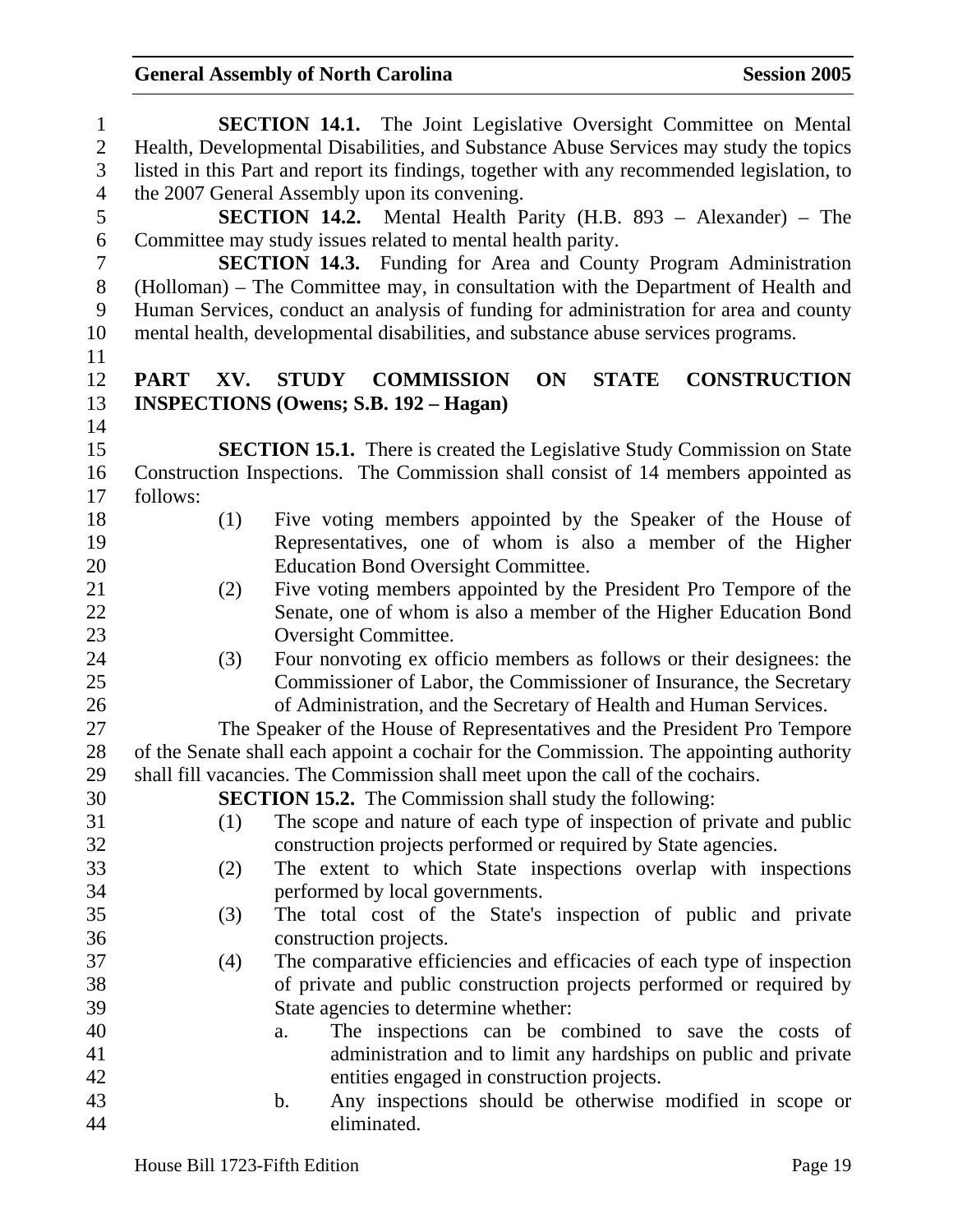|  | The level of training of the various inspectors in the State agencies and |
|--|---------------------------------------------------------------------------|
|  | whether the training is satisfactory for the types of inspections         |
|  | performed.                                                                |
|  | Whether changes in the process to review plans submitted to and           |

- 4 (6) Whether changes in the process to review plans submitted to and 5 approved by the Commissioner of Insurance and the Department of 6 Administration could enhance cost savings and promotion of one-time 7 completion of projects.
- 
- 8 (7) Any other matter related to increasing the efficiency and efficacy of 9 the State's inspection of public and private construction projects.

10 **SECTION 15.3.** The Commission may contract for consultant services as 11 provided by G.S. 120-32.02. Upon approval of the Legislative Services Commission, 12 the Legislative Services Officer shall assign professional and clerical staff to assist in 13 the work of the Commission. Clerical staff shall be furnished to the Commission 14 through the offices of the House of Representatives' and the Senate's Directors of 15 Legislative Assistants. The Commission may meet in the Legislative Building or the 16 Legislative Office Building upon the approval of the Legislative Services Commission. 17 Members of the Commission shall receive per diem, subsistence, and travel allowances 18 at the rate established in accordance with G.S. 120-3.1, 138-5, and 138-6, as 19 appropriate. The Commission, while in the discharge of its official duties, may exercise 20 all the powers provided under the provisions of G.S. 120-19 and G.S. 120-19.1 through 21 G.S. 120-19.4, including the power to request all officers, agents, agencies, and 22 departments of the State to provide any information, data, or documents within their 23 possession, ascertainable from their records, or otherwise available to them, and the 24 power to subpoena witnesses.

- 25 **SECTION 15.4.** The Commission may report its findings, conclusions, and 26 recommendations, including any legislative proposals by the convening of the 2007 27 General Assembly. The Commission shall expire on that date, or upon filing its final 28 report, whichever occurs earlier.
- 29 **SECTION 15.5.** Of the funds appropriated to the General Assembly, the 30 Legislative Services Commission shall allocate funds for the expenses of the 31 Commission established by this Part.
- 32

## 33 **PART XVI. MERGER OF ECOLOGICAL ENHANCEMENT PROGRAM AND**  34 **THE CLEAN WATER MANAGEMENT TRUST FUND (Jenkins)**

35

36 **SECTION 16.** The Environmental Review Commission and the Joint 37 Legislative Transportation Oversight Committee shall jointly study the merger of the 38 organization and functions of the Ecological Enhancement Program with the Clean 39 Water Management Trust Fund. The Commission and the Committee may hire 40 consultants to assist with the study. The final report shall be made to the 2007 General 41 Assembly.

42

### 43 **PART XVII. STUDY COMMISSION ON STATE DISABILITY INCOME PLAN**  44 **AND OTHER RELATED PLANS**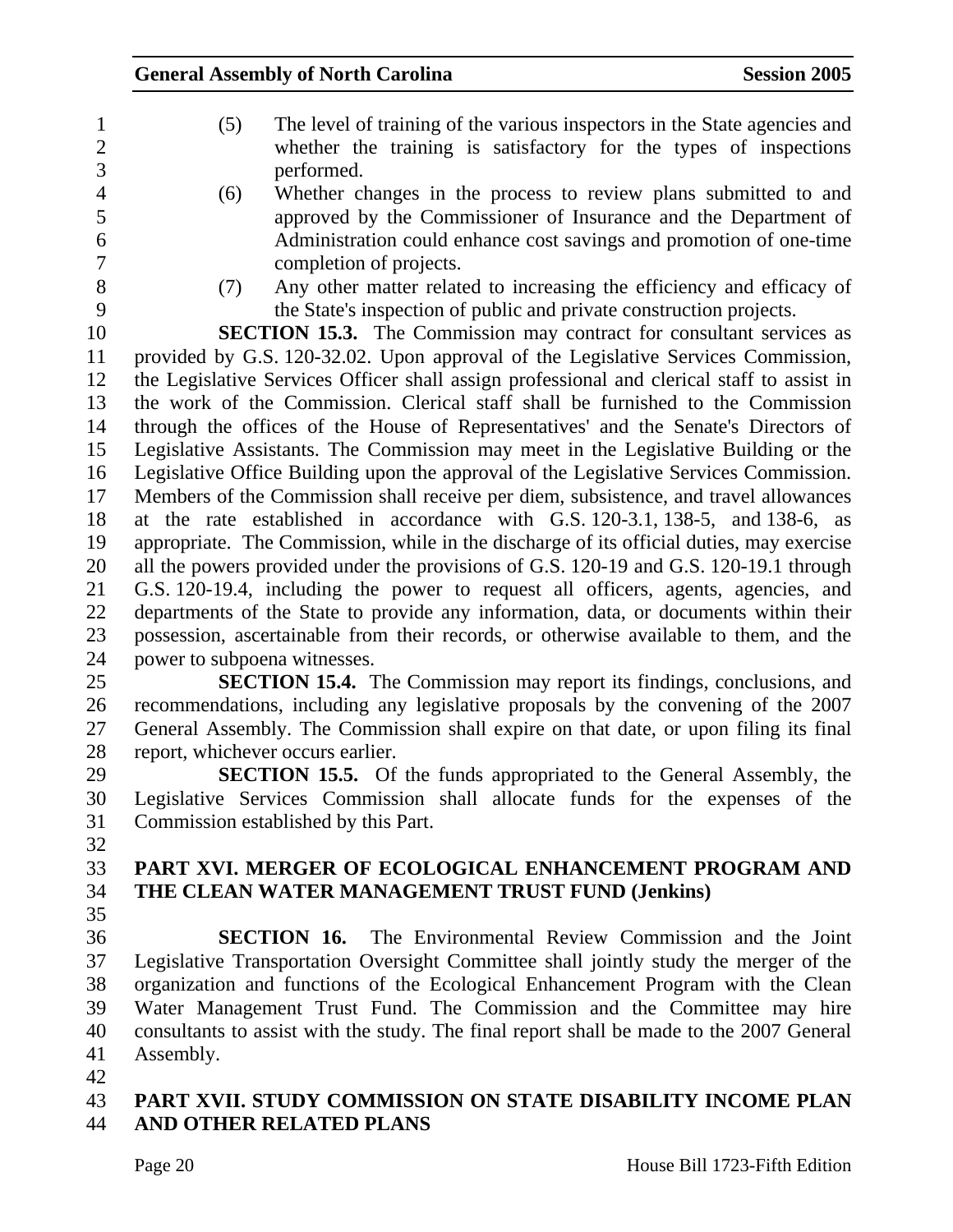| $\mathbf{1}$   |          |     |                                                                                         |
|----------------|----------|-----|-----------------------------------------------------------------------------------------|
| $\overline{2}$ |          |     | <b>SECTION 17.1.</b> There is established a Study Commission on the State               |
| 3              |          |     | Disability Income Plan and Other Related Plans.                                         |
| $\overline{4}$ |          |     | <b>SECTION 17.2.</b> The Commission shall be comprised of 13 members as                 |
| 5              | follows: |     |                                                                                         |
| 6              |          | (1) | Four persons appointed by the President Pro Tempore of the Senate,                      |
| $\overline{7}$ |          |     | one of whom shall be familiar with disability issues relating to State                  |
| $8\,$          |          |     | employees, one of whom shall be familiar with disability issues                         |
| 9              |          |     | relating to school employees, one of whom shall be familiar with                        |
| 10             |          |     | workers' compensation issues relating to State employees or school                      |
| 11             |          |     | employees, and one at-large.                                                            |
| 12             |          | (2) | Four persons appointed by the Speaker of the House of                                   |
| 13             |          |     | Representatives, one of whom shall be familiar with disability issues                   |
| 14             |          |     | relating to State employees, one of whom shall be familiar with                         |
| 15             |          |     | disability issues relating to school employees, one of whom shall be                    |
| 16             |          |     | familiar with workers' compensation issues relating to State employees                  |
| 17             |          |     | or school employees, and one at-large.                                                  |
| 18             |          | (3) | The State Treasurer or the Treasurer's designee.                                        |
| 19             |          | (4) | The Executive Administrator of the Teachers' and State Employees'                       |
| 20             |          |     | Comprehensive Major Medical Plan.                                                       |
| 21             |          | (5) | The Chair of the North Carolina Industrial Commission or the Chair's                    |
| 22             |          |     | designee.                                                                               |
| 23             |          | (6) | One person appointed by the President of The University of North                        |
| 24             |          |     | Carolina who is familiar with disability issues relating to university                  |
| 25             |          |     | employees.                                                                              |
| 26             |          | (7) | One person appointed by the President of the North Carolina                             |
| 27             |          |     | Community Colleges System who is familiar with disability issues                        |
| 28             |          |     | relating to community college employees.                                                |
| 29             |          |     | Any vacancy shall be filled by the officer who made the original                        |
| 30             |          |     | appointment. The President Pro Tempore of the Senate and the Speaker of the House       |
| 31             |          |     | shall each appoint a co-chair. The Commission shall meet at the call of the co-chairs.  |
| 32             |          |     | <b>SECTION 17.3.</b> The Commission shall study the plan design, funding, and           |
| 33             |          |     | administration of the Disability Income Plan of North Carolina established pursuant to  |
| 34             |          |     | Article 6 of Chapter 135 of the General Statutes, the Death Benefit Plan established    |
| 35             |          |     | pursuant to G.S. 135-5(1), and the Separate Insurance Benefits Plan for State and Local |
| 36             |          |     | Governmental Law Enforcement Officers established pursuant to G.S. 143-166.60 to        |
| 37             |          |     | determine what changes, if any, should be made to those Plans. The Commission shall     |
| 38             |          |     | consider what changes could be made to the Plans that would enhance the efficiency of   |
| 39             |          |     | and reduce the cost of the Plans to the State and its employees.                        |
| 40             |          |     | <b>SECTION 17.4.</b> The President Pro Tempore of the Senate and the Speaker            |
| 41             |          |     | of the House of Representatives shall designate cochairs of the Commission from         |
| 42             |          |     | among their respective appointees. The Commission shall meet upon the call of the       |
| 43             |          |     | cochairs. Members of the Commission shall receive per diem, subsistence, and travel     |
| 44             |          |     | allowance in accordance with G.S. 120-3.1, 138-5, or 138-6, as appropriate. The         |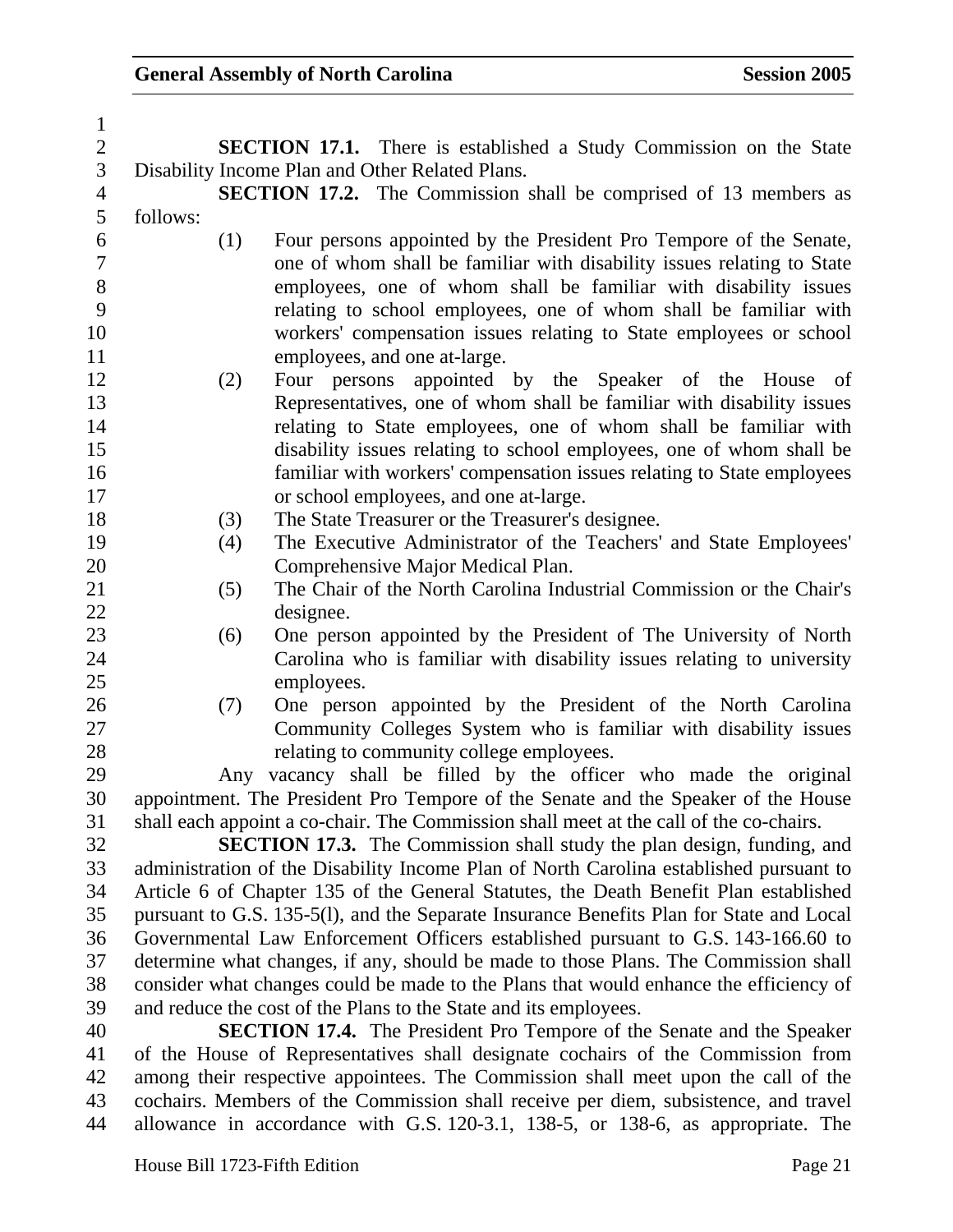1 Commission, while in the discharge of official duties, may exercise all powers provided 2 for under the provisions of G.S. 120-19 and G.S. 120-19.1 through G.S. 120-19.4.

3 **SECTION 17.5.** The Legislative Services Commission, through the 4 Legislative Services Officer, shall assign professional staff to assist the Commission in 5 its work. The House of Representatives' and the Senate's Directors of Legislative 6 Assistants shall assign clerical staff to the Commission, and the expenses relating to the 7 clerical employees shall be borne by the Commission. Subject to the approval of the 8 Legislative Services Commission, the Commission may meet in the Legislative 9 Building or the Legislative Office Building.

10 **SECTION 17.6.** The Commission shall employ an actuary with expertise in 11 the areas of disability income insurance and group life insurance to assist the 12 Commission in its work pursuant to the procedure set forth in G.S. 120-32.02. This 13 actuary shall not be a State employee or a person currently under contract with the State 14 to provide services. If necessary, the Commission may hire other employees as provided 15 in G.S. 120-32.02.

16 **SECTION 17.7.** The Commission may meet during a regular or extra 17 session of the General Assembly, subject to approval of the President Pro Tempore of 18 the Senate and the Speaker of the House of Representatives.

19 **SECTION 17.8.** The Commission shall submit a report of the results of its 20 study, including any legislative recommendations, to the General Assembly not later 21 than January 1, 2007.

22 **SECTION 17.9.** Of the funds appropriated to the General Assembly, the 23 Legislative Services Commission shall allocate funds to implement the provisions of 24 this Part. 25

### 26 **PART XVIII. STUDY NO-FAULT COMPENSATION FOR INJURIES TO**  27 **ELDERLY AND DISABLED PERSONS (S.B. 1041 – Clodfelter)**

28

29 **SECTION 18.** The Commissioner of Insurance, the North Carolina 30 Industrial Commission, and the Department of Health and Human Services may jointly 31 study the utility, efficacy, and advisability of creating a system of no-fault 32 compensation, with such compensation based on scheduled amounts and subject to 33 limits on total compensation paid, for injuries resulting from regular and ordinary 34 course of care provided at nursing homes, homes for the elderly, other long-term care 35 facilities, and assisted living facilities. If the study is conducted, the results of this study, 36 including findings and recommendations for suggested legislation, shall be reported to 37 the 2007 General Assembly upon its convening.

- 38
- 

### 39 **PART XIX. UNC BOARD OF GOVERNORS STUDY COMMISSION**

40

41 **SECTION 19.1.** There is created the UNC Board of Governors Study 42 Commission. The Commission shall consist of 10 members appointed as follows: five 43 by the President Pro Tempore of the Senate and five by the Speaker of the House of 44 Representatives. The Speaker of the House of Representatives shall appoint a cochair,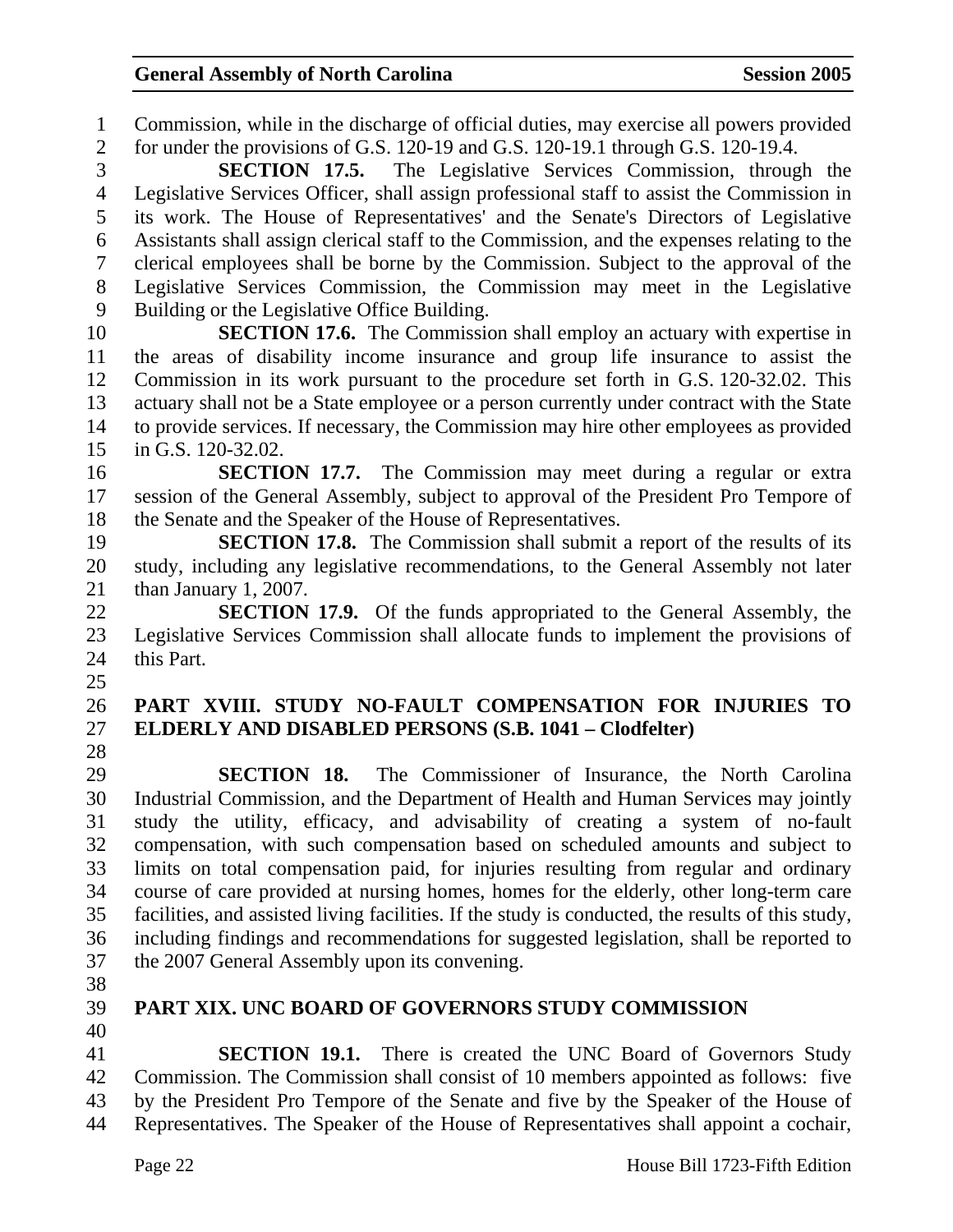1 and the President Pro Tempore of the Senate shall appoint a cochair for the 2 Commission. Vacancies on the Commission shall be filled by the appointing authority. 3 The Commission shall meet upon the call of the cochairs. A majority of the members of 4 the Commission shall constitute a quorum. 5 **SECTION 19.2.** The Commission shall continue the work of prior UNC 6 Board of Governors Study Commissions and study the method of election or 7 appointment of members of the Board of Governors, the length of members' terms, the 8 number of terms a member may serve, and the size of the Board of Governors. As part 9 of the study, the Commission may examine the governing boards of other states' 10 institutions of higher education. The Commission shall report its findings and any 11 recommendations to the 2007 General Assembly. The Commission shall terminate 12 upon the filing of its final report.

13 **SECTION 19.3.** Members of the Commission shall receive per diem, 14 subsistence, and travel allowances in accordance with G.S. 120-3.1, 138-5, or 138-6, as 15 appropriate.

16 **SECTION 19.4.** Subject to the approval of the Legislative Services 17 Commission, the Commission may meet in the State Legislative Building or the 18 Legislative Office Building. The Legislative Services Commission, through the 19 Legislative Services Officer, shall assign professional staff to assist in the work of the 20 Commission. The House of Representatives' and the Senate's Directors of Legislative 21 Assistants shall assign clerical staff to the Commission, and the expenses relating to the 22 clerical employees shall be borne by the Commission. The Commission, while in the 23 discharge of its official duties, may exercise all the powers provided under the 24 provisions of G.S. 120-19 and G.S. 120-19.1 through G.S. 120-19.4, including the 25 power to request all officers, agents, agencies, and departments of the State to provide 26 any information, data, or documents within their possession, ascertainable from their 27 records, or otherwise available to them and the power to subpoena witnesses.

28 **SECTION 19.5.** Of the funds appropriated to the General Assembly, the 29 Legislative Services Commission shall allocate funds to implement the provisions of 30 this Part.

31

32 **PART XX. JOINT LEGISLATIVE COMMISSION ON HEALTH INSURANCE**  33 **ACCESSIBILITY (Kerr)** 

34

35 **SECTION 20.1.** There is established in the General Assembly a Joint 36 Legislative Commission on Health Insurance Accessibility.

37 **SECTION 20.2.** Membership. – The Commission shall be composed of 16 38 members as follows:

- 
- 

39 (1) Eight members of the House of Representatives appointed by the 40 Speaker of the House of Representatives.

41 (2) Eight members of the Senate appointed by the President Pro Tempore 42 of the Senate.

43 Vacancies on the Commission shall be filled by the appointing authority. 44 Cochairs of the Commission shall be designated by the Speaker of the House of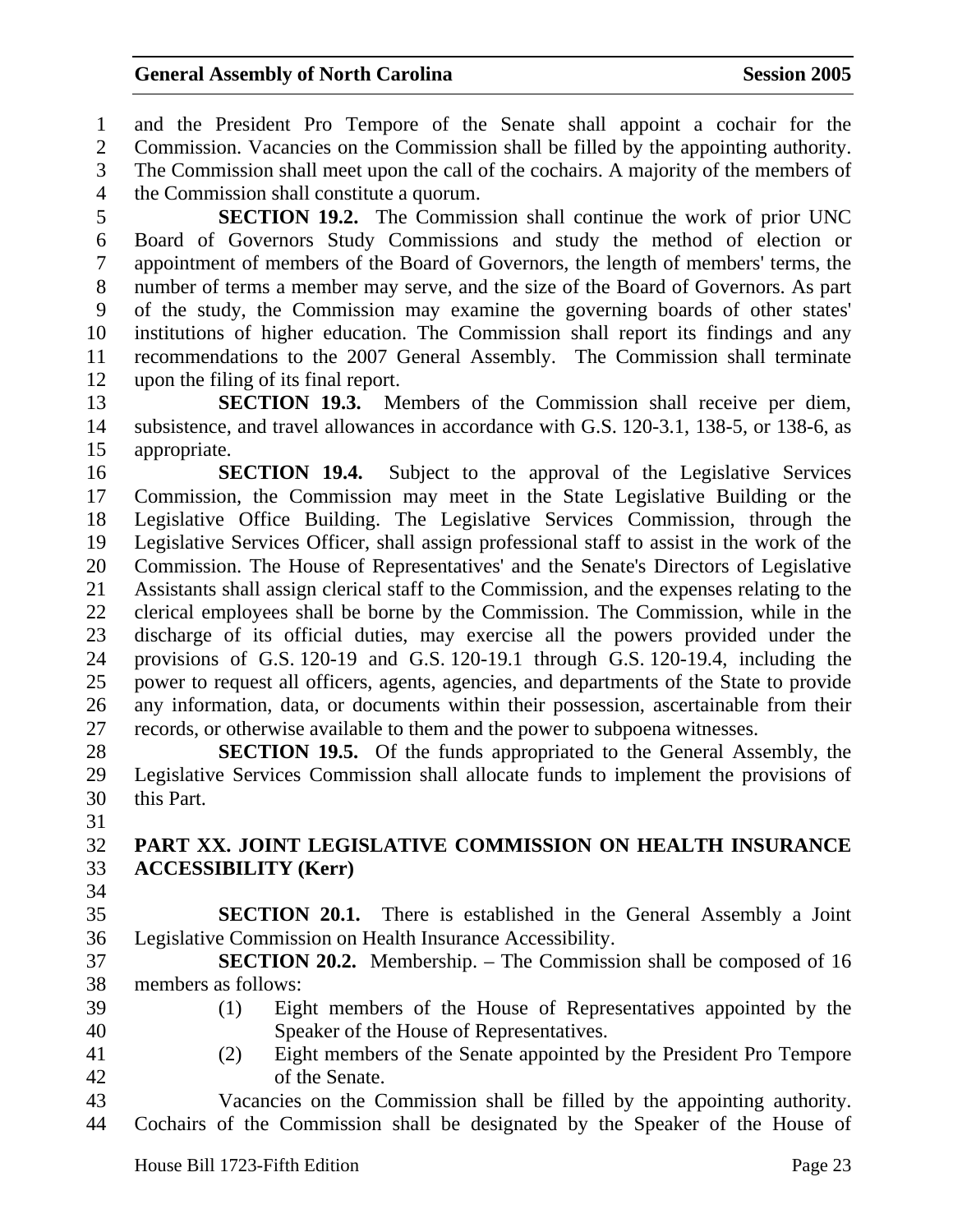1 Representatives and the President Pro Tempore of the Senate from among their 2 respective appointees. The Commission shall meet upon the call of the cochairs.

3 **SECTION 20.3.** The Commission shall study the legal, fiscal, and policy 4 implications of various means of increasing accessibility to health insurance. The 5 Commission may study the creation of a North Carolina Health Insurance Risk Pool 6 (H.B. 1535 – Insko, Holliman) and a North Carolina Fair Share Health Insurance 7 Access Program (H.B. 2860 – Holliman).

8 The study shall specifically address strategies for increasing accessibility to 9 health insurance by small employer groups, self-employed individuals, and individuals 10 who are employed but uninsured. The study of small employer access shall include the 11 following:

- 12 (1) A review of the number of small employers (50 or fewer employees) 13 in this State, grouped by industry and volume of business; the number 14 of small employers that offer comprehensive health insurance 15 coverage to their employees; and the average premium charged for 16 comprehensive health insurance coverage available to small employer 17 groups in this State, as compared to premiums for comparable 18 coverage in the Southeast region and other areas of the United States.
- 19 (2) A review of the participation rates, premiums and cost-sharing, and 20 coverage options offered under the North Carolina Small Employer 21 Group Health Coverage Reform Act, Part 5, Article 50 of Chapter 58 22 of the General Statutes.
- 23 (3) An analysis of the Healthy New York Program administered by the 24 State of New York, or similar program, that combines the provision of 25 a standardized, streamlined benefit package with state-funded 26 reinsurance in the form of a stop-loss fund that would reimburse 27 insurers for the costs of claims within a defined claims corridor. In 28 conducting the analysis the Commission shall review and consider the 29 proposed committee substitute for Senate Bill 255, 2005 Regular 30 Session of the General Assembly. The analysis shall also review the 31 amount in state funds appropriated for the Healthy New York Program 32 since its inception, and corresponding participation rates by employers 33 and eligible individuals.
- 
- 34 (4) An analysis of providing additional tax benefits for small businesses 35 that provide health insurance coverage for their employees.

36 **SECTION 20.4.** Members of the Commission shall receive per diem, 37 subsistence, and travel allowances in accordance with G.S. 120-3.1, 138-5, or 138-6, as 38 appropriate. The Legislative Services Office shall provide adequate staff for the 39 Commission. The Commission may hire consultants to assist with the study as provided 40 in G.S. 120-32.02(b). The Commission, while in the discharge of its official duties, may 41 exercise all the powers provided under the provisions of G.S. 120-19 and G.S. 120-19.1 42 through G.S. 120-19.4, including the power to request all officers, agents, agencies, and 43 departments of the State to provide any information, data, or documents within their 44 possession, ascertainable from their records, or otherwise available to them and the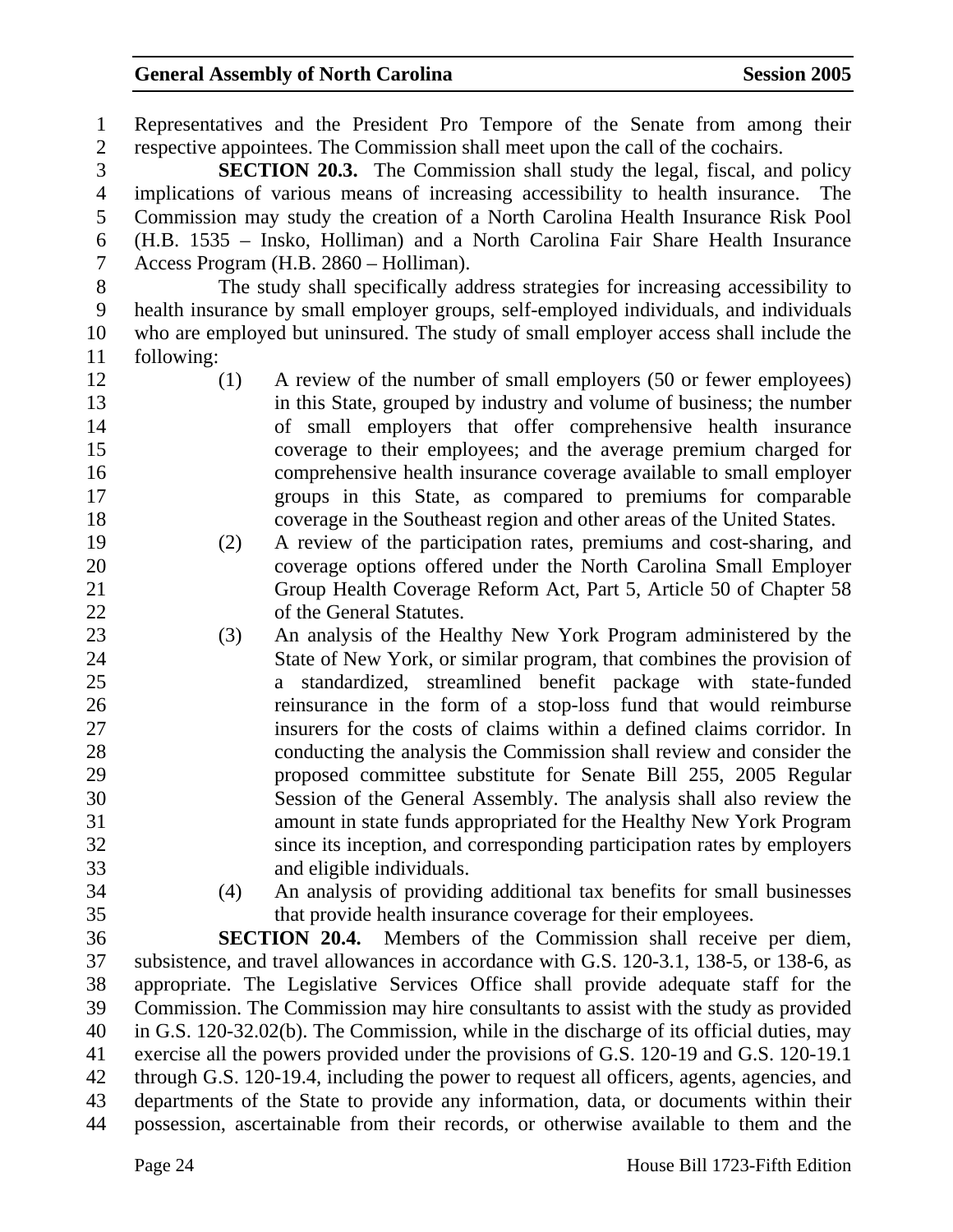| $\mathbf{1}$<br>$\overline{2}$<br>3 | power to subpoena witnesses. The Commission may meet during a regular or extra<br>session of the General Assembly, subject to approval of the Speaker of the House of<br>Representatives and the President Pro Tempore of the Senate. |
|-------------------------------------|---------------------------------------------------------------------------------------------------------------------------------------------------------------------------------------------------------------------------------------|
| $\overline{4}$                      | <b>SECTION 20.5.</b> The Commission shall make a final report of its findings                                                                                                                                                         |
| 5                                   | and recommendations to the 2007 General Assembly. The interim report may and the                                                                                                                                                      |
| 6                                   | final report shall include findings and recommendations on:                                                                                                                                                                           |
| 7                                   | Whether the State should provide for the implementation of a small<br>(1)                                                                                                                                                             |
| $8\,$                               | employer health insurance program that is supported with State funds                                                                                                                                                                  |
| 9                                   | to ensure comprehensive coverage and affordability for small                                                                                                                                                                          |
| 10                                  | employer groups, self-employed individuals, and employed but<br>individuals. If                                                                                                                                                       |
| 11                                  | Commission<br>uninsured<br>the<br>recommends                                                                                                                                                                                          |
| 12<br>13                            | implementation, the recommendation should specifically address                                                                                                                                                                        |
| 14                                  | strategies for avoiding adverse selection and crowd-out, eligibility                                                                                                                                                                  |
| 15                                  | factors such as family income, limitations on claims thresholds and<br>corridors for stop-loss coverage, benefit levels and limitations, and the                                                                                      |
| 16                                  | feasibility and advisability of establishing a State high-risk pool.                                                                                                                                                                  |
| 17                                  | An estimate of the cost to the State to support stop-loss coverage,<br>(2)                                                                                                                                                            |
| 18                                  | high-risk coverage, or other approaches to ensuring small employer                                                                                                                                                                    |
| 19                                  | health insurance access and affordability.                                                                                                                                                                                            |
| 20                                  | Other findings and recommendations relevant to the purposes of the<br>(3)                                                                                                                                                             |
| 21                                  | study.                                                                                                                                                                                                                                |
| 22                                  | The Commission shall terminate upon the filing of its final report or the adjournment of                                                                                                                                              |
| 23                                  | the 2007 General Assembly.                                                                                                                                                                                                            |
| 24                                  | <b>SECTION 20.6.</b> Of the funds appropriated to the General Assembly, the                                                                                                                                                           |
| 25                                  | Legislative Services Commission shall allocate funds for the expenses of the                                                                                                                                                          |
| 26                                  | Commission established by this part.                                                                                                                                                                                                  |
| 27                                  |                                                                                                                                                                                                                                       |
| 28                                  | PART XXI. STATE FACILITIES MASTER PLAN/DIX COMPLEMENTARY                                                                                                                                                                              |
| 29                                  | <b>USES</b>                                                                                                                                                                                                                           |
| 30                                  |                                                                                                                                                                                                                                       |
| 31                                  | <b>SECTION 21.</b> The Dorothea Dix Hospital Property Study Commission shall                                                                                                                                                          |
| 32                                  | study and make recommendations regarding the following:                                                                                                                                                                               |
| 33                                  | Balancing complementary public uses of open space, the adaptive<br>(1)                                                                                                                                                                |
| 34                                  | re-use of existing facilities, and continued support for mental health                                                                                                                                                                |
| 35                                  | services.                                                                                                                                                                                                                             |
| 36                                  | The financial feasibility of the various uses.<br>(2)                                                                                                                                                                                 |
| 37                                  | An assessment of financial mechanisms for the implementation and<br>(3)                                                                                                                                                               |
| 38                                  | maintenance of the various uses.                                                                                                                                                                                                      |
| 39                                  | Administrative or governance structures to implement the uses.<br>(4)                                                                                                                                                                 |
| 40                                  | The Commission shall report its findings and recommendations to the 2007 General                                                                                                                                                      |
| 41                                  | Assembly by January 31, 2007.                                                                                                                                                                                                         |
| 42                                  |                                                                                                                                                                                                                                       |

### 43 **PART XXII. COMPENSATION OF STATE ELECTED AND APPOINTED**  44 **OFFICIALS STUDY COMMISSION (Rand)**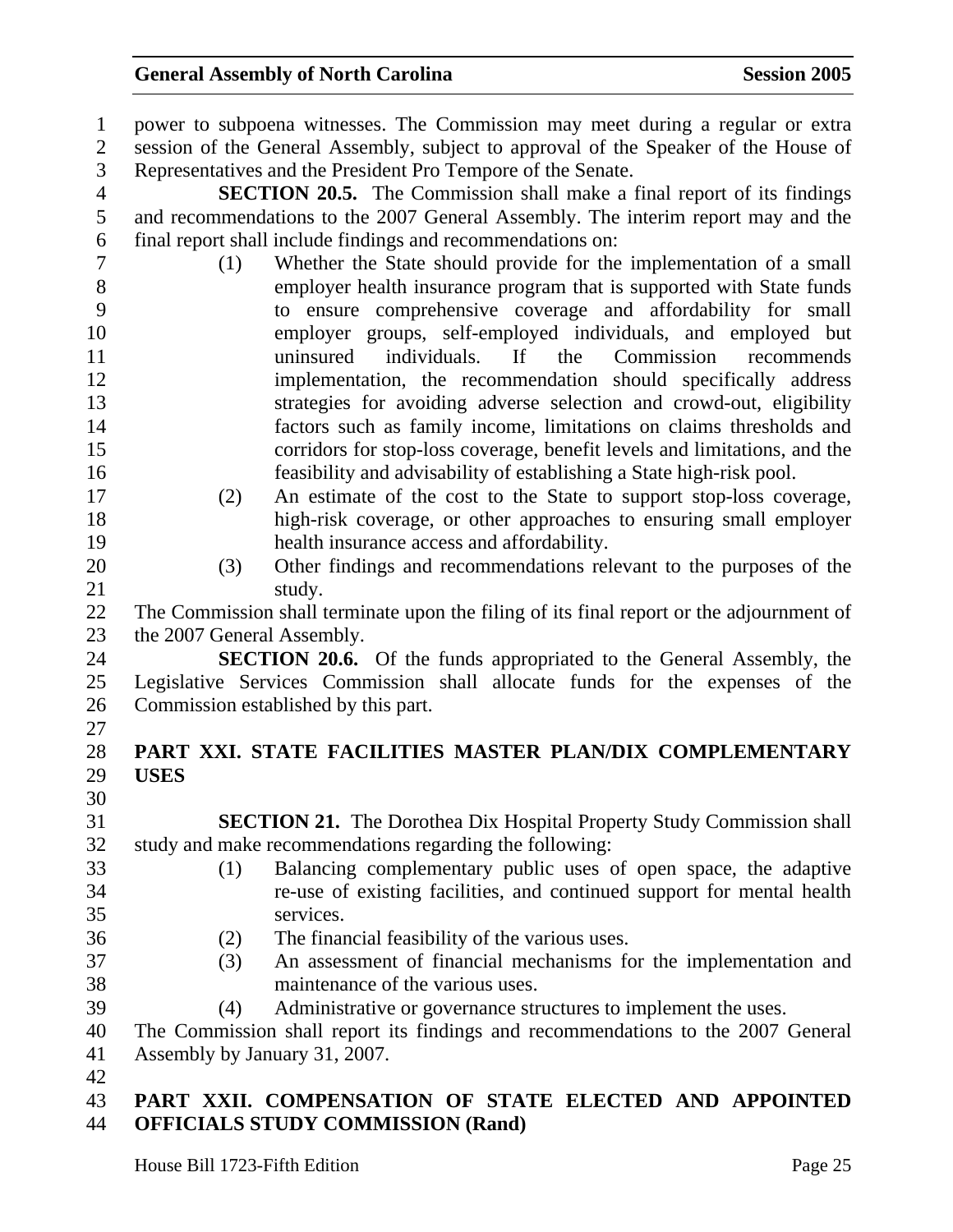| $\mathbf{1}$             |            |     |                                                                                         |
|--------------------------|------------|-----|-----------------------------------------------------------------------------------------|
| $\overline{c}$           |            |     | <b>SECTION 22.1.</b> There is established the Compensation of State Elected and         |
| $\mathfrak{Z}$           |            |     | Appointed Officials Study Commission.                                                   |
| $\overline{\mathcal{A}}$ |            |     | <b>SECTION 22.2.</b> The Commission shall consist of 15 members appointed as            |
| 5                        | follows:   |     |                                                                                         |
| 6                        |            | (1) | Two members of the Senate appointed by the President Pro Tempore                        |
| $\boldsymbol{7}$         |            |     | of the Senate.                                                                          |
| 8                        |            | (2) | Two members of the House of Representatives appointed by the                            |
| 9                        |            |     | Speaker of the House of Representatives.                                                |
| 10                       |            | (3) | Three members appointed by the President Pro Tempore of the Senate                      |
| 11                       |            |     | who are representatives of private business with experience in                          |
| 12                       |            |     | evaluating and establishing compensation for management and                             |
| 13                       |            |     | executives.                                                                             |
| 14                       |            | (4) | Three members appointed by the Speaker of the House of                                  |
| 15                       |            |     | Representatives who are representatives of private business with                        |
| 16                       |            |     | establishing compensation<br>experience<br>in<br>evaluating<br>and<br>for               |
| 17                       |            |     | management and executives.                                                              |
| 18                       |            | (5) | by the Governor. In making<br>Five members appointed<br>the                             |
| 19                       |            |     | appointments, the Governor shall consider representatives of private                    |
| 20                       |            |     | business with experience in evaluating and establishing compensation                    |
| 21                       |            |     | for management and executives.                                                          |
| 22                       |            |     | The Commission shall have two cochairs, one designated by the President Pro Tempore     |
| 23                       |            |     | of the Senate and one designated by the Speaker of the House of Representatives from    |
| 24                       |            |     | among their respective appointees. The Commission shall meet upon the call of the       |
| 25                       |            |     | cochairs. Any vacancy on the Commission shall be filled by the original appointing      |
| 26                       | authority. |     |                                                                                         |
| 27                       |            |     | <b>SECTION 22.3.</b> The following State elected and appointed officials shall be       |
| 28                       |            |     | included in the study by the Commission: the Governor and Lieutenant Governor; the      |
| 29                       |            |     | Council of State; the Governors Cabinet; Members of the General Assembly; Justices of   |
| 30                       |            |     | the Supreme Court, Judges of the Court of Appeals, Judges of the Superior Court, and    |
| 31                       |            |     | Judges of the District Court.                                                           |
| 32                       |            |     | SECTION 22.4.<br>The Commission shall study the matters that impact                     |
| 33                       |            |     | compensation and benefits for State elected and appointed officials and may include the |
| 34                       | following: |     |                                                                                         |
| 35                       |            | (1) | Whether the annual compensation for State elected and appointed                         |
| 36                       |            |     | officials is equivalent to the compensation paid to comparable                          |
| 37                       |            |     | members of private businesses in the State.                                             |
| 38                       |            | (2) | Whether the annual compensation for State elected and appointed                         |
| 39                       |            |     | officials is at a sufficient level to continue to attract highly qualified              |
| 40                       |            |     | individuals to commit to public service to the State without requiring                  |
| 41                       |            |     | those individuals to experience direct financial hardships.                             |
| 42                       |            | (3) | The impact of inflationary forces on that compensation.                                 |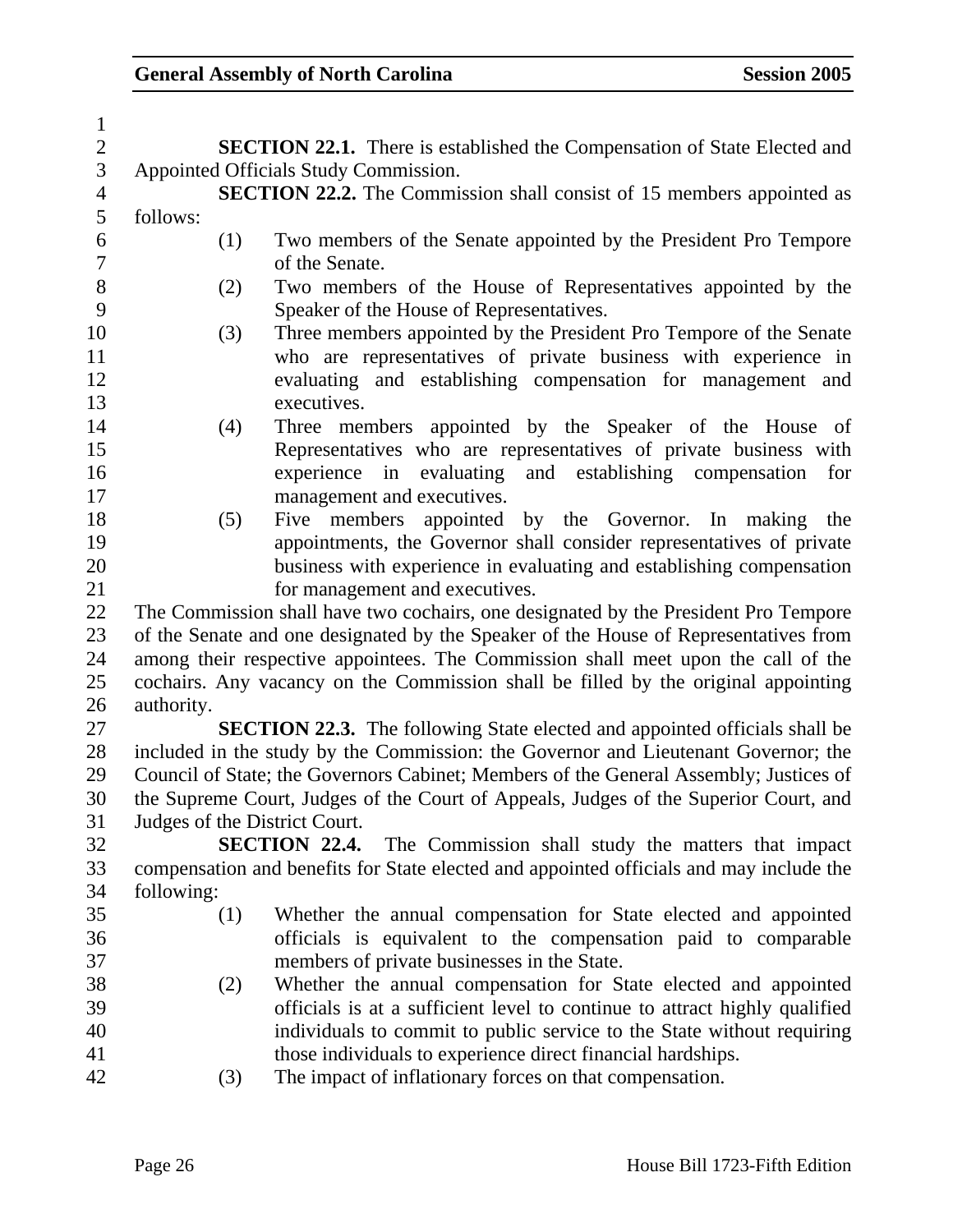| $\mathbf{1}$<br>$\mathbf{2}$ | (4)                                                                                  | The effect, where appropriate, of comparable positions in the United<br>States Government and the inclusion of established adjustments and                                       |  |  |
|------------------------------|--------------------------------------------------------------------------------------|----------------------------------------------------------------------------------------------------------------------------------------------------------------------------------|--|--|
| 3                            |                                                                                      | increases in the compensation of comparable federal positions.                                                                                                                   |  |  |
| $\overline{4}$               | (5)                                                                                  | Whether the compensation and benefits, including family leave                                                                                                                    |  |  |
| 5<br>6                       |                                                                                      | policies, are competitive for State elected and appointed officials as                                                                                                           |  |  |
| 7                            | (6)                                                                                  | compared to comparable positions in the private sector.<br>Actions that would attract and retain State elected and appointed                                                     |  |  |
| 8                            |                                                                                      | officials with special experience, management and leadership positions                                                                                                           |  |  |
| 9                            |                                                                                      | in the private sector for comparable State elected and appointed                                                                                                                 |  |  |
| 10                           |                                                                                      | positions.                                                                                                                                                                       |  |  |
| 11                           | (7)                                                                                  | Any other matters relating to the compensation of State elected and                                                                                                              |  |  |
| 12                           |                                                                                      | appointed officials.                                                                                                                                                             |  |  |
| 13                           |                                                                                      | <b>SECTION 22.5.</b> Members of the Commission shall receive per diem,                                                                                                           |  |  |
| 14                           |                                                                                      | subsistence, and travel allowances in accordance with G.S. 120-3.1, 138-5, or 138-6, as                                                                                          |  |  |
| 15                           |                                                                                      | appropriate. Upon the prior approval of the Legislative Services Commission, the                                                                                                 |  |  |
| 16                           |                                                                                      | Legislative Services Officer shall assign professional and clerical staff to the                                                                                                 |  |  |
| 17                           |                                                                                      | Commission to aid in its work. The Commission may contract for professional, clerical,                                                                                           |  |  |
| 18                           |                                                                                      | or consultant services as provided by G.S. 120-32.02. The Commission may meet                                                                                                    |  |  |
| 19                           |                                                                                      | during a regular or extra session of the General Assembly, subject to approval of the                                                                                            |  |  |
| 20                           | President Pro Tempore of the Senate and the Speaker of the House of Representatives. |                                                                                                                                                                                  |  |  |
| 21                           | Subject to the approval of the Legislative Services Commission, the Commission may   |                                                                                                                                                                                  |  |  |
| 22                           |                                                                                      | meet in the Legislative Building or the Legislative Office Building. The Commission,                                                                                             |  |  |
| 23                           |                                                                                      | while in the discharge of its official duties, may exercise all the powers provided under                                                                                        |  |  |
| 24<br>25                     |                                                                                      | the provisions of G.S. 120-19 and G.S. 120-19.1 through G.S. 120-19.4, including the<br>power to request all officers, agents, agencies, and departments of the State to provide |  |  |
| 26                           |                                                                                      | any information, data, or documents within their possession, ascertainable from their                                                                                            |  |  |
| 27                           |                                                                                      | records, or otherwise available to them and the power to subpoena witnesses.                                                                                                     |  |  |
| 28                           |                                                                                      | The Commission shall make its findings<br>SECTION 22.6.<br>and                                                                                                                   |  |  |
| 29                           |                                                                                      | recommendations in a final report to the 2007 General Assembly upon its convening.                                                                                               |  |  |
| 30                           |                                                                                      | The Commission shall terminate upon the filing of its final report.                                                                                                              |  |  |
| 31                           |                                                                                      | <b>SECTION 22.7.</b> From funds appropriated to the General Assembly, the                                                                                                        |  |  |
| 32                           |                                                                                      | Legislative Services Commission shall allocate funds for the purpose of conducting the                                                                                           |  |  |
| 33                           | study provided for in this part.                                                     |                                                                                                                                                                                  |  |  |
| 34                           |                                                                                      |                                                                                                                                                                                  |  |  |
| 35                           | <b>PART</b><br>XXIII.                                                                | <b>DEPARTMENT</b><br>OF<br><b>CULTURAL RESOURCES</b><br><b>STUDY</b>                                                                                                             |  |  |
| 36                           |                                                                                      | <b>GRAVEYARD OF THE ATLANTIC MUSEUM</b>                                                                                                                                          |  |  |
| 37                           |                                                                                      |                                                                                                                                                                                  |  |  |
| 38                           |                                                                                      | <b>SECTION 23.</b> The Department of Cultural Resources shall study the                                                                                                          |  |  |
| 39                           |                                                                                      | feasibility of designating the Graveyard of the Atlantic Museum as a State Historic Site                                                                                         |  |  |
| 40                           |                                                                                      | or a Grassroots Science Museum. The Department shall submit the results of its study to                                                                                          |  |  |
| 41<br>42                     |                                                                                      | the 2007 General Assembly upon its convening.                                                                                                                                    |  |  |
| $\sqrt{2}$                   |                                                                                      | <b>I BOIGLABIUS AUBROLOUS COMMUNICAL</b>                                                                                                                                         |  |  |

### 43 **PART XXIV. JOINT LEGISLATIVE OVERSIGHT COMMISSION ON**  44 **INFORMATION TECHNOLOGY STUDIES (Tolson, Malone)**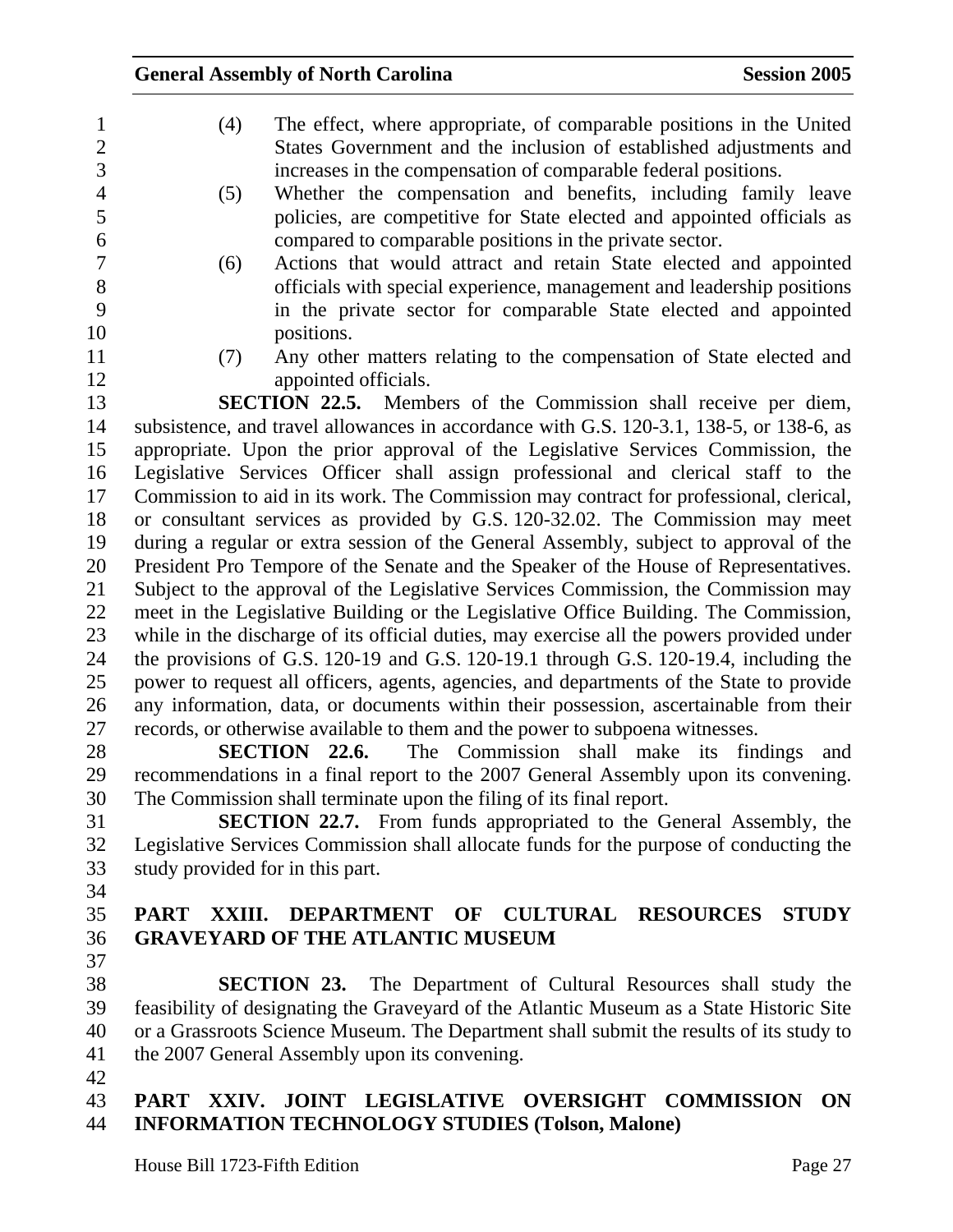2 **SECTION 24.1.** There is established the Legislative Study Commission on 3 Information Technology. The Commission shall consist of 14 members, appointed as 4 follows:

1

- 5 (1) Five members of the Senate appointed by the President Pro Tempore 6 of the Senate.
- 7 (2) Five members of the House of Representatives appointed by the 8 Speaker of the House of Representatives.
- 9 (3) Two members of the general public with experience in information 10 technology appointed by the President Pro Tempore of the Senate.
- 11 (4) Two members of the general public with experience in information 12 technology appointed by the Speaker of the House of Representatives.
- 13 Vacancies in membership shall be filled by the original appointing authority.
- 14 The President Pro Tempore of the Senate and the Speaker of the House of 15 Representatives shall each designate a cochair of the Commission from their appointees.

16 **SECTION 24.2.** The Commission shall review the newly revised North 17 Carolina Education Technology Plan developed by the North Carolina State Board of 18 Education. The Commission's review shall also include best practices for using 19 technology to enhance teaching and learning in North Carolina schools. The 20 Commission shall review existing research-based best practices such as the IMPACT 21 model, NC Wise Owl, and successful 1:1 (computer to student) initiatives across the 22 State and nation. The Commission shall receive recommendations from the Business 23 and Education Technology Alliance, the E-Learning Commission, the business 24 community, and the North Carolina Center for  $21<sup>st</sup>$  Century Skills.

- 25 **SECTION 24.3.** The Commission, while in discharge of its official duties, 26 may exercise all powers provided for under G.S. 120-19 and G.S. 120-19.1 through 27 G.S. 120-19.4. The Commission may contract for professional, clerical, or consultant 28 services as provided by G.S. 120-32.02. Subject to the approval of the Legislative 29 Services Commission, the Commission may meet in the Legislative Building or the 30 Legislative Office Building. The Legislative Services Commission, through the 31 Legislative Services Officer, shall assign professional staff to assist the Commission in 32 its work. The House of Representatives' and the Senate's Directors of Legislative 33 Assistants shall assign clerical support staff to the Commission, and the expenses 34 relating to clerical employees shall be borne by the Commission. Members of the 35 Commission shall receive subsistence and travel expenses at the rates set forth in 36 G.S. 120-3.1, 138-5, or 138-6, as appropriate.
- 37 **SECTION 24.4.** The Commission shall submit a final written report of its 38 findings and recommendations by February 1, 2007. All reports shall be filed with the 39 President Pro Tempore of the Senate, the Speaker of the House of Representatives, and 40 the Legislative Librarian. Upon filing its final report, the Commission shall terminate.
- 41 **SECTION 24.5.** Of the funds appropriated to the General Assembly, the 42 Legislative Services Commission shall allocate funds for the expenses of the 43 Commission established by this part.
- 44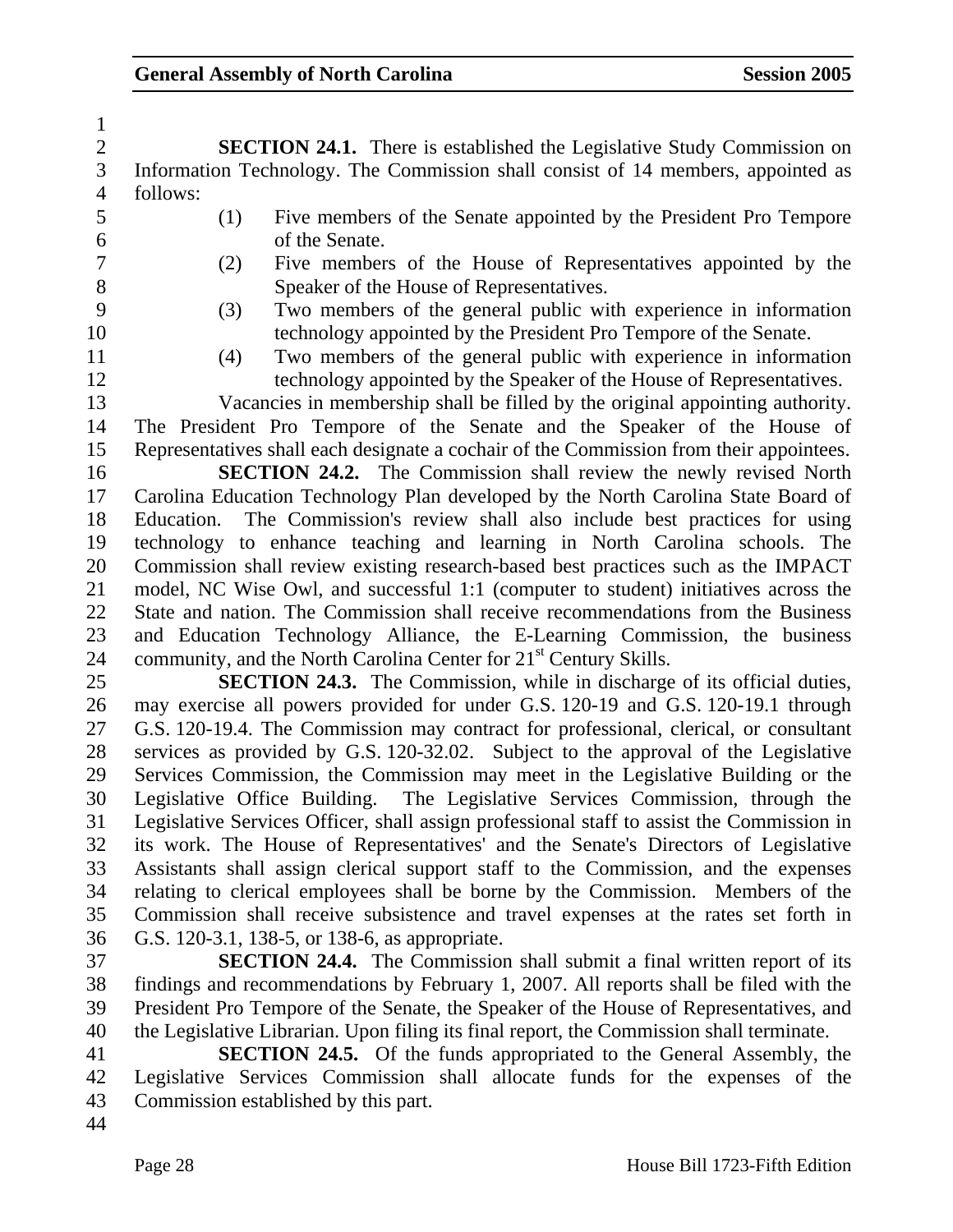| $\mathbf{1}$   | <b>UNDERUTILIZED</b><br>XXV.<br><b>HISTORICALLY</b><br><b>BUSINESS</b><br><b>PART</b>     |      |
|----------------|-------------------------------------------------------------------------------------------|------|
| $\overline{2}$ | <b>CERTIFICATION TASK FORCE (Dorsett)</b>                                                 |      |
| $\overline{3}$ |                                                                                           |      |
| $\overline{4}$ | <b>SECTION 25.1.</b> Task Force Established; Membership. – The Department of              |      |
| 5              | Administration shall establish a Historically Underutilized Business Task Force. The      |      |
| 6              | Task Force shall consist of 15 members as follows:                                        |      |
| $\sqrt{ }$     | One member appointed by the North Carolina League<br>(1)                                  | - of |
| 8              | Municipalities.                                                                           |      |
| 9              | One member appointed by the North Carolina Association of County<br>(2)                   |      |
| 10             | Commissioners.                                                                            |      |
| 11             | One member appointed by the North Carolina School Boards<br>(3)                           |      |
| 12             | Association.                                                                              |      |
| 13             | One member appointed by the North Carolina Institute for Minority<br>(4)                  |      |
| 14             | Economic Development.                                                                     |      |
| 15             | Three members appointed by the North Carolina Minority and<br>(5)                         |      |
| 16             | Women's Business Enterprise Coordinator's Network.                                        |      |
| 17             | Eight members appointed by the Office of Historically Underutilized<br>(6)                |      |
| 18             | Business, two of whom shall be representatives of the Office, one of                      |      |
| 19             | whom shall be a minority business owner, one of whom shall be a                           |      |
| 20             | female business owner, one of whom shall be a disabled business                           |      |
| 21             | owner, and three of whom shall be public members.                                         |      |
| 22             | Vacancies in membership shall be filled as provided in this section.                      |      |
| 23             | <b>SECTION 25.2.</b> Cochairs; Meetings. – The Task Force shall have two                  |      |
| 24             | cochairs appointed by the Secretary of Administration from among the members of the       |      |
| 25             | Task Force. The Task Force shall meet at least quarterly upon the call of the cochairs.   |      |
| 26             | <b>SECTION 25.3.</b> Quorum; Voting. – A quorum of the Task Force shall                   |      |
| 27             | consist of five members. All action shall be taken by a majority vote.                    |      |
| 28             | <b>SECTION 25.4.</b> Duties. – The Task Force shall propose criteria and                  |      |
| 29             | procedures for: (i) the certification of businesses under G.S. 143-48 and G.S. 143-128.2  |      |
| 30             | as Historically Underutilized Businesses; (ii) the creation and maintenance of a database |      |
| 31             | of the businesses certified; and (iii) any other matters related to the certification of  |      |
| 32             | businesses as authorized in this section. In determining ownership of a business for      |      |
| 33             | purposes of certification, the Task Force shall use the definitions provided in           |      |
| 34             | G.S. 143-48 and G.S. 143-128.2.                                                           |      |
| 35             | <b>SECTION 25.5.</b> Support. – The Department of Administration shall provide            |      |
| 36             | meeting facilities and staff support for the Task Force. The Task Force may also seek     |      |
| 37             | other assistance, including technical, business, and managerial assistance.               |      |
| 38             | <b>SECTION 25.6.</b> Report. – The Task Force shall report its proposed criteria          |      |
| 39             | and procedures to the Secretary of Administration on or before November 1, 2007, at       |      |
| 40             | which time the Task Force shall terminate.                                                |      |
| 41             |                                                                                           |      |
| 42             | PART XXVI. SMART START AND CHILD CARE FUNDING STUDY (Hagan)                               |      |
| 43             |                                                                                           |      |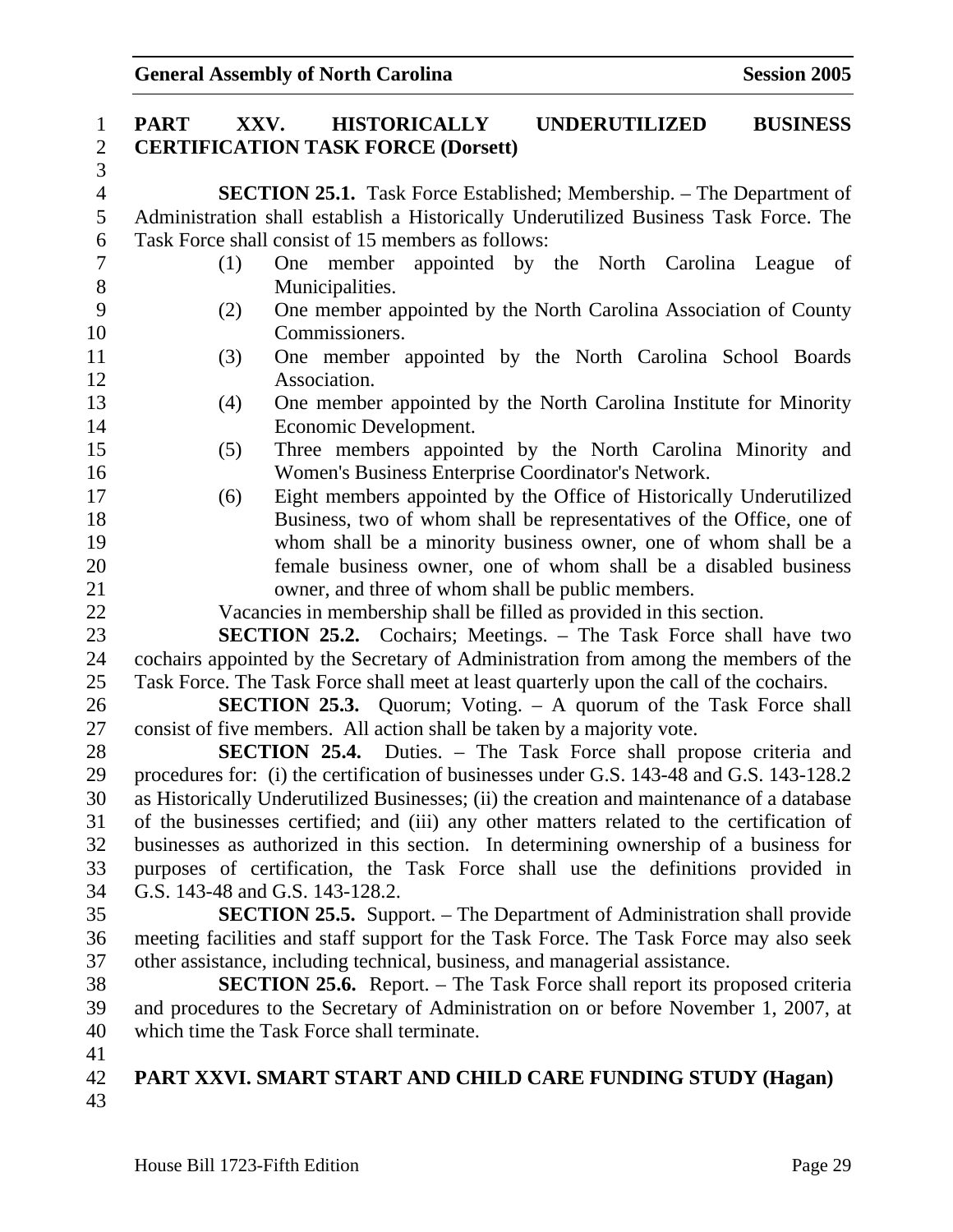| $\mathbf{1}$   | <b>SECTION 26.1.</b> There is established a Smart Start and Child Care Funding           |
|----------------|------------------------------------------------------------------------------------------|
| $\overline{c}$ | Study Commission.                                                                        |
| $\overline{3}$ | <b>SECTION 26.2.</b> The Commission shall be composed of 15 members as                   |
| $\overline{4}$ | follows:                                                                                 |
| 5              | (1)<br>Four members of the Senate appointed by the President Pro Tempore                 |
| 6              | of the Senate.                                                                           |
| $\overline{7}$ | Four members of the House of Representatives appointed by the<br>(2)                     |
| $8\,$          | Speaker of the House of Representatives.                                                 |
| 9              | A representative of the North Carolina Partnership for Children<br>(3)                   |
| 10             | appointed by the President Pro Tempore of the Senate.                                    |
| 11             | The Secretary of the Department of Health and Human Services or the<br>(4)               |
| 12             | Secretary's designee.                                                                    |
| 13             | A Department of Social Services County Director appointed by the<br>(5)                  |
| 14             | Speaker of the House of Representatives.                                                 |
| 15             | A Department of Public Health County Director appointed by the<br>(6)                    |
| 16             | President Pro Tempore of the Senate.                                                     |
| 17             | A representative of a Local Partnership for Children appointed by the<br>(7)             |
| 18             | Speaker of the House of Representatives.                                                 |
| 19             | One representative from a private for-profit day care appointed by the<br>(8)            |
| 20             | President Pro Tempore of the Senate and one representative from a                        |
| 21             | private not-for-profit day care appointed by the Speaker of the House                    |
| 22             | of Representatives.                                                                      |
| 23             | Any vacancy on the Commission shall be filled by the appointing authority.               |
| 24             | Cochairs of the Commission shall be designated by the President Pro Tempore of the       |
| 25             | Senate and the Speaker of the House of Representatives from among their respective       |
| 26             | appointees. The Commission shall meet upon the call of the cochairs.                     |
| 27             | <b>SECTION 26.3.</b> The Commission shall invite the Secretary of Health and             |
| 28             | Human Services to attend each meeting of the Commission and encourage the                |
| 29             | Secretary's participation in the Commission's deliberations.                             |
| 30             | <b>SECTION 26.4.</b> The Commission shall study the funding of the North                 |
| 31             | Carolina Partnership for Children. In conducting the study, the Commission shall         |
| 32             | consider the following:                                                                  |
| 33             | The current funding system of the North Carolina Partnership for<br>(1)                  |
| 34             | Children.                                                                                |
| 35             | Any strategies for achieving full funding and full service for North<br>(2)              |
| 36             | Carolina's young children and families.                                                  |
| 37             | Funding equity among all counties and local partnerships.<br>(3)                         |
| 38             | Any other information the Commission deems relevant in providing<br>(4)                  |
| 39             | services to young children and families including child care services.                   |
| 40             | <b>SECTION 26.5.</b> Members of the Commission shall receive per diem,                   |
| 41             | subsistence, and travel allowances in accordance with G.S. 120-3.1, 138-5, or 138-6, as  |
| 42             | appropriate. Upon the prior approval of the Legislative Services Commission, the         |
| 43             | Legislative Services Officer shall assign professional staff to the Commission to aid in |
| 44             | its work. The Commission may contract for professional, clerical, or consultant services |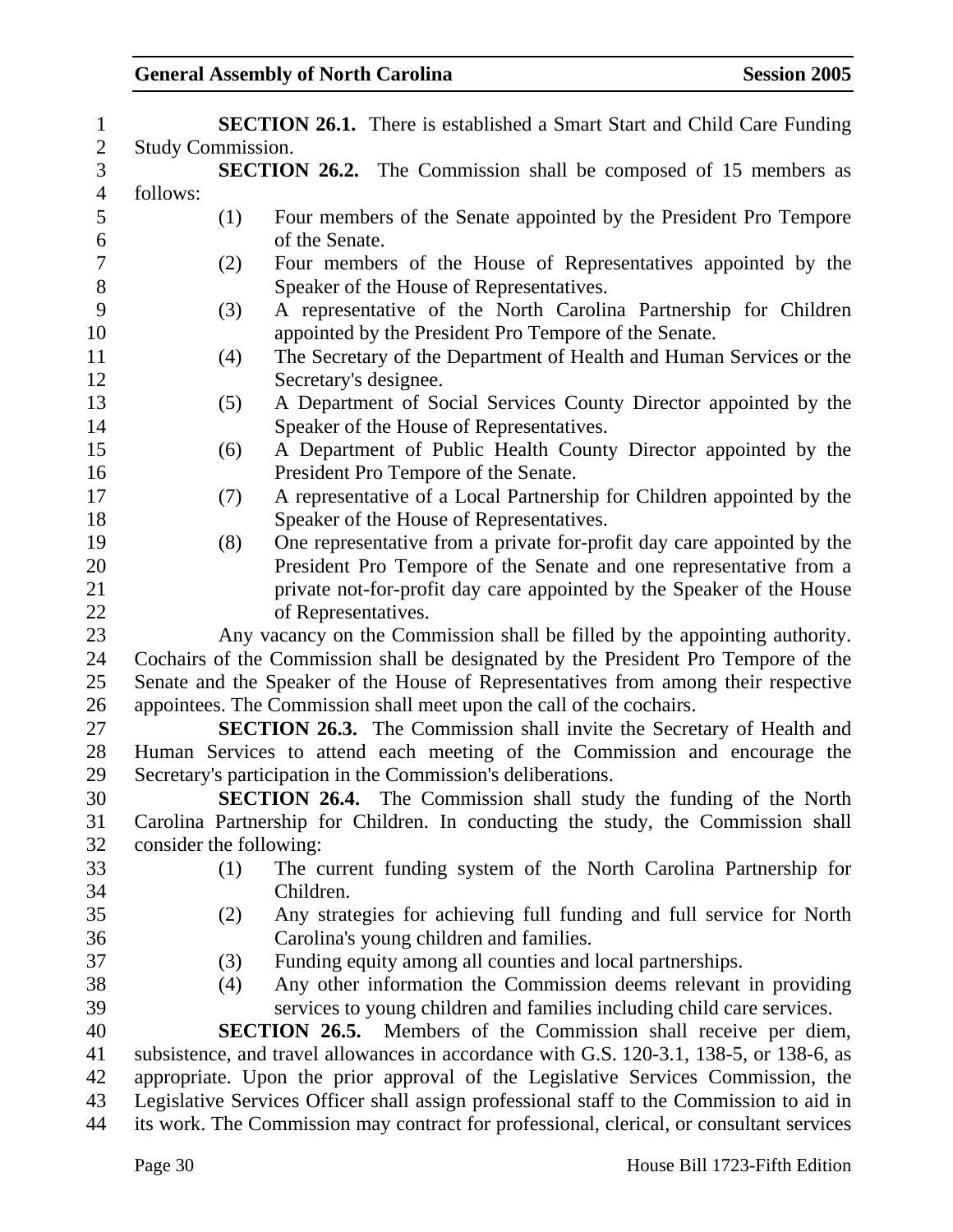1 as provided by G.S. 120-32.02. The Commission may meet during a regular or extra 2 session of the General Assembly, subject to approval of the President Pro Tempore of 3 the Senate and the Speaker of the House of Representatives. The Commission shall 4 meet at various locations around the State in order to promote greater public 5 participation in its deliberations. Subject to the approval of the Legislative Services 6 Commission, the Commission may meet in the Legislative Building or the Legislative 7 Office Building. The Commission, while in the discharge of its official duties, may 8 exercise all the powers provided under the provisions of G.S. 120-19 and G.S. 120-19.1 9 through G.S. 120-19.4, including the power to request all officers, agents, agencies, and 10 departments of the State to provide any information, data, or documents within their 11 possession, ascertainable from their records, or otherwise available to them and the 12 power to subpoena witnesses. 13 **SECTION 26.6.** The Commission shall make its findings and 14 recommendations in a final report to the 2007 General Assembly. Upon the earlier of 15 the filing of its final report or the convening of the 2007 General Assembly, the 16 Commission shall terminate. 17 **SECTION 26.7.** From funds appropriated to the General Assembly, the 18 Legislative Services Commission shall allocate funds for the purpose of conducting the 19 study provided for in this part. 20 21 **PART XXVII. STUDY COMMISSION ON ECONOMIC DEVELOPMENT**  22 **INFRASTRUCTURE**  23 24 **SECTION 27.1.** There is created the Study Commission on Economic 25 Development Infrastructure. The Commission shall consist of 32 members as follows: 26 (1) Sixteen members appointed by the President Pro Tempore of the 27 Senate. 28 (2) Sixteen members appointed by the Speaker of the House of 29 Representatives. 30 **SECTION 27.2.** At least half of the members appointed to the Commission 31 by the President Pro Tempore of the Senate, and at least half of the members appointed 32 to the Commission by the Speaker of the House of Representatives shall be persons who 33 are not members of the General Assembly and who are either actively engaged in 34 economic development or C-Level Executives of private corporations. 35 **SECTION 27.3.** The President Pro Tempore of the Senate shall appoint two 36 cochairs of the Commission, and the Speaker of the House of Representatives shall 37 appoint two cochairs of the Commission. The Commission may meet at any time upon 38 the joint call of the cochairs. Vacancies on the Commission shall be filled by the same 39 appointing authority as made the initial appointment. 40 **SECTION 27.4.** The Commission shall examine the existing infrastructure 41 for the delivery of economic development, including the many entities involved in

42 economic development. The Commission shall develop a plan to restructure and 43 consolidate the infrastructure for the delivery of economic development to improve its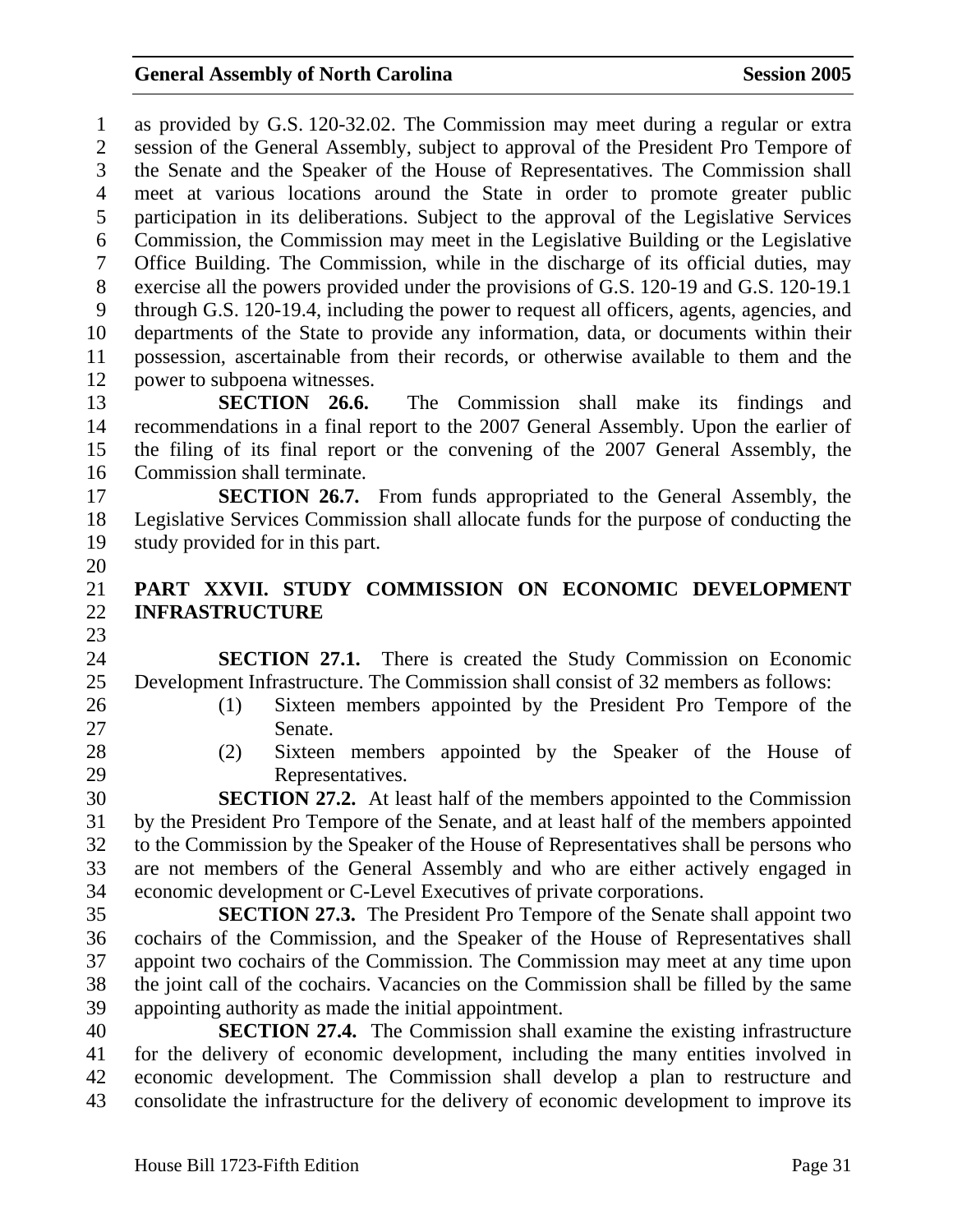| $\mathbf{1}$             | organization and effectiveness. The Commission shall specifically examine the role of     |
|--------------------------|-------------------------------------------------------------------------------------------|
| $\overline{2}$           | the following in the delivery of economic development:                                    |
| 3                        | The Department of Commerce.<br>(1)                                                        |
| $\overline{\mathcal{A}}$ | The regional councils of government created pursuant<br>(2)<br>to                         |
| 5                        | G.S. 160A-470.                                                                            |
| 6                        | (3)<br>The Economic Development Board created<br>pursuant<br>to                           |
| $\overline{7}$           | G.S. 143B-434. The Commission shall consider whether the Economic                         |
| 8                        | Development Board, which is currently advisory in nature, should be                       |
| 9                        | reconstituted and given responsibility for policy development or                          |
| 10                       | regulatory authority.                                                                     |
| 11                       | The regional planning and economic development commissions<br>(4)                         |
| 12                       | created pursuant to Article 2 of Chapter 158 of the General Statutes.                     |
| 13                       | The Commission shall consider whether regional planning and                               |
| 14                       | economic development commissions should be given greater                                  |
| 15                       | responsibility for marketing and business recruitment.                                    |
| 16                       | <b>SECTION 27.5.</b> The Commission may also examine the feasibility of                   |
| 17                       | establishing a North Carolina Economic Disaster Task Force.                               |
| 18                       | SECTION 27.6. The Commission, while in the discharge of its official                      |
| 19                       | duties, may exercise all powers provided for under G.S. 120-19 and G.S. 120-19.1          |
| 20                       | through G.S. 120-19.4. The Commission may contract for professional, clerical, or         |
| 21                       | consultant services as provided by G.S. 120-32.02.                                        |
| 22                       | <b>SECTION 27.7.</b> Subject to the approval of the Legislative Services                  |
| 23                       | Commission, the Commission may meet in the Legislative Building or the Legislative        |
| 24                       | Office Building. The Legislative Services Commission, through the Legislative Services    |
| 25                       | Officer, shall assign professional staff to assist the Commission in its work. The House  |
| 26                       | of Representatives' and the Senate's Directors of Legislative Assistants shall assign     |
| 27                       | clerical support staff to the Commission, and the expenses relating to the clerical       |
| 28                       | employees shall be borne by the Commission. Members of the Commission shall               |
| 29                       | receive subsistence and travel expenses at the rates set forth in G.S. 120-3.1, 138-5, or |
| 30                       | 138-6, as appropriate.                                                                    |
| 31                       | <b>SECTION 27.8.</b> The Commission shall submit a final report of its findings           |
| 32                       | and recommendations, including any legislative recommendations, to the 2007 General       |
| 33                       | Assembly upon its convening. The Commission shall terminate upon the convening of         |
| 34                       | the 2007 General Assembly.                                                                |
| 35                       | <b>SECTION 27.9.</b> Of the funds appropriated to the General Assembly, the               |
| 36                       | Legislative Services Commission shall allocate funds for the expenses of the              |
| 37                       | Commission established by this part.                                                      |
| 38                       |                                                                                           |
| 39                       | PART XXVIII. TRAINING NEEDS OF THE MOTORSPORTS INDUSTRY                                   |
| 40                       |                                                                                           |
| 41                       | <b>SECTION 28.</b> The State Board of Community Colleges (State Board) shall              |
| 42                       | study the issues surrounding the creation of a modern multiuse motorsports specialized    |
| 43                       | training program and the training needs of the motorsports industry. In conducting the    |
| 44                       | study, the State Board shall create a consortium of community colleges to address the     |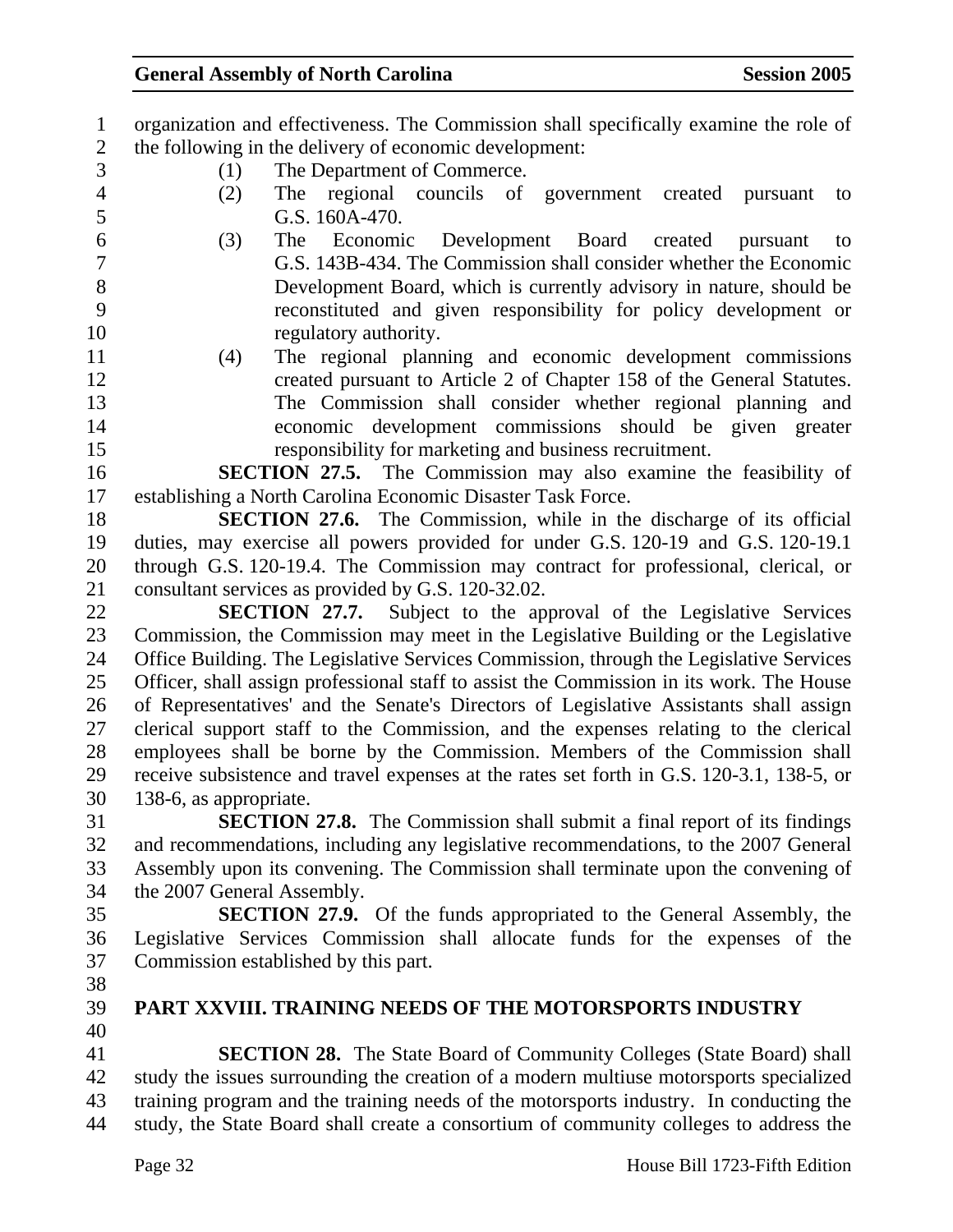1 training needs of industry members and to direct training programs to meet those needs. 2 The consortium members shall consist of Catawba Valley Community College, Central 3 Piedmont Community College, Davidson Community College, Forsyth Technical 4 Community College, Halifax Community College, Rowan-Cabarrus Community 5 College, and Wilkes Community College. Forsyth Technical Community College shall 6 be the lead community college in the consortium for management and operations 7 purposes. The consortium of community colleges shall focus its training efforts to 8 provide specialized motorsports workforce training and to help create new jobs at the 9 Advanced Vehicle Research Center located in Northampton County. If the motorsports 10 industry finds that additional training at the university level would be beneficial to the 11 industry, the State Board may work the with the Board of Governors of The University 12 of North Carolina and motorsports industry to determine how to best meet those needs. 13 The State Board shall report its findings and recommendations, including any legislative 14 proposals, to the Joint Legislative Education Oversight Committee on or before 15 February 1, 2007.

16

## 17 **PART XXIX. INLAND PORT (Dalton)**

18

19 **SECTION 29.** The Institute for the Economy and the Future of Western 20 North Carolina University, in cooperation with the North Carolina Regional Economic 21 Development Commission, known as AdvantageWest, shall study the feasibility of 22 establishing an inland port within the twenty three county region of the Commission. 23 The Commission shall complete the report and submit it to the General Assembly on or 24 before May 1, 2007.

25

### 26 **PART XXX. STUDY MITIGATION OF POTENTIAL FLOODING IN CERTAIN**  27 **AREAS (H.B. 24 – Gillespie; Goforth, Rapp)**

28

29 **SECTION 30.** The Department of Environment and Natural Resources shall 30 study the causes of the flooding in Canton, Biltmore Village, Blue Ridge Paper 31 Company, and the City of Newland to determine what measures can be taken to prevent 32 or mitigate the flooding potential in those areas. The Department may request the 33 assistance of the United States Army Corps of Engineers in this study. The Department 34 of Environment and Natural Resources shall report its findings to the 2007 General 35 Assembly.

- 36
- 

## 37 **PART XXXI. STUDY THE ORGANIZATION OF THE GENERAL COURT OF**  38 **JUSTICE INTO DISTRICTS AND DIVISIONS (S.B. 173 – Bingham)**

39 40 **SECTION 31.** The North Carolina Courts Commission shall study the 41 current state of the General Court of Justice, focusing on workloads, case backlogs, and 42 other issues relevant to the efficient administration of justice and determine whether the 43 current organization of the State into judicial divisions, superior court districts, district 44 court districts, and prosecutorial districts is in need of revision or adjustment in order to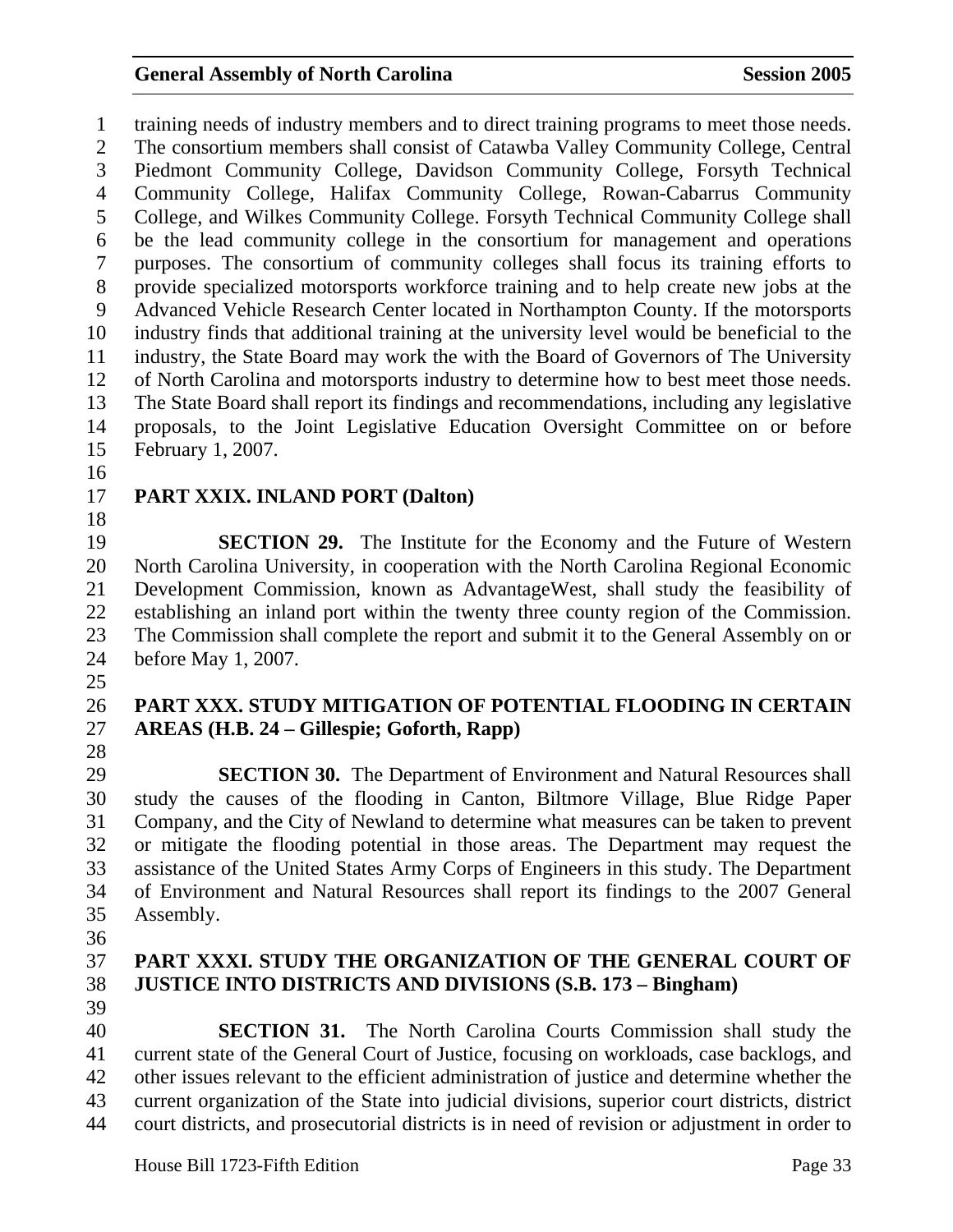1 better serve the interests of justice. The Commission shall report its findings and 2 recommendations to the 2007 General Assembly.

## 4 **PART XXXII. STUDY INHERENTLY DANGEROUS ANIMALS (S.B. 1032 –**  5 **Garwood)**

6

3

7 **SECTION 32.1.** The Department of Environment and Natural Resources, in 8 consultation with the North Carolina Zoological Park and the Wildlife Resources 9 Commission, shall study the need to protect the public against the health and safety 10 risks posed by inherently dangerous animals and propose a means of best providing that 11 protection to the public while also protecting the welfare of inherently dangerous 12 animals. In developing recommendations, the Department shall consult with the 13 following entities or groups, or appropriate representatives of those entities or groups:

- 14 (1) The Department of Agriculture and Consumer Services.
- 
- 15 (2) The Division of Public Health of the Department of Health and Human
- 16 Services.
- 17 (3) The North Carolina State University College of Veterinary Medicine.
- 18 (4) The State Animal Response Team.
- 19 (5) Local law enforcement officials.
- 20 (6) Local animal control officials.
- 21 (7) Wild animal breeders.
- 22 (8) Exotic pet hobbyists.
- 23 (9) Commercial pet retailers.
- 24 (10) Small zoo owners.
- 25 (11) Humane organizations.
- 26 (12) Any other entities or groups whose interests may be affected by 27 proposed regulations.

28 **SECTION 32.2.** The Department shall report its findings to the General 29 Assembly no later than the convening of the 2007 General Assembly.

30 **SECTION 32.3.** The report made by the Department of Environment and 31 Natural Resources shall include:

32 (1) A list of the types of animals that possess such inherently dangerous 33 characteristics that they should not be owned or possessed by persons 34 who do not have special expertise or training, and a determination as to 35 whether these animals should be grouped into classes for differential 36 treatment based upon the nature and extent of the threat they pose to 37 the public. This list should also include information about the nature of 38 the dangers posed by each type of animal.

39 (2) A suggested means for regulating ownership of certain animals, 40 including a means of enforcing any proposed restrictions on the 41 ownership or possession of those animals. This portion of the report 42 may include an evaluation of regulations in place in other jurisdictions 43 that have proven to be effective in protecting the public from 44 inherently dangerous animals.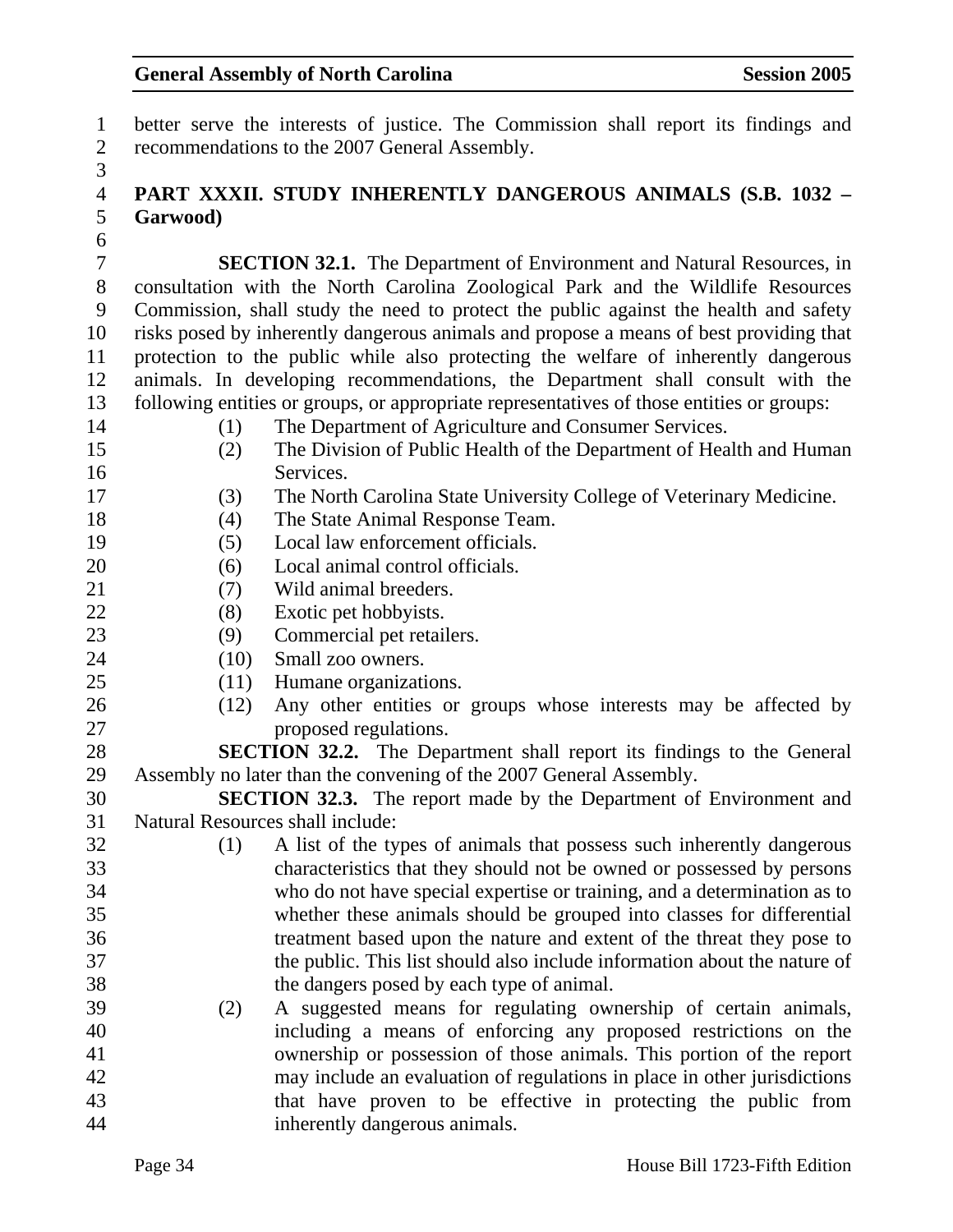| $\mathbf{1}$        | (3) | A plan for addressing inherently dangerous animals that are indigenous                    |
|---------------------|-----|-------------------------------------------------------------------------------------------|
| $\overline{2}$<br>3 |     | species within the jurisdiction of the Wildlife Resources Commission                      |
|                     |     | under Article 22 of Chapter 113 of the General Statutes and a                             |
| $\overline{4}$      |     | consideration as to whether any potential legislation should broadly                      |
| 5                   |     | address the keeping of any wildlife as pets, whether indigenous or not                    |
| 6                   |     | and whether inherently dangerous or not. This portion of the report                       |
| $\overline{7}$<br>8 |     | should result from extensive consultation with the Wildlife Resources                     |
|                     |     | Commission.                                                                               |
| 9                   | (4) | A recommendation as to whether persons owning or possessing                               |
| 10                  |     | animals covered by any proposed restrictions should be grandfathered                      |
| 11                  |     | in under a regulatory scheme and the appropriate means of                                 |
| 12                  |     | grandfathering those persons in, including consideration of whether                       |
| 13                  |     | certain animals are so threatening to the public safety that the                          |
| 14                  |     | grandfathering of untrained owners or possessors should not be                            |
| 15                  |     | allowed under any circumstances.                                                          |
| 16                  | (5) | A recommended list, as comprehensive as possible, of persons and                          |
| 17                  |     | entities that should be exempted from the proposed restrictions on                        |
| 18                  |     | ownership or possession of the animals covered by any proposed                            |
| 19                  |     | restrictions, such as zoos, veterinary hospitals, wildlife sanctuaries,                   |
| 20                  |     | research institutions, and the like.                                                      |
| 21                  |     |                                                                                           |
| 22                  |     | PART XXXIII. STATE FAIR HOUSING ACT STUDY (Kinnaird)                                      |
| 23                  |     |                                                                                           |
| 24                  |     | <b>SECTION 33.</b> The North Carolina Human Relations Commission shall                    |
| 25                  |     | study whether the State Fair Housing Act should be amended to make it an unlawful         |
| 26                  |     | discriminatory housing practice to refuse to enter into a residential real estate         |
| 27                  |     | transaction with a person based upon the fact that the person receives public assistance  |
| 28                  |     | due to age or physical or mental disability. In studying this issue, the Commission shall |
| 29                  |     | review the laws of other states related to housing discrimination and determine the       |

30 extent to which certain forms of public assistance are protected under those laws. While 31 conducting the study, the Commission shall consult with representatives from the 32 residential real estate and residential rental community. The Commission shall report its 33 findings and any recommendations to the 2007 General Assembly upon its convening.

- 34
- 
- 36

35 **PART XXXIV. STUDY YOUTHFUL OFFENDERS (H.B. 1298 – Bordsen)** 

37 **SECTION 34.1.** The North Carolina Sentencing and Policy Advisory 38 Commission may study issues related to the conviction and sentencing of youthful 39 offenders aged 16 to 21 years, to determine whether the State should amend the laws 40 concerning these offenders, including, but not limited to, revisions of the Juvenile Code 41 and/or the Criminal Procedure Act that would provide appropriate sanctions, services, 42 and treatment for such offenders. In conducting the study, the Commission may review 43 the laws concerning juveniles and youthful offenders from the federal government, 44 other states, and the relevant North Carolina laws and programs. The Commission shall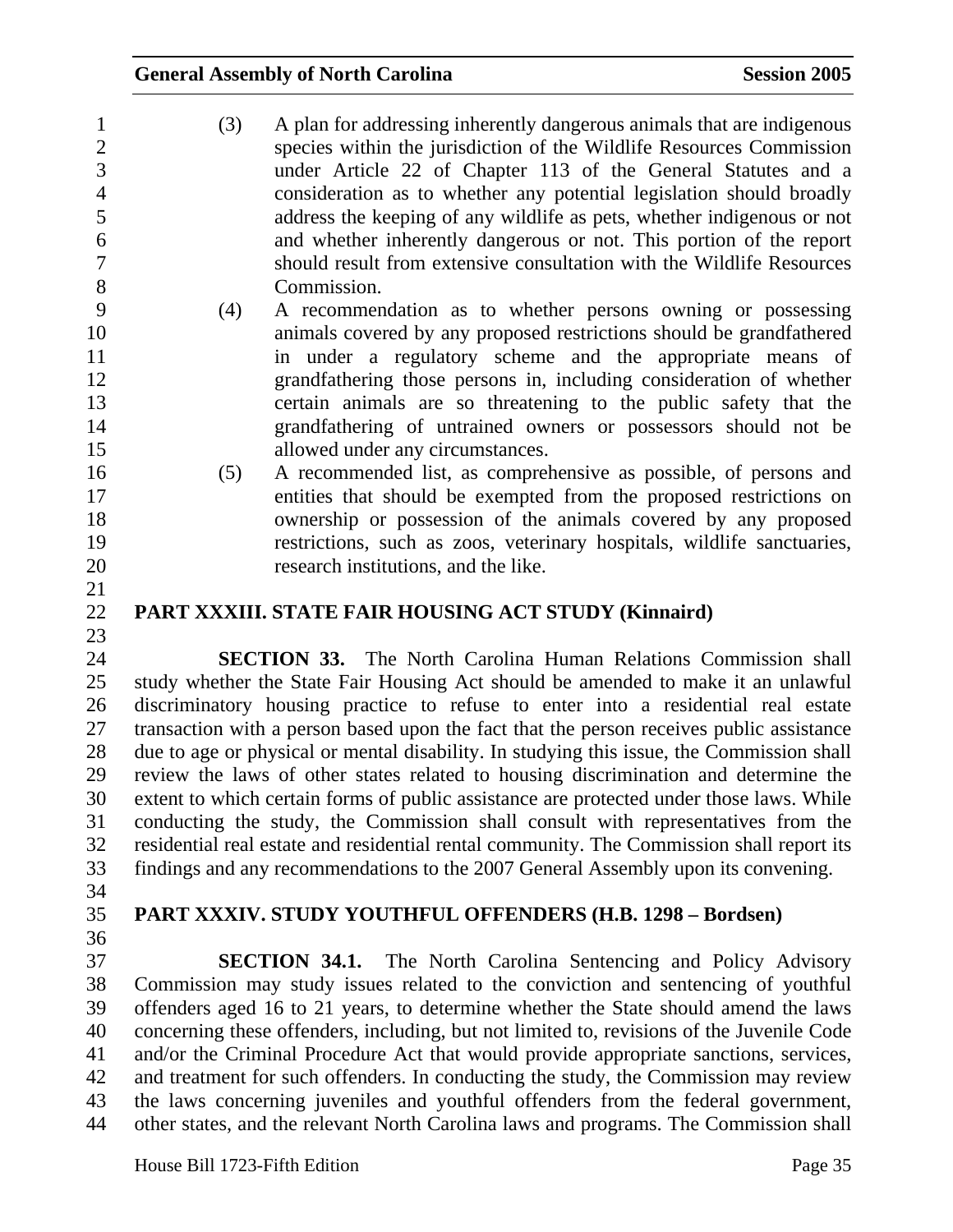1 consult with the Department of Correction, the Department of Health and Human 2 Services, the Department of Juvenile Justice and Delinquency Prevention, and the 3 Department of Public Instruction in conducting the study. 4 **SECTION 34.2.** The Commission shall submit a final report, along with any 5 recommended legislation, by March 1, 2007, to the 2007 General Assembly. 6 7 **PART XXXV. ADMINISTRATIVE OFFICE OF THE COURTS STUDY**  8 **SELF-SERVE CENTERS (Rand)**  9 10 **SECTION 35.** The Administrative Office of the Courts, in consultation with 11 the North Carolina Bar Association, the North Carolina Legal Services Planning 12 Council, Legal Aid of North Carolina, Inc., the North Carolina Justice Center, and 13 Pisgah Legal Services shall study the most effective way to address the increasing 14 numbers of persons who either cannot afford representation or choose to represent 15 themselves in family law matters and in some civil litigation. The Administrative Office 16 of the Courts shall report the results of this study to the House and Senate 17 Appropriations Subcommittees on Justice and Public Safety no later than December 31, 18 2007. 19 20 **PART XXXVI. STUDY OF RATE-SETTING METHODOLOGY FOR**  21 **STATE-FUNDED KIDNEY DIALYSIS (H.B. 1725 – Earle)**  22 23 **SECTION 36.** The Department of Health and Human Services may study its 24 rate setting methodology for State-funded kidney dialysis services to determine the 25 feasibility of inflationary increases that correspond to rate and inflationary increases 26 provided for equivalent Medicaid services. If the study is conducted, the Department 27 shall report its findings to the House of Representatives Appropriations Committee and 28 the Senate Appropriations Committee by May 1, 2007. 29 30 **PART XXXVII. MENHADEN STUDY (H.B. 955 – Stiller)**  31 32 **SECTION 37.** The Joint Legislative Commission on Seafood and 33 Aquaculture may study the management of menhaden and Atlantic thread herring, 34 including whether it should be unlawful to take menhaden or Atlantic thread herring 35 with a purse seine off the shore of Brunswick and New Hanover Counties during all or 36 part of each year. If the study is conducted, the Commission shall report its findings 37 and recommendations, including any legislative proposals, to the 2007 General 38 Assembly. 39 40 **PART XXXVIII. CONTINUE TWENTY-FIRST CENTURY REVENUE**  41 **SYSTEM STUDY COMMISSION (Daughtridge, McGee)**  42 43 **SECTION 38.** Section 46.7 of S.L. 2004-161 reads as rewritten: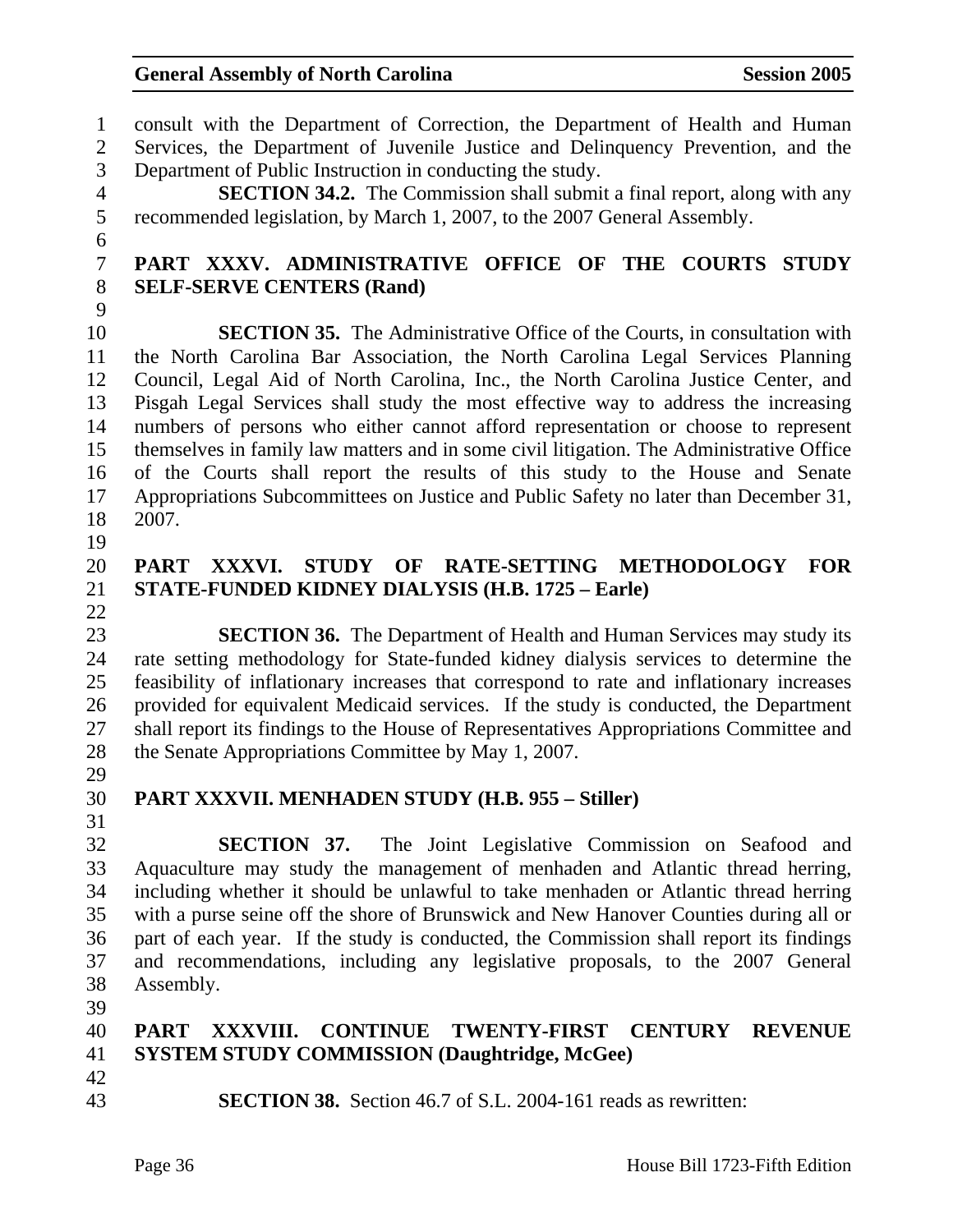| $\mathbf{1}$   | "SECTION 46.7. Report. – The Commission may make an interim report to the               |
|----------------|-----------------------------------------------------------------------------------------|
| $\overline{2}$ | 2005 2006 Regular Session of the 2005 General Assembly not later than its convening,    |
| 3              | and must make its final report to the 2006 Regular Session of the 2005-2007 General     |
| $\overline{4}$ | Assembly upon its convening. The Commission shall terminate the earlier of the filing   |
| 5              | of its final report or upon the convening of the 2006 Regular Session of the 2005 2007  |
| 6              | General Assembly."                                                                      |
| 7              |                                                                                         |
| $8\,$          | PART XXXIX. STUDY COMMISSION ON THE ORGANIZATION, POWERS,                               |
| 9              | DUTIES, FUNCTIONS, FUNDING, AND POTENTIAL CONSOLIDATION OR                              |
| 10             | ELIMINATION OF STATE BOARDS, COMMISSIONS, AND COUNCILS                                  |
| 11             | (Harrell)                                                                               |
| 12             |                                                                                         |
| 13             | <b>SECTION 39.1.</b> There is created the Study Commission on State Boards,             |
| 14             | Commissions, and Councils. The Commission shall consist of 28 members as follows:       |
| 15             | 14 members appointed by the President Pro Tempore of the Senate.<br>(1)                 |
| 16             | members appointed by the Speaker of the House<br>(2)<br>14<br>of                        |
| 17             | Representatives.                                                                        |
| 18             | <b>SECTION 39.2.</b> The President Pro Tempore of the Senate shall appoint two          |
| 19             | cochairs of the Commission and the Speaker of the House of Representatives shall        |
| 20             | appoint two cochairs of the Commission. The Commission may meet at any time upon        |
| 21             | the joint call of the cochairs. Vacancies on the Commission shall be filled by the same |
| 22             | appointing authority as made the initial appointment.                                   |
| 23             | <b>SECTION 39.3.</b> The Commission shall examine the organization, powers,             |
| 24             | duties, functions, and funding of State boards, commissions, and councils.<br>The       |
| 25             | Commission shall specifically consider the following:                                   |
| 26             | Whether the boards, commissions, or councils should be eliminated or<br>(1)             |
| 27             | consolidated with one or more other boards, commissions, or councils.                   |
| 28             | Whether the number of members serving on boards, commissions, and<br>(2)                |
| 29             | councils or the manner in which members are selected should be                          |
| 30             | altered.                                                                                |
| 31             | (3)<br>Whether the number and frequency of meetings of boards,                          |
| 32             | commissions, and councils should be altered.                                            |
| 33             | The cost of supporting each board, commission, or council, including<br>(4)             |
| 34             | salaries, per diem, travel, clerical and administrative support, and other              |
| 35             | expenses.                                                                               |
| 36             | The productivity and effectiveness of the boards, commissions, and<br>(5)               |
| 37             | councils.                                                                               |
| 38             | <b>SECTION 39.4.</b> The Commission, while in the discharge of its official             |
| 39             | duties, may exercise all powers provided for under G.S. 120-19 and G.S. 120-19.1        |
| 40             | through G.S. 120-19.4. The Commission may contract for professional, clerical, or       |
| 41             | consultant services as provided by G.S. 120-32.02.                                      |
| 42             | <b>SECTION 39.5.</b> Subject to the approval of the Legislative Services                |
| 43             | Commission, the Commission may meet in the Legislative Building or the Legislative      |
| 44             | Office Building. The Legislative Services Commission, through the Legislative Services  |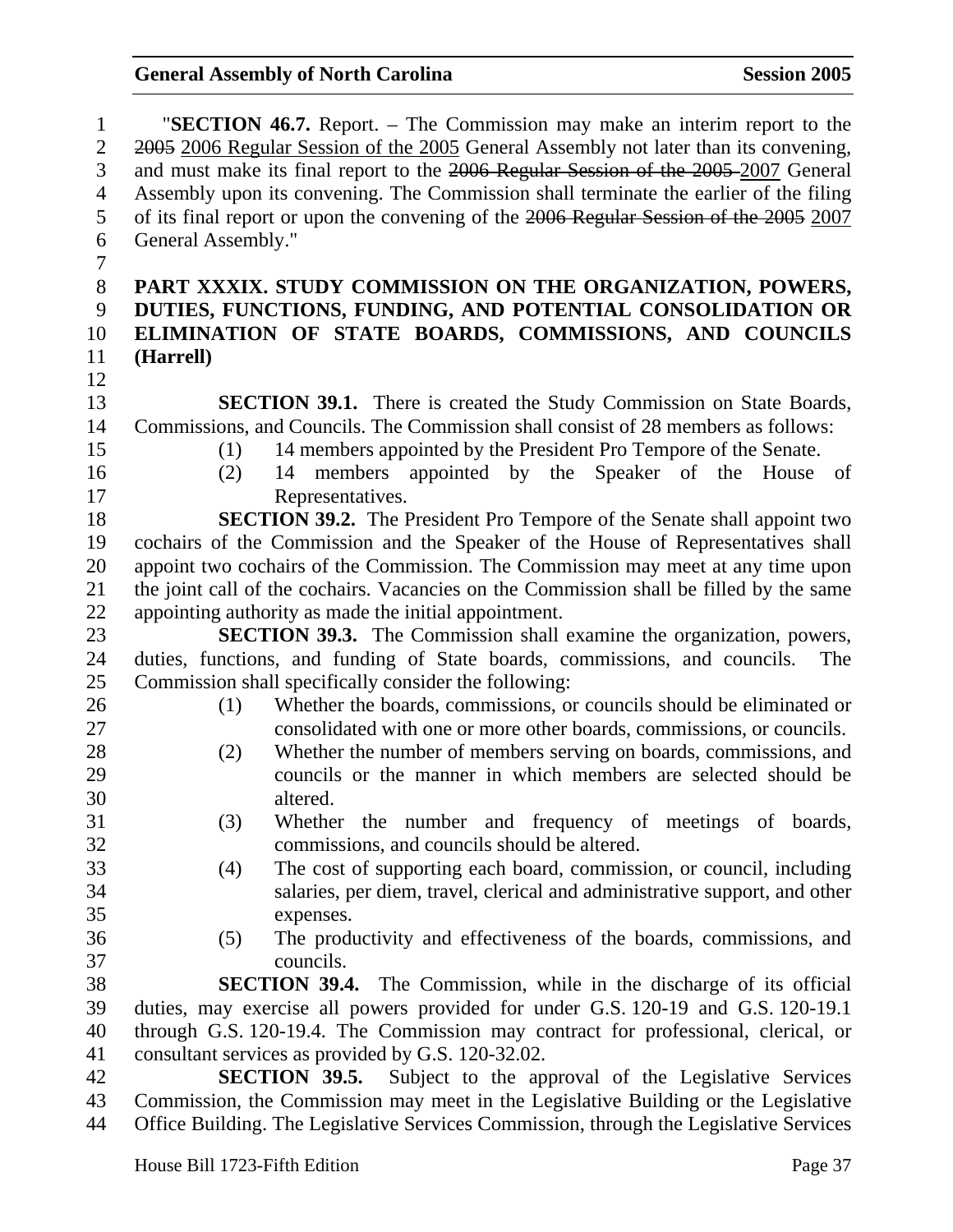| $\mathbf{1}$<br>$\overline{2}$ | Officer, shall assign professional staff to assist the Commission in its work. The House<br>of Representatives' and the Senate's Directors of Legislative Assistants shall assign |
|--------------------------------|-----------------------------------------------------------------------------------------------------------------------------------------------------------------------------------|
| 3                              | clerical support staff to the Commission, and the expenses relating to the clerical                                                                                               |
| $\overline{4}$                 | employees shall be borne by the Commission. Members of the Commission shall                                                                                                       |
| 5                              | receive subsistence and travel expenses at the rates set forth in G.S. 120-3.1, 138-5, or                                                                                         |
| 6                              | 138-6, as appropriate.                                                                                                                                                            |
| $\overline{7}$                 | <b>SECTION 39.6.</b> The Commission shall submit a final report of its findings                                                                                                   |
| $8\,$                          | and recommendations, including any legislative recommendations, to the 2007 General                                                                                               |
| 9                              | Assembly upon its convening. The Commission shall terminate upon the convening of                                                                                                 |
| 10                             | the 2007 General Assembly.                                                                                                                                                        |
| 11                             | <b>SECTION 39.7.</b> Of the funds appropriated to the General Assembly, the                                                                                                       |
| 12                             | Legislative Services Commission shall allocate funds for the expenses of the                                                                                                      |
| 13                             | Commission established by this part.                                                                                                                                              |
| 14                             |                                                                                                                                                                                   |
| 15                             | PART XL. STUDY COMMISSION ON WORKER RETRAINING (Harrell)                                                                                                                          |
| 16                             |                                                                                                                                                                                   |
| 17                             | <b>SECTION 40.1.</b> There is created the Study Commission on Worker                                                                                                              |
| 18                             | Retraining. The Commission shall consist of 32 members as follows:                                                                                                                |
| 19                             | 16 members appointed by the President Pro Tempore of the Senate.<br>(1)                                                                                                           |
| 20                             | 16 members appointed by the Speaker of the House<br>(2)<br>of                                                                                                                     |
| 21                             | Representatives.                                                                                                                                                                  |
| 22                             | <b>SECTION 40.2.</b> At least half of the members appointed to the Commission                                                                                                     |
| 23                             | by the President Pro Tempore of the Senate and at least half of the members appointed                                                                                             |
| 24                             | to the Commission by the Speaker of the House of Representatives shall be persons who                                                                                             |
| 25                             | are not members of the General Assembly and who are actively engaged in worker                                                                                                    |
| 26                             | retraining or welfare reform as either private citizens, administrators of State agencies,                                                                                        |
| 27                             | or administrators or faculty at community colleges in the State.                                                                                                                  |
| 28                             | <b>SECTION 40.3.</b> The President Pro Tempore of the Senate shall appoint two                                                                                                    |
| 29                             | cochairs of the Commission and the Speaker of the House of Representatives shall                                                                                                  |
| 30                             | appoint two cochairs of the Commission. The Commission may meet at any time upon                                                                                                  |
| 31                             | the joint call of the cochairs. Vacancies on the Commission shall be filled by the same                                                                                           |
| 32                             | appointing authority as made the initial appointment.                                                                                                                             |
| 33                             | <b>SECTION 40.4.</b> The Commission shall examine:                                                                                                                                |
| 34                             | Business incentives that encourage employers to support efforts by<br>(1)                                                                                                         |
| 35                             | employees to retrain in order to qualify for higher paying or                                                                                                                     |
| 36                             | nonexportable jobs by allowing employees time off, reimbursing                                                                                                                    |
| 37                             | employees for education expenses, or providing other support.                                                                                                                     |
| 38                             | Successful retraining incentive programs in this and other states.<br>(2)                                                                                                         |
| 39                             | <b>SECTION 40.5.</b> The Commission, while in the discharge of its official                                                                                                       |
| 40                             | duties, may exercise all powers provided for under G.S. 120-19 and G.S. 120-19.1                                                                                                  |
| 41                             | through G.S. 120-19.4. The Commission may contract for professional, clerical, or                                                                                                 |
| 42                             | consultant services as provided by G.S. 120-32.02.                                                                                                                                |
| 43                             | SECTION 40.6. Subject to the approval of the Legislative Services                                                                                                                 |
| 44                             | Commission, the Commission may meet in the Legislative Building or the Legislative                                                                                                |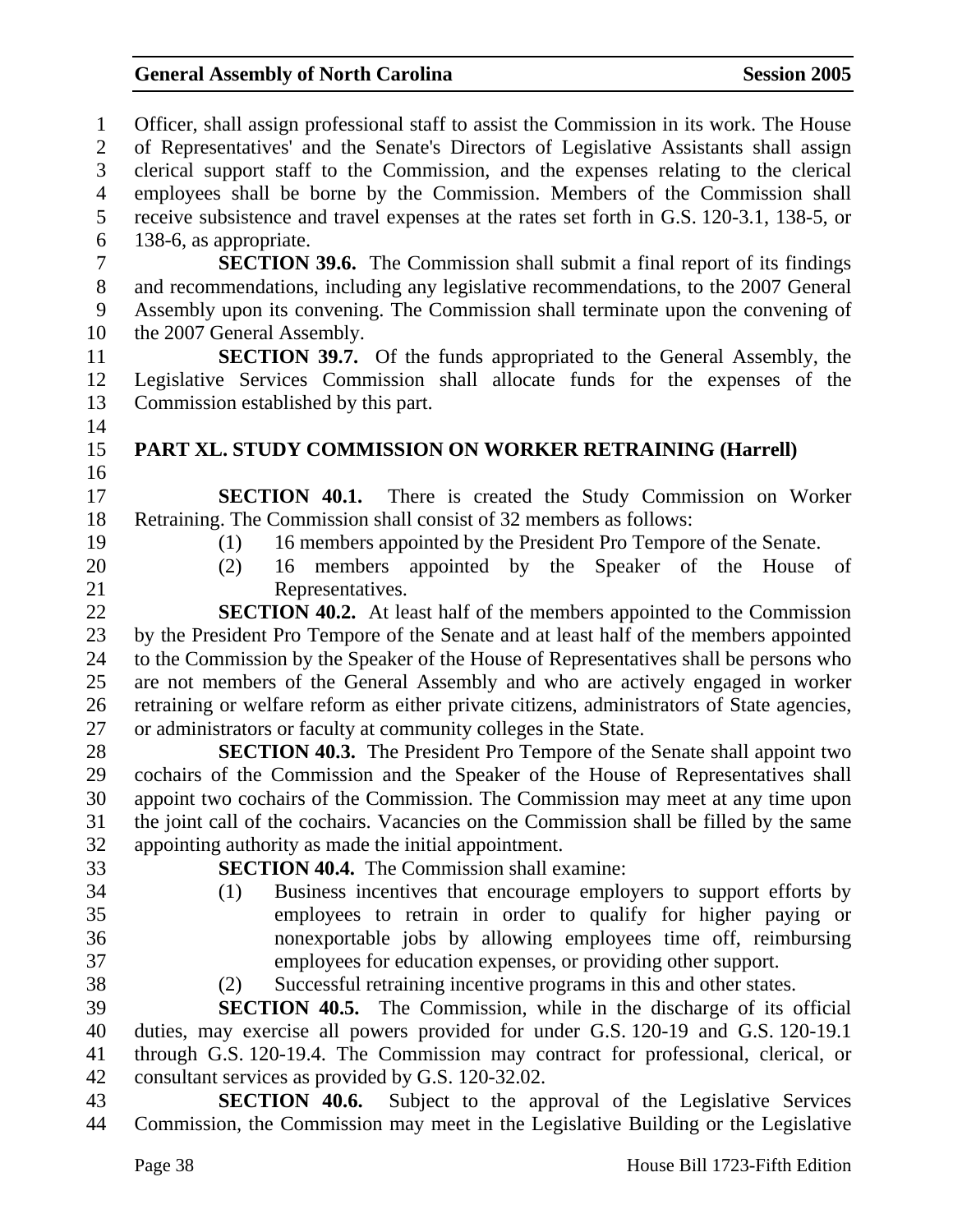| $\mathbf{1}$     | Office Building. The Legislative Services Commission, through the Legislative Services    |  |  |
|------------------|-------------------------------------------------------------------------------------------|--|--|
| $\overline{2}$   | Officer, shall assign professional staff to assist the Commission in its work. The House  |  |  |
| 3                | of Representatives' and the Senate's Directors of Legislative Assistants shall assign     |  |  |
| $\overline{4}$   | clerical support staff to the Commission, and the expenses relating to the clerical       |  |  |
| 5                | employees shall be borne by the Commission. Members of the Commission shall               |  |  |
| 6                | receive subsistence and travel expenses at the rates set forth in G.S. 120-3.1, 138-5, or |  |  |
| $\overline{7}$   | 138-6, as appropriate.                                                                    |  |  |
| 8                | <b>SECTION 40.7.</b> The Commission shall submit a final report of its findings           |  |  |
| $\boldsymbol{9}$ | and recommendations, including any legislative recommendations, to the 2007 General       |  |  |
| 10               | Assembly upon its convening. The Commission shall terminate upon the convening of         |  |  |
| 11               | the 2007 General Assembly.                                                                |  |  |
| 12               | SECTION 40.8. Of the funds appropriated to the General Assembly, the                      |  |  |
| 13               | Legislative Services Commission shall allocate funds for the expenses of the              |  |  |
| 14               | Commission established by this part.                                                      |  |  |
| 15               |                                                                                           |  |  |
| 16               | PART XLI. LOCAL SCHOOL CONSTRUCTION FINANCING STUDY                                       |  |  |
| 17               | (Yongue)                                                                                  |  |  |
| 18               |                                                                                           |  |  |
| 19               | <b>SECTION 41.1.</b> Section 7.32.(b) of S.L. 2004-124 reads as rewritten:                |  |  |
| 20               | "SECTION 7.32.(b) Membership. – The Commission shall be composed of $2019$                |  |  |
| 21               | members, as follows:                                                                      |  |  |
| 22               | One member appointed by the Governor, after consultation with the<br>$\bigoplus$          |  |  |
| 23               | President Pro Tempore of the Senate and the Speaker of the House of                       |  |  |
| 24               | Representatives, who shall serve as chair;                                                |  |  |
| 25               | Eight members appointed by the President Pro Tempore of the Senate:<br>(2)                |  |  |
| 26               | two members of the Senate from urban areas, two members of the                            |  |  |
| 27               | from rural areas, one member representing a large,<br>Senate                              |  |  |
| 28               | fast-growing, urban school administrative unit that is a plaintiff in the                 |  |  |
| 29               | Leandro school-financing litigation, one member from the financial                        |  |  |
| 30               | services industry, one county commissioner, and one educator;                             |  |  |
| 31               | (3)<br>Eight members appointed by the Speaker of the House of                             |  |  |
| 32               | Representatives: two members of the House of Representatives from                         |  |  |
| 33               | urban areas, two members of the House of Representatives from rural                       |  |  |
| 34               | areas, one member representing a rural school administrative unit that                    |  |  |
| 35               | is a plaintiff in the Leandro school-financing litigation, one member                     |  |  |
| 36               | who is knowledgeable about municipal and school finance, one school                       |  |  |
| 37               | board member, and one educator;                                                           |  |  |
| 38               | The State Treasurer or a designee;<br>(4)                                                 |  |  |
| 39               | The State Superintendent of Public Instruction or a designee; and<br>(5)                  |  |  |
| 40               | The chair of the State Board of Education.<br>(6)                                         |  |  |
| 41               | Vacancies shall be filled by the appointing authority. The President Pro                  |  |  |
| 42               | Tempore of the Senate and the Speaker of the House of Representatives shall each          |  |  |
| 43               | appoint a cochair of the Commission."                                                     |  |  |
| 44               | <b>SECTION 41.2.</b> Section 7.32.(i) of S.L. 2004-124 reads as rewritten:                |  |  |
|                  |                                                                                           |  |  |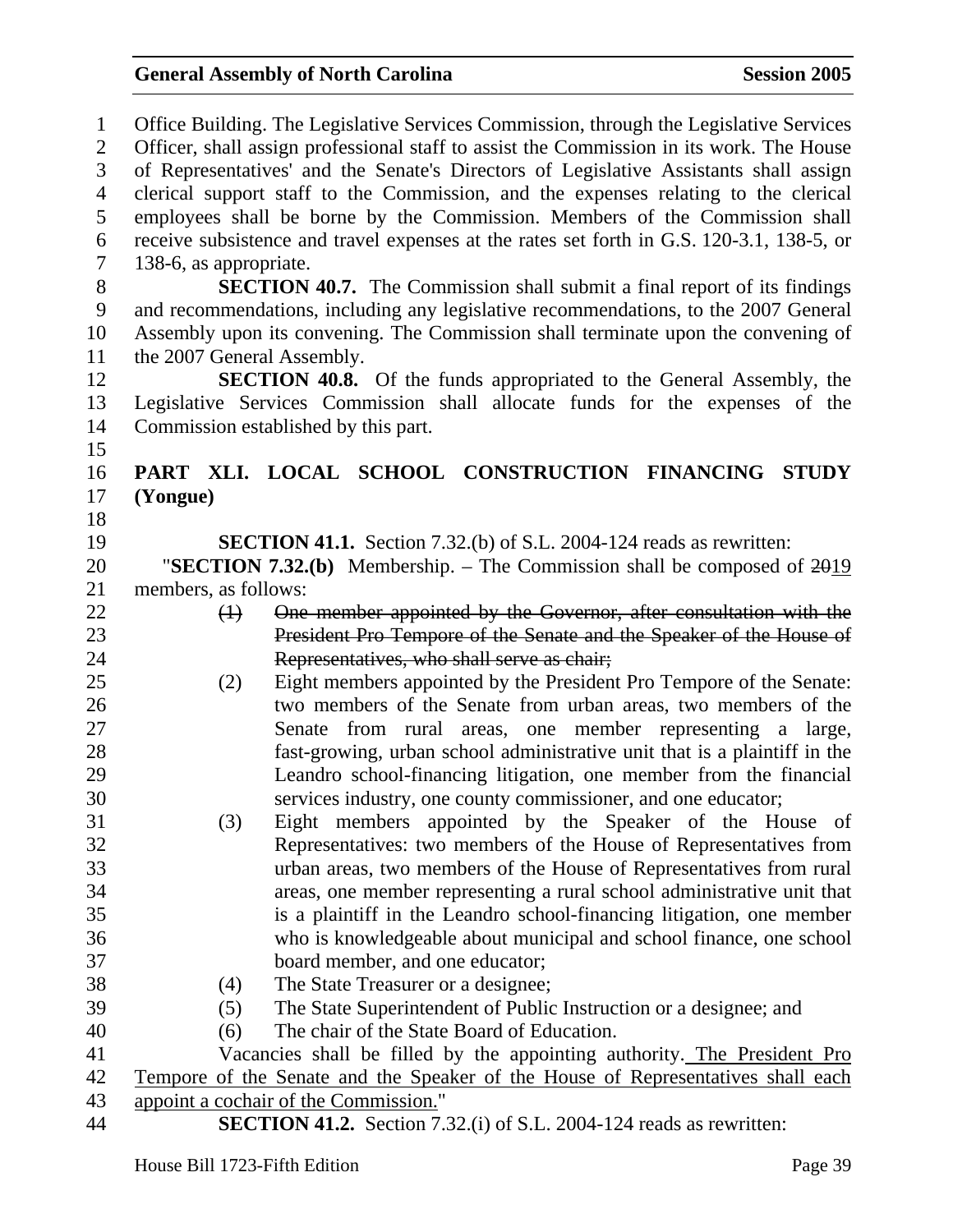1 "**SECTION 7.32.(i)** Reports. – The Commission shall make an interim report to the 2 2005 General Assembly no later than January 31, 2005, and a final report to the 2006 3 2007 Regular Session of the 2005 General Assembly no later than March 31, 4 2006. Assembly. The final report shall contain recommendations for legislation to 5 implement recommendations made by the Commission. The interim report may also 6 contain recommendations for legislation. The Commission shall terminate on March 31, 7 2006.upon the filing of its final report."

8

## 9 **PART XLII. LEGISLATIVE STUDY COMMISSION ON STATE PERSONNEL**  10 **STATUTES**

11

12 **SECTION 42.** Section 5.1 of S.L. 2004-161 reads as rewritten:

13 "**SECTION 5.1.** The General Assembly may study issues related to the State 14 Personnel Act. The Speaker of the House of Representatives and the President Pro 15 Tempore of the Senate shall designate an appropriate committee to conduct the study. 16 The Committee may make an interim report to the 2005 2006 General Assembly and 17 shall make its final report to the 2006 Regular Session of the 2005 2007 General 18 Assembly."

19

#### 20 **PART XLIII. DIVISION OF AIR QUALITY STUDY OF COSTS AND**  21 **BENEFITS OF REDUCING EMISSIONS OF OXIDES OF NITROGEN,**  22 **PARTICULATE MATTER, AND GREENHOUSE GASES FROM MOTOR**  23 **VEHICLES. (S.B, 1006 – Clodfelter)**  24

25 **SECTION 43.** The Division of Air Quality of the Department of 26 Environment and Natural Resources shall study the costs and benefits of reducing 27 emissions of oxides of nitrogen, particulate matter, and greenhouse gases from motor 28 vehicles in this State. In particular, the Division shall evaluate the desirability and air 29 quality benefits of adopting motor vehicle emissions standards adopted in other states. 30 The Division of Air Quality shall submit an interim report on its findings and 31 recommendations, including any legislative proposals, no later than January 15, 2007 32 and shall submit a final report no later than April 1, 2007 to the Environmental Review 33 Commission and the Legislative Commission on Global Climate Change.

34

### 35 **PART XLIV. DEPARTMENT OF HEALTH AND HUMAN SERVICES SURVEY**  36 **OF PHARMACY PROVIDERS PARTICIPATING IN THE MEDICAID**  37 **PROGRAM TO DETERMINE THE COST OF DISPENSING A MEDICAID**  38 **PRESCRIPTION (H.B. 2853 – England; Faison)**

39

40 **SECTION 44.** Not later than January 1, 2007, the Department of Health and 41 Human Services shall conduct a survey of pharmacy providers participating in the 42 Medicaid program to determine the cost of dispensing a Medicaid prescription in North 43 Carolina. In place of the survey, the Department of Health and Human Services may 44 use a recently conducted national survey of a statistically relevant sample of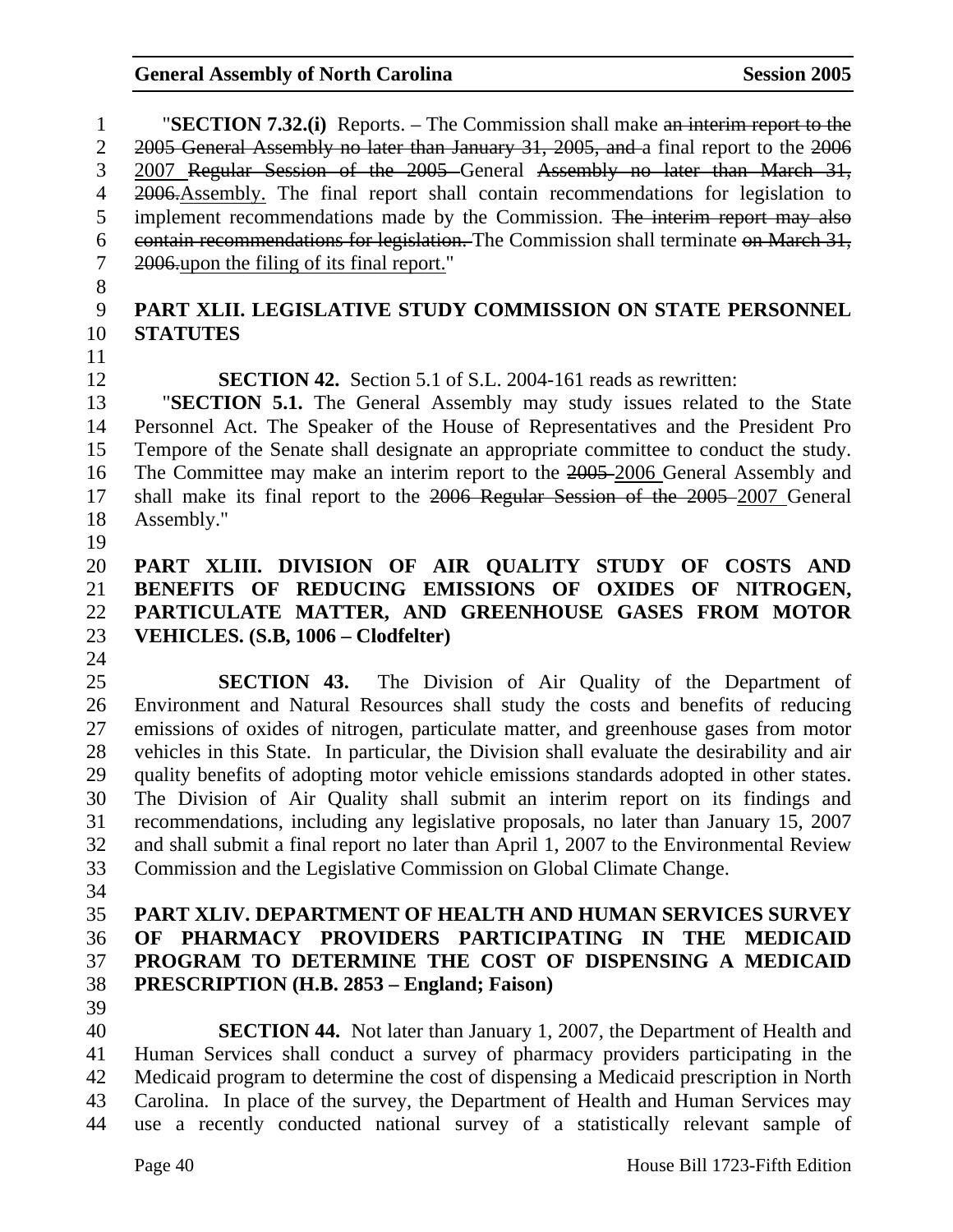| $\mathbf{1}$   |          | pharmacies. The Department shall report its findings to the Senate Appropriations |
|----------------|----------|-----------------------------------------------------------------------------------|
| $\overline{2}$ |          | subcommittee on Health and Human Services, the House of Representatives           |
| $\mathfrak{Z}$ |          | Appropriations Subcommittee on Health and Human Services, and the Fiscal Research |
| $\overline{4}$ |          | Division not later than March 1, 2007.                                            |
| 5              |          |                                                                                   |
| 6              |          | PART XLV. WATERFRONT ACCESS STUDY COMMITTEE (H.B. 1922 -                          |
| $\tau$         |          | Wainwright, Justice; S.B. 1352 – Albertson)                                       |
| $8\,$          |          |                                                                                   |
| 9              |          | <b>SECTION 45.1.</b> There is created the Waterfront Access Study Committee.      |
| 10             |          | <b>SECTION 45.2.</b> The Committee shall be comprised of 21 members as            |
| 11             | follows: |                                                                                   |
| 12             | (1)      | The Director of the Sea Grant College Program of The University of                |
| 13             |          | North Carolina or the Director's designee.                                        |
| 14             | (2)      | The Senate Cochair of the Joint Legislative Commission on Seafood                 |
| 15             |          | and Aquaculture or the Cochair's designee.                                        |
| 16             | (3)      | The House Cochair of the Joint Legislative Commission on Seafood                  |
| 17             |          | and Aquaculture or the Cochair's designee.                                        |
| 18             | (4)      | The Chair of the Marine Fisheries Commission or the Chair's designee.             |
| 19             | (5)      | The Chair of the Coastal Resources Commission or the Chair's                      |
| 20             |          | designee.                                                                         |
| 21             | (6)      | The Chair of the Wildlife Resources Commission or the Chair's                     |
| 22             |          | designee.                                                                         |
| 23             | (7)      | The Director of the Division of Marine Fisheries or the Director's                |
| 24             |          | designee.                                                                         |
| 25             | (8)      | The Director of the Division of Coastal Management or the Director's              |
| 26             |          | designee.                                                                         |
| 27             | (9)      | The President of the North Carolina Recreation and Parks Association              |
| 28             |          | or the President's designee. The individual who serves in this position           |
| 29             |          | must also be a director of a public parks and recreation agency located           |
| 30             |          | in a coastal region as described in G.S. 143B-289.54(b).                          |
| 31             | (10)     | A representative of a local government located in the Northeast                   |
| 32             |          | Coastal Region, as described by G.S. 143B-289.54(b), appointed by                 |
| 33             |          | the President Pro Tempore of the Senate.                                          |
| 34             | (11)     | A representative of a local government located in the Central Coastal             |
| 35             |          | Region, as described by G.S. 143B-289.54(b), appointed by the                     |
| 36             |          | Speaker of the House of Representatives.                                          |
| 37             | (12)     | A representative of a local government located in the Southeast                   |
| 38             |          | Coastal Region, as described by G.S. 143B-289.54(b), appointed by                 |
| 39             |          | the President Pro Tempore of the Senate.                                          |
| 40             | (13)     | An economist appointed by the Speaker of the House of                             |
| 41             |          | Representatives.                                                                  |
| 42             | (14)     | A representative of the residential building industry who builds in a             |
| 43             |          | coastal region as described in G.S. 143B-289.54(b), appointed by the              |
| 44             |          | President Pro Tempore of the Senate.                                              |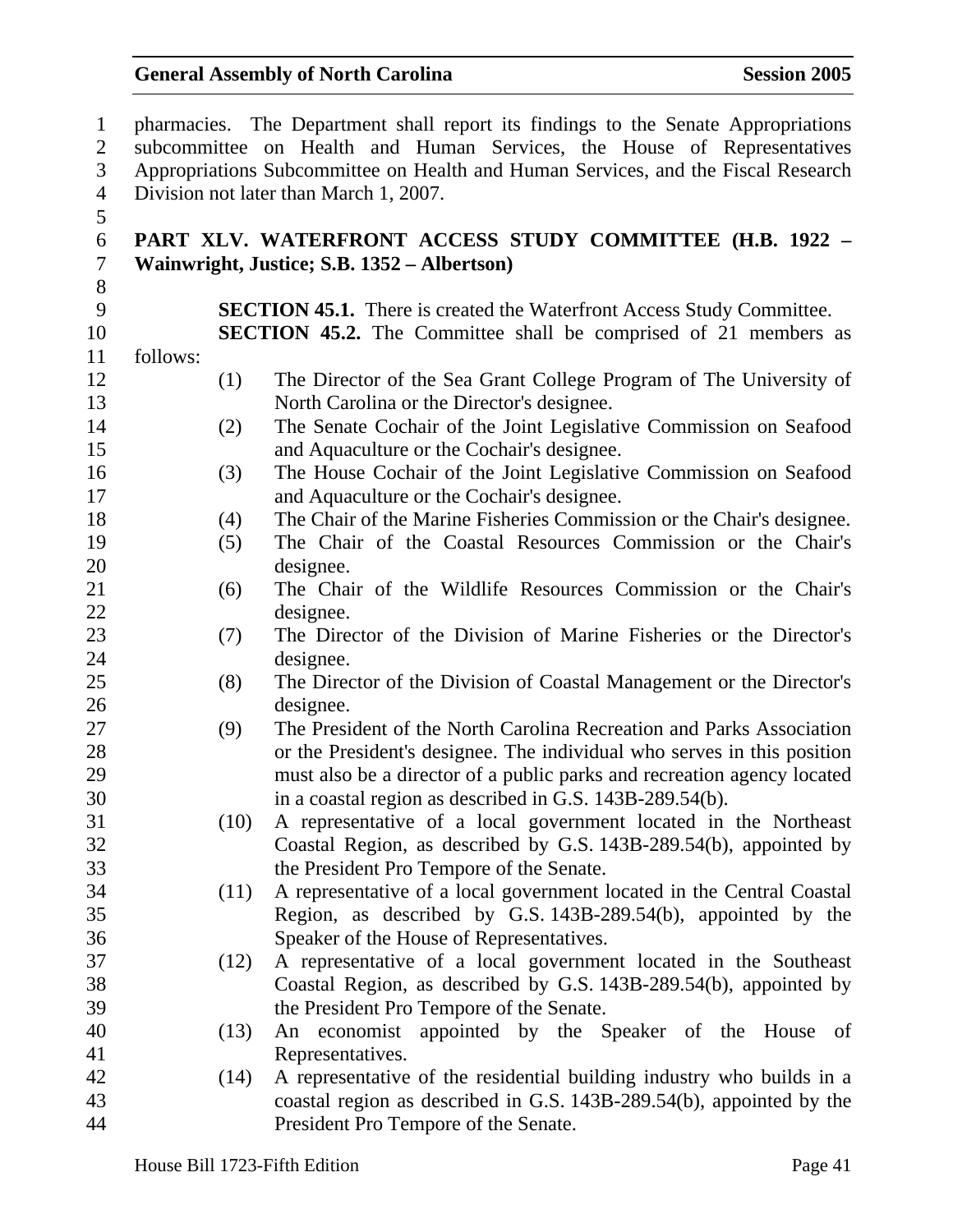### General Assembly of North Carolina Session 2005 1 (15) A realtor licensed under Chapter 93A of the General Statutes, 2 appointed by the Speaker of the House of Representatives. 3 (16) An individual involved in economic development in a coastal region as 4 described in G.S. 143B-289.54(b), appointed by the President Pro 5 Tempore of the Senate. 6 (17) A representative of the marine trades industry appointed by the 7 Speaker of the House of Representatives. 8 (18) A representative of the commercial fishing industry appointed by the 9 President Pro Tempore of the Senate. 10 (19) A representative of the recreational fishing industry appointed by the 11 Speaker of the House of Representatives. 12 (20) A social scientist appointed by the President Pro Tempore of the 13 Senate. 14 (21) A representative of the environmental community appointed by the 15 Speaker of the House of Representatives. 16 The Director of the Sea Grant College Program of The University of North 17 Carolina or the Director's designee shall be the Chair of the Committee. Any vacancy 18 shall be filled by the original appointing authority. A quorum of the Committee shall be 19 a majority of its members. The Committee shall meet upon the call of the Chair. 20 **SECTION 45.3.** The Committee, with the assistance of the Sea Grant 21 College Program of The University of North Carolina and the North Carolina Coastal 22 Resources Law, Planning, and Policy Center, shall study the degree of loss and potential 23 loss of the diversity of uses along the coastal shoreline of North Carolina and how these 24 losses impact access to the public trust waters of the State. Specifically, the Committee 25 shall: 26 (1) Gather information about local land-use management and zoning, 27 current shoreline development trends, and local tax rates, including tax 28 assessment trends for shoreline properties. 29 (2) Collect research and information from North Carolina and other states 30 and jurisdictions regarding incentive-based techniques and 31 management tools used to preserve waterfront diversity. 32 (3) Assess the applicability of such tools and techniques to the coastal 33 shorelines of North Carolina. 34 (4) Prepare a draft report with a statement of the issues, a summary of the 35 research, and recommendations to address issues of diversity of 36 waterfront use and access in North Carolina. 37 (5) Hold three public meetings to present the draft report and 38 recommendations to the public and user groups. One public meeting 39 shall be held in each of the three coastal regions described by 40 G.S. 143B-289.54(b). 41 **SECTION 45.4.** Members of the Commission shall receive per diem, 42 subsistence, and travel allowances in accordance with G.S. 120-3.1, 138-5, or 138-6, as 43 appropriate. Upon the prior approval of the Legislative Services Commission, the 44 Legislative Services Officer shall assign professional and clerical staff to the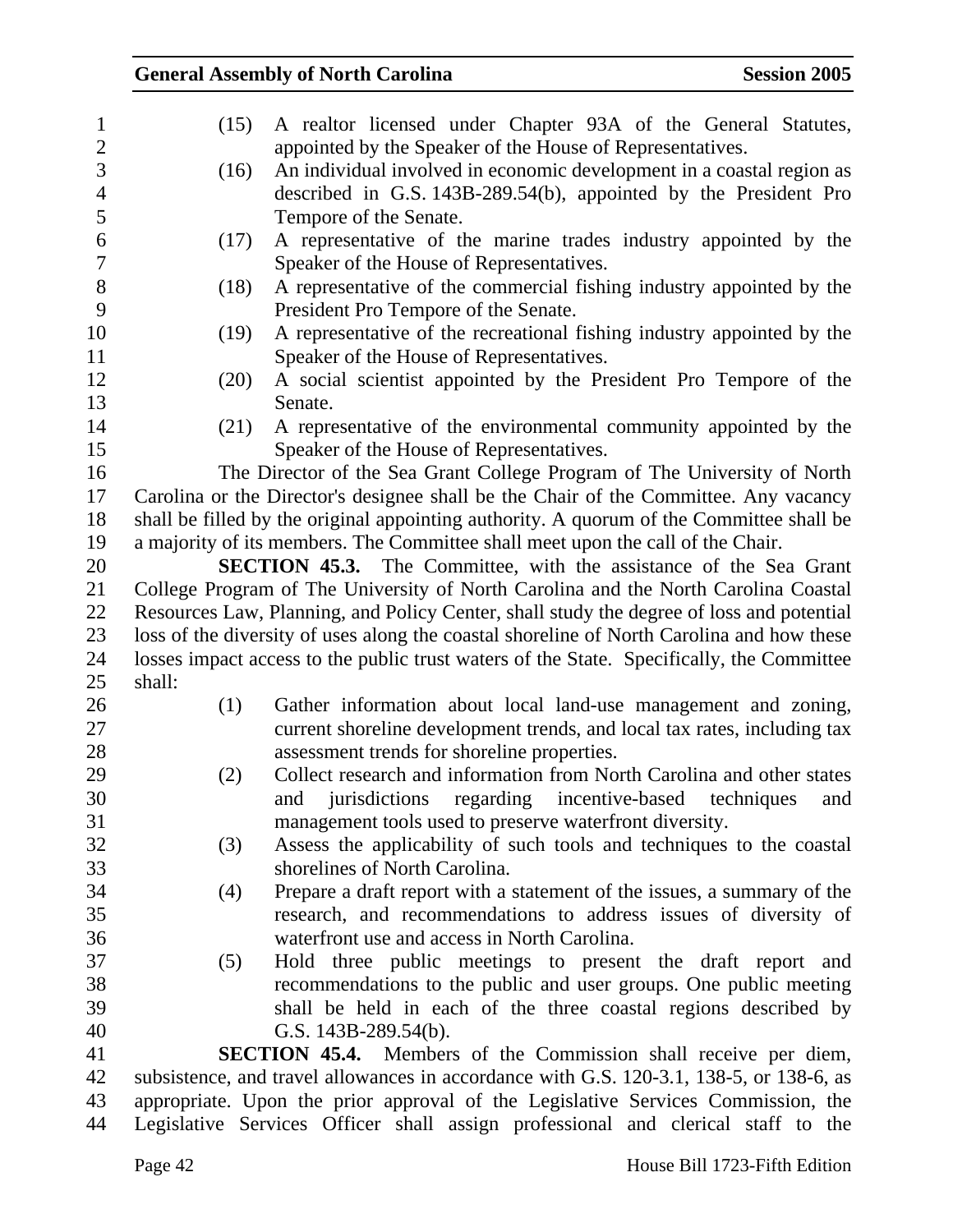1 Commission to aid in its work. The Commission may contract for professional, clerical, 2 or consultant services as provided by G.S. 120-32.02. The Commission may meet 3 during a regular or extra session of the General Assembly, subject to approval of the 4 President Pro Tempore of the Senate and the Speaker of the House of Representatives. 5 Subject to the approval of the Legislative Services Commission, the Commission may 6 meet in the Legislative Building or the Legislative Office Building. The Commission, 7 while in the discharge of its official duties, may exercise all the powers provided under 8 the provisions of G.S. 120-19 and G.S. 120-19.1 through G.S. 120-19.4, including the 9 power to request all officers, agents, agencies, and departments of the State to provide 10 any information, data, or documents within their possession, ascertainable from their 11 records, or otherwise available to them and the power to subpoena witnesses.

12 **SECTION 45.5.** The Committee may submit an interim report of its study to 13 the Joint Legislative Commission on Seafood and Aquaculture, the Marine Fisheries 14 Commission, and the Coastal Resources Commission no later than January 15, 2007. 15 The Committee shall submit a final report of the results of its study, including any 16 legislative recommendations, to the Joint Legislative Commission on Seafood and 17 Aquaculture, the Marine Fisheries Commission, and the Coastal Resources Commission 18 no later than April 15, 2007. The Committee shall terminate on April 15, 2007, or upon 19 the filing of its final report, whichever occurs first.

20 **SECTION 45.6.** From funds appropriated to the General Assembly, the 21 Legislative Services Commission shall allocate funds for the purpose of conducting the 22 study provided for in this act. 23

- 24 **PART XLVI. GOVERNMENT PERFORMANCE AUDIT**
- 25

26 **SECTION 46.1.** The Government Performance Audit Committee is 27 established. The Committee shall be located administratively in the General Assembly. 28 The Committee shall consist of 10 members appointed as follows: (i) five members of 29 the House of Representatives shall be appointed by the Speaker of the House of 30 Representatives, and (ii) five members of the Senate shall be appointed by the President 31 Pro Tempore of the Senate.

32 Terms on the Committee begin on August 1, 2006. A member continues to 33 serve until a successor is appointed. A vacancy shall be filled within 30 days by the 34 officer who made the original appointment. The Committee and the terms of the 35 members shall expire when the Committee submits a final report to the General 36 Assembly.

37 The President Pro Tempore of the Senate and the Speaker of the House of 38 Representatives shall each designate a cochair of the Committee. The Committee shall 39 meet at least once a quarter upon the joint call of the cochairs. A quorum of the 40 Committee is six members. No action may be taken except by a majority vote at a 41 meeting at which a quorum is present.

42 From funds available to the General Assembly, the Legislative Services 43 Commission shall allocate monies to fund the meetings of the Committee. Members of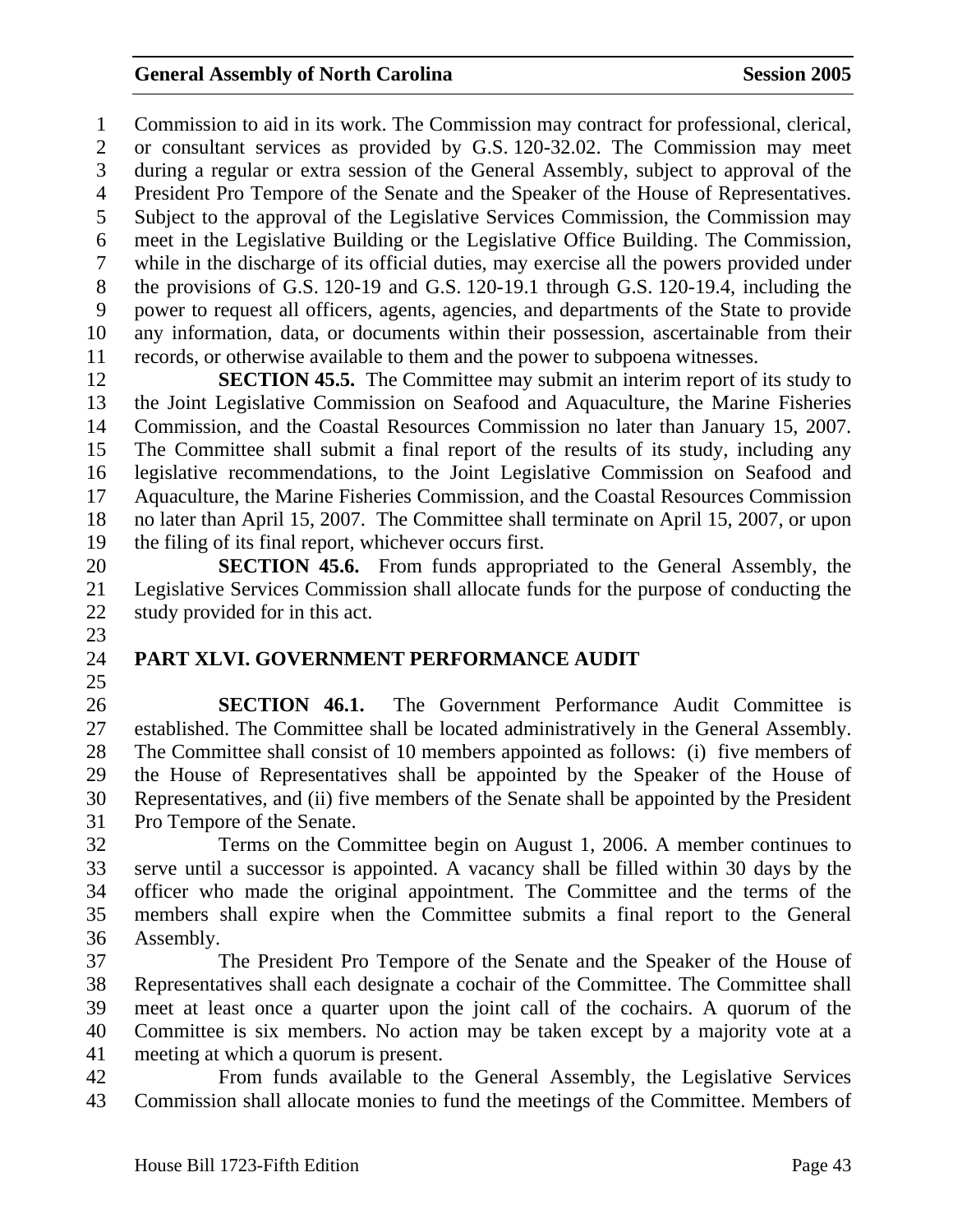1 the Committee shall receive subsistence and travel expenses as provided in 2 G.S. 120-3.1. 3 The Legislative Services Commission, through the Legislative Services 4 Officer, shall assign professional staff to assist the Committee in its work. Upon the 5 direction of the Legislative Services Commission, the Directors of Legislative 6 Assistants of the Senate and of the House of Representatives shall assign clerical staff to 7 the Committee. The expenses for clerical employees shall be borne by the Committee. 8 **SECTION 46.2.** The Committee shall contract for a performance audit of 9 the executive branch of State government. The goals of the audit are to evaluate the 10 efficiency and effectiveness of State government and to identify specific ways to make 11 improvements. The audit may examine entire departments, agencies, or institutions, or 12 similar programs in several departments. The results of the audit shall be reported on or 13 before February 1, 2008. 14 The performance audit shall include an examination of the efficiency and 15 effectiveness of major management policies, practices, and functions, including the 16 following areas: 17 (1) Planning, budgeting, and program evaluation policies and practices, 18 including an analysis of the compliance of the executive branch with 19 existing planning requirements, such as the Capital Improvement 20 Planning Act, Article 1B of Chapter 143 of the General Statutes. 21 (2) Personnel systems operations and management. 22 (3) State purchasing operations and management. 23 (4) Information technology and telecommunications systems policy, 24 organization, and management. 25 (5) Review of duplications and related or overlapping services or activities 26 for the purpose of coordinating and streamlining programs to achieve 27 consistent and clear objectives. 28 **SECTION 46.3.** The Committee shall issue a Request for Proposal (RFP) 29 for a government performance audit to be conducted in accordance with this act. The 30 Committee may award a contract pursuant to the RFP. 31 32 **PART XLVII. STATE AND LOCAL REVENUE MODERNIZATION STUDY**  33 **COMMISSION.**  34 35 **SECTION 47.1.** The State and Local Revenue Modernization Study 36 Commission is established. 37 **SECTION 47.2.** The Commission shall be composed of 30 members, as 38 follows: 39 (1) Fifteen members appointed by the Speaker of the House of 40 Representatives as follows: 41 a. Five persons with substantial business experience. 42 b. Four persons who are members of the House of Representatives 43 at the time of appointment.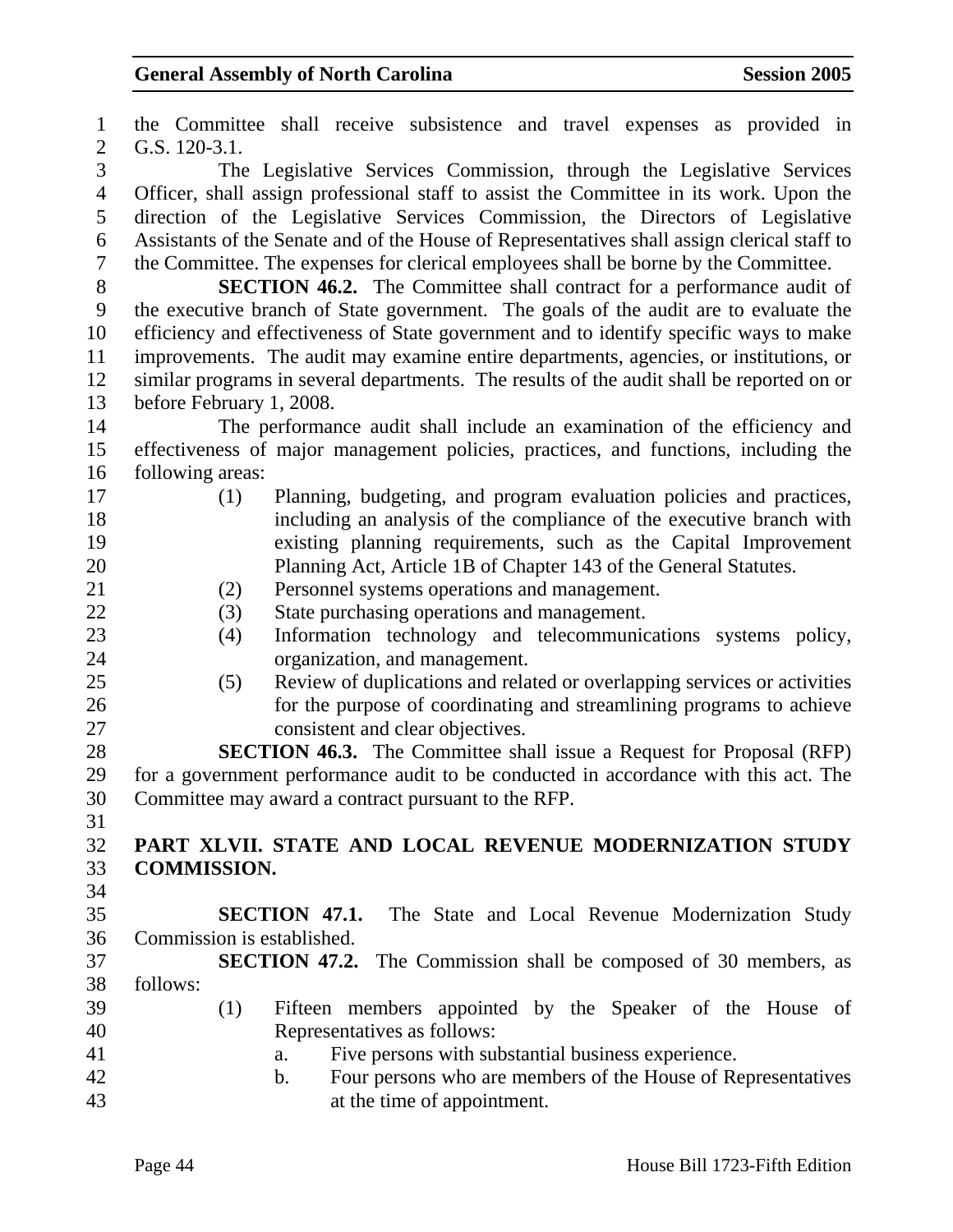|            | <b>General Assembly of North Carolina</b>                                                                                                                            | <b>Session 2005</b> |
|------------|----------------------------------------------------------------------------------------------------------------------------------------------------------------------|---------------------|
|            | Two persons who hold county or municipal elected office or are.<br>c.<br>county or city managers.<br>One person with experience in economic analysis.<br>d.          |                     |
|            | Three members of the public at large.<br>e.                                                                                                                          |                     |
| (2)        | Fifteen members appointed by the President Pro Tempore of the                                                                                                        |                     |
|            | Senate as follows:                                                                                                                                                   |                     |
|            | Five persons with substantial business experience.<br>a.                                                                                                             |                     |
|            | Four persons who are members of the Senate at the time of<br>b.                                                                                                      |                     |
|            | appointment.                                                                                                                                                         |                     |
|            | Two persons who hold county or municipal elected office or are.<br>$C_{\bullet}$                                                                                     |                     |
|            | county or city managers.                                                                                                                                             |                     |
|            | One person with experience in economic analysis.<br>d.                                                                                                               |                     |
|            | Three members of the public at large.<br>e.                                                                                                                          |                     |
|            | The Commission shall have two cochairs, one designated by the President Pro Tempore                                                                                  |                     |
|            | of the Senate and one designated by the Speaker of the House of Representatives from                                                                                 |                     |
|            | among their respective appointees. The Commission shall meet upon the call of the                                                                                    |                     |
|            | cochairs. Any vacancy on the Commission shall be filled by the original appointing                                                                                   |                     |
| authority. | <b>SECTION 47.3.</b> The Commission shall:                                                                                                                           |                     |
| (1)        | Examine State and local revenue-sharing and taxing authority.                                                                                                        |                     |
| (2)        | Review the existing State tax code and recommend ways to modernize                                                                                                   |                     |
|            | it.                                                                                                                                                                  |                     |
| (3)        | Examine the current authority of local government to levy taxes and                                                                                                  |                     |
|            | fees and recommend any changes in such authority.                                                                                                                    |                     |
| (4)        | Recommend to the General Assembly needed changes in State and                                                                                                        |                     |
|            | local tax structure and sharing of revenues.                                                                                                                         |                     |
| (5)        | Study and recommend a permanent financing strategy leading to the                                                                                                    |                     |
|            | elimination of county financial participation in Medicaid services.                                                                                                  |                     |
|            | <b>SECTION 47.4.</b> Members of the Commission shall receive subsistence and                                                                                         |                     |
|            | travel allowances at the rates set forth in G.S. 120-3.1, 138-5, or 138-6, as appropriate.                                                                           |                     |
|            | With the prior approval of the Legislative Services Commission, the Legislative                                                                                      |                     |
|            | Services Officer shall assign professional and clerical staff to assist in the work of the                                                                           |                     |
|            | Commission. The University of North Carolina shall provide advice and staffing to the                                                                                |                     |
|            | Commission. Provision of such advice and staffing shall be coordinated through the                                                                                   |                     |
|            | President of The University of North Carolina, utilizing appropriate resources of the                                                                                |                     |
|            | various constituent institutions. With the prior approval of the Legislative Services                                                                                |                     |
|            | Commission, the Commission may hold its meetings in the State Legislative Building or                                                                                |                     |
|            | the Legislative Office Building. The Commission may also meet at various locations                                                                                   |                     |
|            | around the State in order to promote greater public participation in its deliberations.                                                                              |                     |
|            | The Commission, while in the discharge of its official duties, may exercise all the<br>powers provided under the provisions of G.S. 120-19 and G.S. 120-19.1 through |                     |
|            | G.S. 120-19.4, including the power to request all officers, agents, agencies, and                                                                                    |                     |
|            | departments of the State to provide any information, data, or documents within their                                                                                 |                     |
|            | possession, ascertainable from their records, or otherwise available to them and the                                                                                 |                     |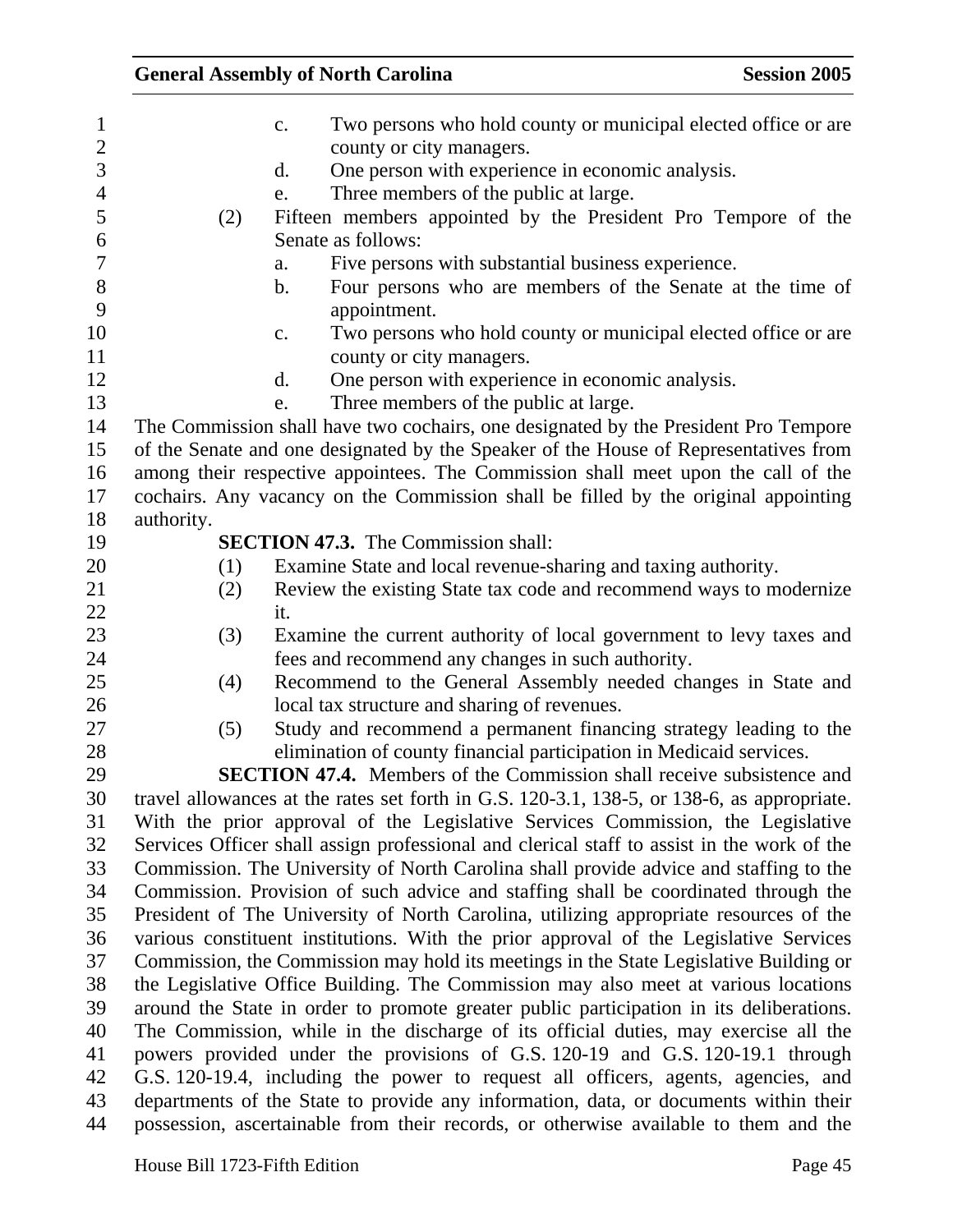| $\mathbf{1}$     |                        | power to subpoena witnesses. The Commission may meet during a regular or extra        |
|------------------|------------------------|---------------------------------------------------------------------------------------|
| $\overline{2}$   |                        | session of the General Assembly.                                                      |
| 3                |                        | <b>SECTION 47.5.</b> The Commission shall report its finding<br>and                   |
| $\overline{4}$   |                        | recommendation to the 2007 Regular Session of the General Assembly no later than      |
| 5                |                        | May 1, 2007. The Commission shall terminate upon the filing of its final report       |
| 6                |                        | <b>SECTION 47.6.</b> Of the funds appropriated to the General Assembly, the           |
| $\boldsymbol{7}$ |                        | Legislative Services Commission shall allocate funds for the expenses of the          |
| 8                |                        | Commission established by this Part. Such allocation may be accomplished by transfer  |
| 9                |                        | of funds to the University of North Carolina. Funds appropriated to The University of |
| 10               |                        | North Carolina may also be used to provide professional and clerical assistance as    |
| 11               | provided by this Part. |                                                                                       |
| 12               |                        |                                                                                       |
| 13               |                        | PART XLVIII. CHRONIC KIDNEY DISEASE TASK FORCE (Wright)                               |
| 14               |                        |                                                                                       |
| 15               |                        | <b>SECTION 48.1.</b> The North Carolina Institute of Medicine is requested to         |
| 16               |                        | convene a Task Force to study chronic kidney disease.                                 |
| 17               |                        | <b>SECTION 48.2.</b> If the Task Force is convened, the Secretary of Health and       |
| 18               |                        | Human Services or a designee shall serve as a Co-Chair of the Task Force. The other   |
| 19               |                        | Co-Chair shall be selected from the Task Force members. The Task Force shall include, |
| 20               |                        | but not be limited, to the following members:                                         |
| 21               | (1)                    | Two members of the House of Representatives appointed by the                          |
| 22               |                        | Speaker of the House of Representatives.                                              |
| 23               | (2)                    | Two members of the Senate appointed by the President Pro Tempore                      |
| 24               |                        | of the Senate.                                                                        |
| 25               | (3)                    | Three physicians appointed from lists submitted by the North Carolina                 |
| 26               |                        | Medical Society.                                                                      |
| 27               | (4)                    | One physician appointed from lists submitted by the Old North State                   |
| 28               |                        | Medical Society.                                                                      |
| 29               | (5)                    | One member who represents the State affiliate of the National Kidney                  |
| 30               |                        | Foundation.                                                                           |
| 31               | (6)                    | One member who is a representative of the Department of Nephrology                    |
| 32               |                        | at each of the following medical schools: The University of North                     |
| 33               |                        | Carolina at Chapel Hill School of Medicine, Duke University School                    |
| 34               |                        | of Medicine, Bowman Gray School of Medicine at Wake Forest                            |
| 35               |                        | University, and the Brody School of Medicine at East Carolina                         |
| 36               |                        | University.                                                                           |
| 37               | (7)                    | One member who represents owners/operators of clinical laboratories                   |
| 38               |                        | in the State.                                                                         |
| 39               | (8)                    | One member who represents a private renal care provider                               |
| 40               | (9)                    | One member who is a dietitian licensed by the State of North Carolina.                |
| 41               | (10)                   | One member who is a registered nurse practicing in the renal field.                   |
| 42               | (11)                   | One member who is a social worker practicing in the renal field.                      |
| 43               | (12)                   | One member who has chronic kidney disease.                                            |
|                  |                        |                                                                                       |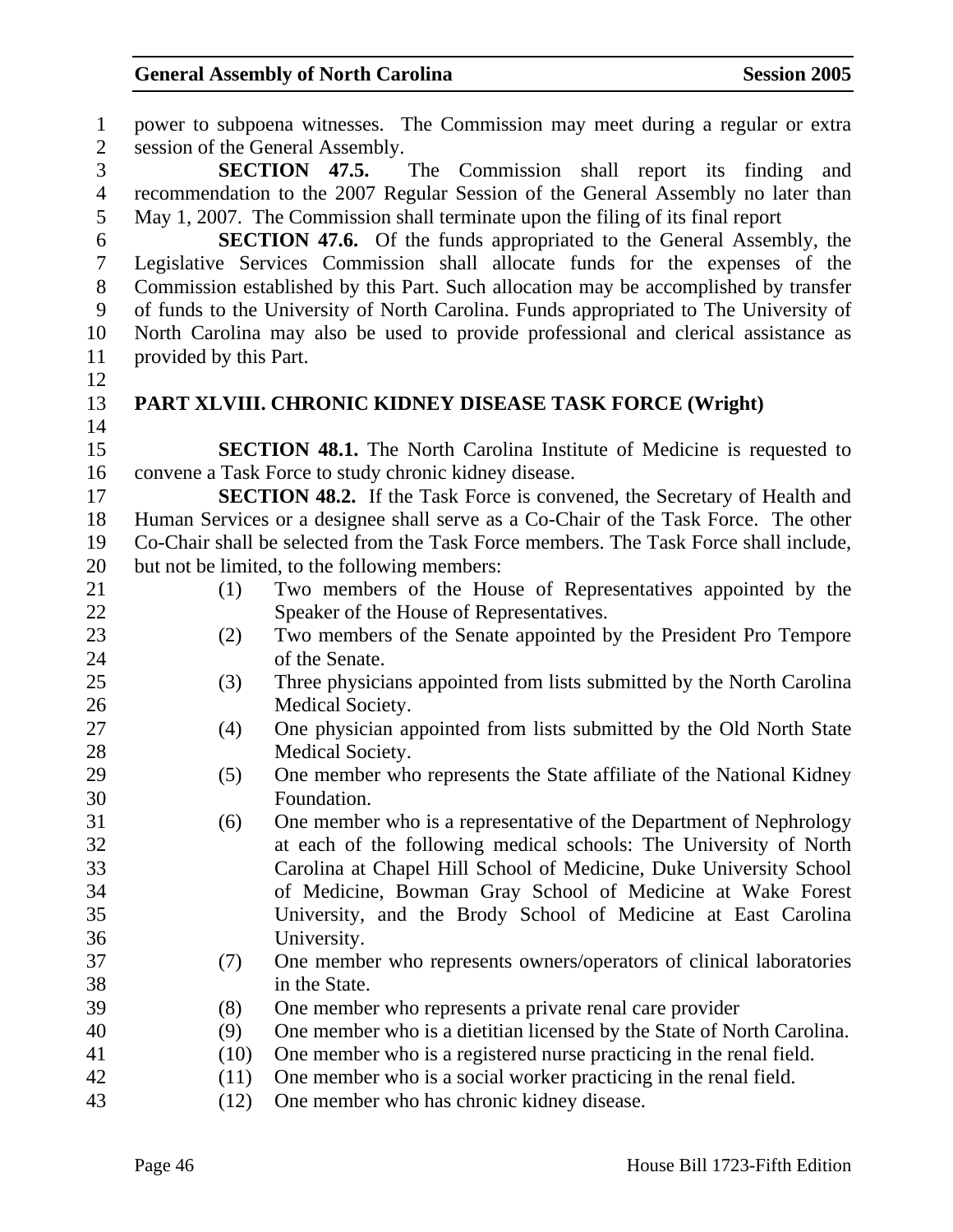| $\mathbf{1}$   | (13)                   | Four representatives from the Department of Health and Human                           |
|----------------|------------------------|----------------------------------------------------------------------------------------|
| $\overline{2}$ |                        | Services, including one representative from Community Care of North                    |
| $\overline{3}$ |                        | Carolina, one representative from the Division of Public Health,                       |
| $\overline{4}$ |                        | Chronic Disease Branch, one representative from the Division of                        |
| 5              |                        | Facility Services, Certificate of Need section, and one representative                 |
| 6              |                        | from the Office of Minority Health and Health Disparities.                             |
| $\tau$         |                        | If the Task Force is convened, the North Carolina Institute of Medicine shall          |
| $8\,$          |                        | provide staff and arrange for meeting facilities for the Task Force.                   |
| 9              |                        | <b>SECTION 48.3.</b> If the Task Force is convened, it shall develop a plan to:        |
| 10             | (1)                    | Reduce the occurrence of chronic kidney disease by controlling the                     |
| 11             |                        | most common risk factors, diabetes and hypertension, through                           |
| 12             |                        | preventive efforts at the community level and disease management                       |
| 13             |                        | efforts in the primary care setting.                                                   |
| 14             | (2)                    | Educate the public and health care professionals about the advantages                  |
| 15             |                        | and methods of early screening, diagnosis, and treatment of chronic                    |
| 16             |                        | kidney disease and its complications based on Kidney Disease                           |
| 17             |                        | Outcomes Quality Initiative Clinical Practice Guidelines for chronic                   |
| 18             |                        | kidney disease or other medically recognized clinical practice                         |
| 19             |                        | guidelines.                                                                            |
| 20             | (3)                    | Educate health care professionals about early renal replacement                        |
| 21             |                        | therapy education for patients (including in-center dialysis, home                     |
| 22             |                        | hemodialysis, peritoneal dialysis as well as vascular access options and               |
| 23             |                        | transplantation) prior to the onset of ESRD when kidney function is                    |
| 24             |                        | declining.                                                                             |
| 25             | (4)                    | Make recommendations on the implementation of a cost-effective plan                    |
| 26             |                        | for prevention, early screening, diagnosis, and treatment of chronic                   |
| 27             |                        | kidney disease and its complications for the State's population.                       |
| 28             | (5)                    | Identify current barriers to adoption of best practices and potential                  |
| 29             |                        | policy options to address these barriers.                                              |
| 30             |                        | <b>SECTION 48.4.</b> If the North Carolina Institute of Medicine Chronic Kidney        |
| 31             |                        | Disease Task Force is convened, it shall submit its interim report and recommendations |
| 32             |                        | to the 2007 General Assembly upon its convening, and to the chairs of the Senate       |
| 33             |                        | Health Committee, the House of Representatives Health Committee, the House Aging       |
| 34             |                        | Committee, and the Governor. The final report shall be submitted no later than the     |
| 35             |                        | convening of the 2008 General Assembly. Upon submission of this report, the Task       |
| 36             | Force shall terminate. |                                                                                        |
| 37             |                        |                                                                                        |
| 38             |                        | PART XLIX. RAIL SERVICES COMMISSION (H.B. 89 – Pate, Rapp; S.B. 674 –                  |
| 39             | <b>Nesbitt</b> )       |                                                                                        |
| 40             |                        |                                                                                        |
| $\Lambda$ 1    |                        | <b>SECTION 40.1</b> Commission Established There is established in the                 |

41 **SECTION 49.1.** Commission Established. – There is established in the 42 General Assembly a Joint Legislative Commission on Expanding Rail Service. The Commission shall be composed of 16 members as follows: Commission shall be composed of 16 members as follows: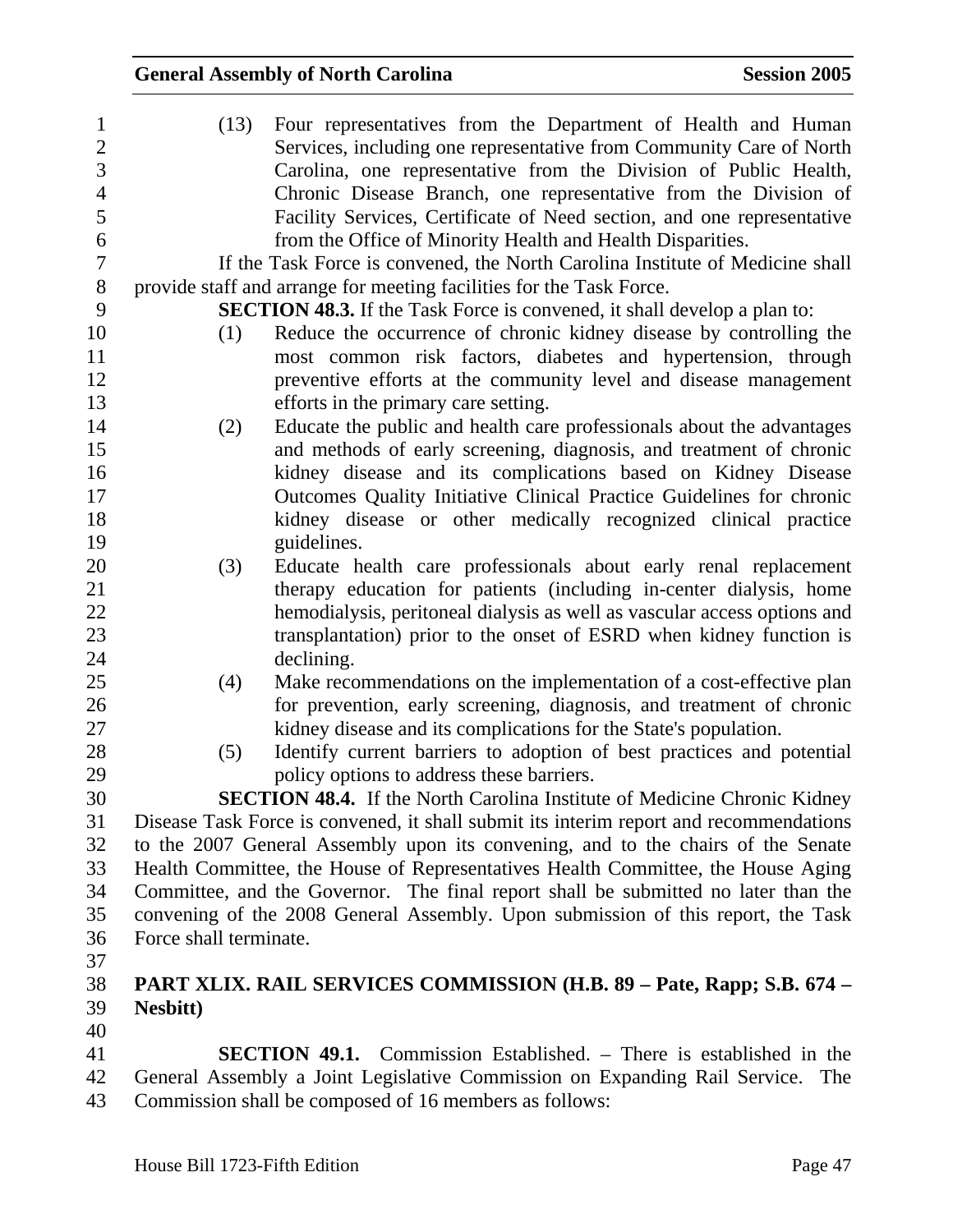### **General Assembly of North Carolina Session 2005**  1 (1) Eight members of the House of Representatives appointed by the 2 Speaker of the House of Representatives. 3 (2) Eight members of the Senate appointed by the President Pro Tempore 4 of the Senate. 5 **SECTION 49.2.** Duties of Commission. – The Commission shall study the 6 following matters related to expanding rail service in North Carolina: 7 (1) The cost and benefits of expanding and upgrading rail service in the 8 State, including the effect the expanded service would have on 9 economic development. 10 (2) The feasibility, cost, and benefits of establishing commuter rail service 11 in the State to transport workers to cities from outlying areas, 12 including the effect the commuter service would have on increasing 13 the economic opportunities of those who live in the outlying areas. 14 (3) The cost and benefits of expanding passenger rail service to the 15 western and eastern areas of the State, including the effect the 16 expanded service would have on tourism. 17 (4) Ways to preserve unused or abandoned rail corridors for future rail 18 needs. 19 (5) Spurring economic development and tourism through further 20 development of short-line railroads. 21 Any vacancy on the Commission shall be filled by the appointing authority. 22 Cochairs of the Commission shall be designated by the Speaker of the House of 23 Representatives and the President Pro Tempore of the Senate from among their 24 respective appointees. The Commission shall meet upon the call of the cochairs. A 25 quorum of the Commission shall be nine members. 26 **SECTION 49.3.** Expenses of Members. – Members of the Commission shall 27 receive per diem, subsistence, and travel allowances in accordance with G.S. 120-3.1, 28 138-5, or 138-6, as appropriate. 29 **SECTION 49.4.** Staff. – Adequate staff shall be provided to the Commission 30 by the Legislative Services Office. 31 **SECTION 49.5.** Consultants. – The Commission may contract for 32 professional, clerical, or consultant services as provided by G.S. 120-32.02. 33 **SECTION 49.6.** Cooperation. – The Commission may call upon any 34 department, agency, institution, or officer of the State or any political subdivision 35 thereof for facilities, data, or other assistance. 36 **SECTION 49.7.** Meetings During Legislative Session. – The Commission

37 may meet during a regular or extra session of the General Assembly, subject to approval 38 of the Speaker of the House of Representatives and the President Pro Tempore of the 39 Senate.

40 **SECTION 49.8.** Meeting Location. – The Commission shall meet at various 41 locations around the State in order to promote greater public participation in its 42 deliberations. The Legislative Services Commission shall grant adequate meeting space 43 to the Commission in the State Legislative Building or the Legislative Office Building.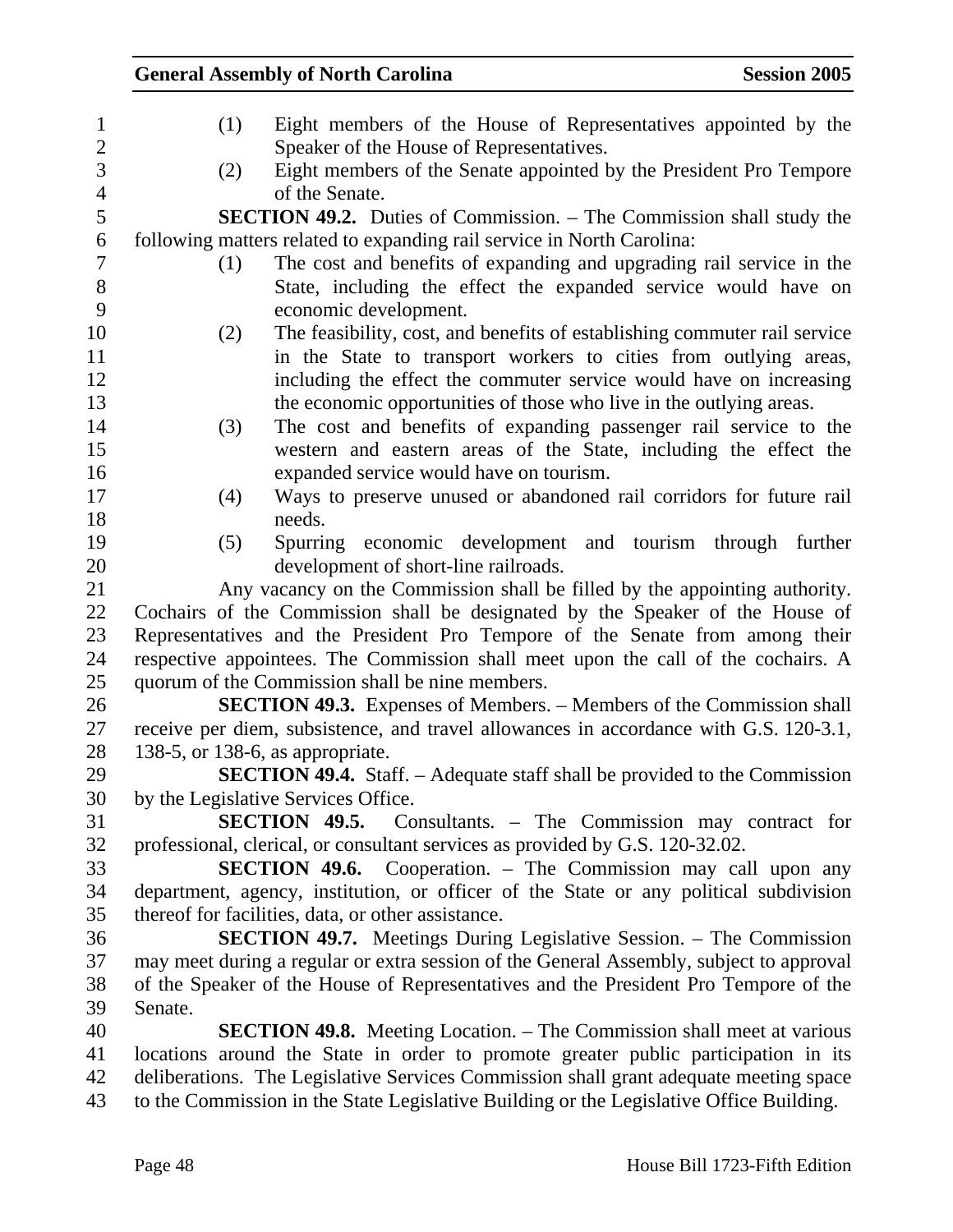1 **SECTION 49.9.** Report. – The Commission shall make a final report of its 2 findings and recommendations to the 2007 General Assembly. Upon the filing of its 3 final report, the Commission shall terminate. 4 **SECTION 49.10.** Appropriation. – Of the funds appropriated to the General 5 Assembly, the Legislative Services Commission shall allocate funds for the expenses of 6 the Commission. 7 8 **PART L. LEGISLATIVE STUDY COMMISSION ON THE BUDGET OF THE**  9 **DEPARTMENT OF PUBLIC INSTRUCTION**  10 11 **SECTION 50.1.** There is created the Legislative Study Commission on the 12 Budget of the Department of Public Instruction. The purpose of the Commission is to 13 perform a zero-based budget review of the Department of Public Instruction. 14 **SECTION 50.2.** The Commission shall consist of five members of the 15 House of Representatives appointed by the Speaker of the House of Representatives and 16 five members of the Senate appointed by the President Pro Tempore of the Senate. 17 The Speaker of the House of Representatives shall designate one 18 Representative as cochair, and the President Pro Tempore shall designate one Senator as 19 cochair. Vacancies on the Commission shall be filled by the same appointing authority 20 as made the initial appointment. 21 **SECTION 50.3.** In performing a zero-based budget review of the 22 Department of Public Instruction, the Commission shall include all of the following: 23 (1) Consider the mission and goals of the Department, as set out in statutes 24 and in the rules, policies, and practices of the Department. 25 (2) Evaluate the mission and goals of the Department in view of the 26 Leandro decision, the No Child Left Behind Act of 2001, the academic 27 performance of students in the public schools, and the needs of the 28 State and its citizens, and propose any necessary revisions. 29 (3) Evaluate the efficiency and effectiveness of the Department of Public 30 Instruction in furthering the missions and goals of the Department, 31 including any proposed revisions. This evaluation shall include (i) the 32 role of the Department of Public Instruction, its administrative 33 structure, organization, and its statutory powers and duties; (ii) the role 34 of the State Board of Education as the head of the Department of 35 Public Instruction, its composition, organization, and constitutional 36 and statutory powers and duties; and (iii) the role of the State 37 Superintendent as secretary and chief administrative officer of the 38 State Board, the State Superintendent's selection, and the State 39 Superintendent's constitutional and statutory powers and duties. 40 (4) Evaluate each program within the Department to determine (i) whether 41 and to what extent it is required by State or federal law; (ii) what 42 extent it achieves the mission and goals of the Department; and (iii) 43 whether there are alternative ways to achieve the mission and goals of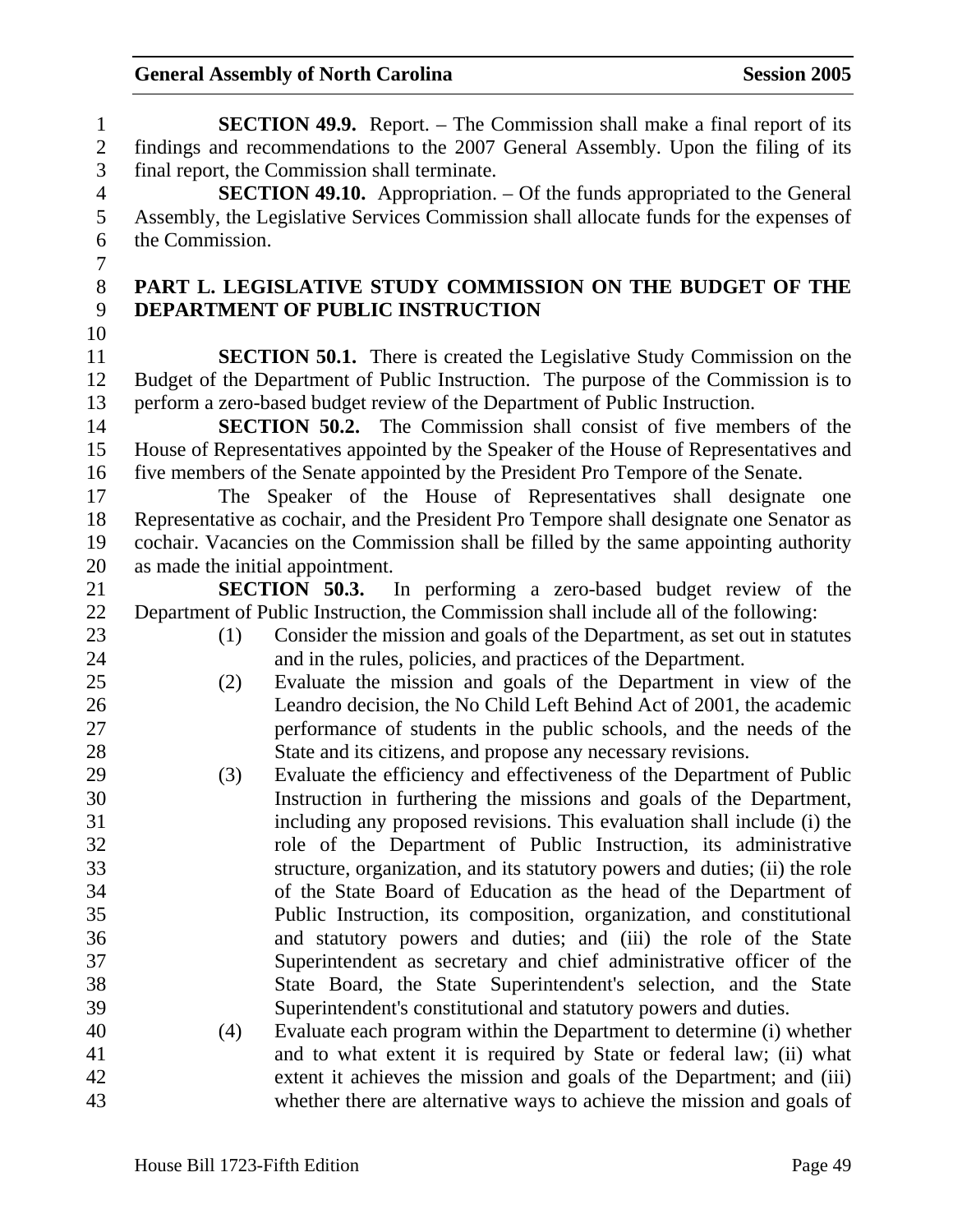| the Department, including proposed revisions, in a more efficient and |
|-----------------------------------------------------------------------|
| effective manner.                                                     |

- 3 (5) Assess the activities performed in each program, the major benefits 4 provided by the program, the current cost and staffing levels for the 5 program, the rationale for the cost and staffing levels, and the 6 administrative and other overhead costs of the program.<br>
(6) Determine the level of funding and staff necessary to
- 

7 (6) Determine the level of funding and staff necessary to accomplish the 8 goals and missions of the Department, including proposed revisions, 9 without regard to past levels of funding.

10 **SECTION 50.4.** The Commission, while in the discharge of its official 11 duties, may exercise all powers provided for under G.S. 120-19 and G.S. 120-19.1 12 through G.S. 120-19.4. The Commission may meet at any time upon the joint call of the 13 cochairs. The Commission may meet in the Legislative Building or the Legislative 14 Office Building. The Legislative Services Commission, through the Legislative Services 15 Officer, shall assign professional staff to assist the Commission in its work. The House 16 of Representatives' and the Senate's Directors of Legislative Assistants shall assign 17 clerical staff to the Commission, and the expenses relating to the clerical employees 18 shall be borne by the Commission. The Commission may contract for professional, 19 clerical, or consultant services as provided by G.S. 120-32.02. If the Commission hires a 20 consultant, the consultant shall not be a State employee or a person currently under 21 contract with the State to provide services. All State departments and agencies and local 22 governments and their subdivisions shall furnish the Commission with any information 23 in their possession or available to them. The Legislative Services Commission, through 24 the Legislative Services Officer, shall assign professional staff to assist the Commission 25 in its work. The House of Representatives' and the Senate's Director of Legislative 26 Assistants shall assign clerical staff to the Commission, and the expenses relating to the 27 clerical employees shall be borne by the Commission.

28 **SECTION 50.5.** The Commission shall report the results of its study and its 29 recommendations to the 2007 General Assembly upon its convening. The Commission 30 shall terminate upon filing its final report or upon the convening of the 2007 General 31 Assembly, whichever is earlier.

32 **SECTION 50.6.** Of the funds appropriated to the General Assembly, the 33 Legislative Services Commission shall allocate funds for the expenses of the 34 Commission established by this Part.

- 35
- 

### 36 **PART LI. STATE BOARD OF EDUCATION STUDY OF PUBLIC SCHOOL**  37 **PERSONNEL COMMUNICATION CONCERNING DISABILITIES**

38

39 **SECTION 51.** The State Board of Education, in cooperation with Division 40 TEACCH and the North Carolina Justice Academy, shall study training for public 41 school personnel designed to facilitate, when needed, effective communication and 42 transfer of information about students with autism and other disabilities between school 43 personnel and school resource officers. The State Board shall report its findings and 44 recommendations to the 2007 General Assembly on or before March 31, 2007.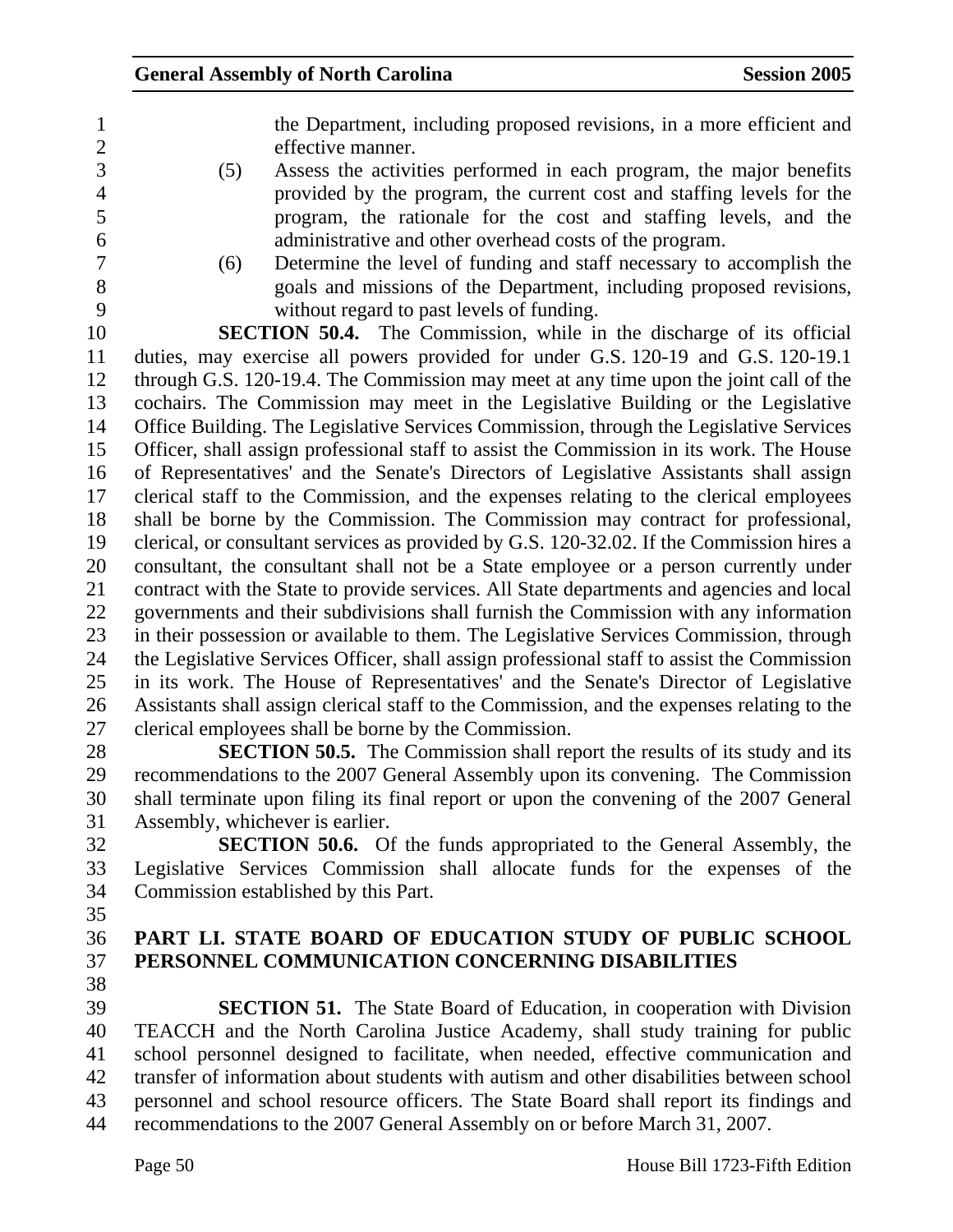| $\mathbf{1}$   |                 |                                                                                         |
|----------------|-----------------|-----------------------------------------------------------------------------------------|
| $\overline{2}$ |                 | PART LII. DOROTHEA DIX HOSPITAL PROPERTY STUDY COMMISSION                               |
| 3              | <b>EXPANDED</b> |                                                                                         |
| $\overline{4}$ |                 |                                                                                         |
| 5              |                 | <b>SECTION 52.</b> Section 3.4.(b) of S.L. 2003-314 reads as rewritten:                 |
| 6              |                 | "SECTION 3.4.(b) Creation and Membership. - The Dorothea Dix Hospital                   |
| $\overline{7}$ |                 | Property Study Commission is created. The Commission shall consist of nine 11           |
| 8              |                 | members, four-five appointed by the President Pro Tempore of the Senate and four-five   |
| 9              |                 | appointed by the Speaker of the House of Representatives. The Secretary of Health and   |
| 10             |                 | Human Services shall serve as an ex officio member of the Commission."                  |
| 11             |                 |                                                                                         |
| 12             | PART LIII.      | <b>JOINT LEGISLATIVE</b><br><b>STUDY</b><br><b>COMMITTEE</b><br><b>SEX</b><br><b>ON</b> |
| 13             | <b>OFFENDER</b> | <b>REGISTRATION AND</b><br><b>INTERNET</b><br><b>CRIMES</b><br><b>AGAINST</b>           |
| 14             | <b>CHILDREN</b> |                                                                                         |
| 15             |                 |                                                                                         |
| 16             |                 | <b>SECTION 53.1.</b> There is established a Joint Legislative Study Committee           |
| 17             |                 | on Sex Offender Registration and Internet Crimes Against Children.                      |
| 18             |                 | <b>SECTION 53.2.</b> The Study Committee shall consist of 18 members, nine              |
| 19             |                 | members appointed by the Speaker of the House of Representatives and nine members       |
| 20             |                 | appointed by the President Pro Tempore of the Senate.                                   |
| 21             |                 | <b>SECTION 53.3.</b> The Study Committee shall study sex offender registration          |
| 22             |                 | laws and internet crimes against children. In connection with this study, the Committee |
| 23             | shall:          |                                                                                         |
| 24             | (1)             | Review the list of offenses for which registration is required in North                 |
| 25             |                 | Carolina and determine whether offenses should be added or deleted                      |
| 26             |                 | from the registration requirement.                                                      |
| 27             | (2)             | Consider increasing or decreasing the amount of time a person should                    |
| 28             |                 | remain on the registry.                                                                 |
| 29             | (3)             | Examine the procedures for termination of the registration                              |
| 30             |                 | requirement.                                                                            |
| 31             | (4)             | Consider the ways to improve the verification of the registration                       |
| 32             |                 | requirement.                                                                            |
| 33             | (5)             | Evaluate whether law enforcement should have an affirmative duty to                     |
| 34             |                 | notify residents, schools, or other interested parties that a sex offender              |
| 35             |                 | lives in the neighborhood.                                                              |
| 36             | (6)             | Identify methods that can be used to track sex offender locations,                      |
| 37             |                 | including the use of GPS devices to monitor sex offenders, even after                   |
| 38             |                 | they have served their sentences.                                                       |
| 39             | (7)             | Study the use of registration fees.                                                     |
| 40             | (8)             | Consider prohibiting sex offenders from working in jobs that involve                    |
| 41             |                 | direct contact with children.                                                           |
| 42             | (9)             | Evaluate proposals that require sex offenders to stay a certain distance                |
| 43             |                 | from schools and day care centers.                                                      |
|                |                 |                                                                                         |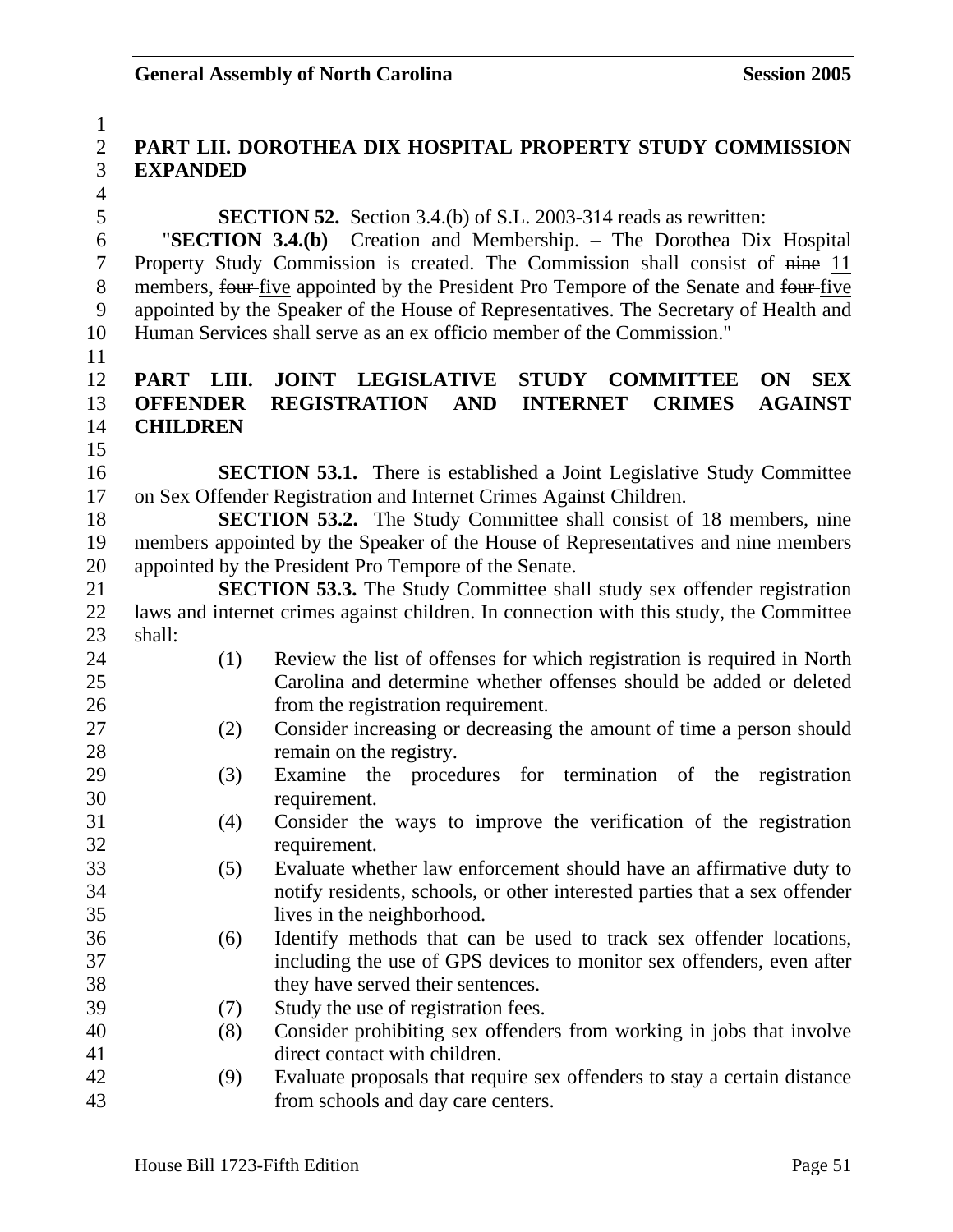| $\mathbf{1}$                     | (10)                                                                                       | Compare sex offender laws in North Carolina with the laws of other                                                                |  |
|----------------------------------|--------------------------------------------------------------------------------------------|-----------------------------------------------------------------------------------------------------------------------------------|--|
| $\overline{2}$<br>$\overline{3}$ |                                                                                            | states.                                                                                                                           |  |
|                                  | (11)                                                                                       | Review the criminal statutes and sentencing guidelines in North                                                                   |  |
| $\overline{4}$<br>5              |                                                                                            | Carolina relating to the production, distribution, and possession of                                                              |  |
| 6                                |                                                                                            | child pornography and determine how they can be strengthened and                                                                  |  |
| $\overline{7}$                   |                                                                                            | improved.                                                                                                                         |  |
| $8\,$                            | (12)                                                                                       | Review the criminal statutes and sentencing guidelines in North<br>Carolina relating to enticement of children through the use of |  |
| 9                                |                                                                                            | computers or the Internet.                                                                                                        |  |
| 10                               | (13)                                                                                       | Examine the current prosecution and sentencing of child pornography                                                               |  |
| 11                               |                                                                                            | and other Internet crimes against children.                                                                                       |  |
| 12                               | (14)                                                                                       | Evaluate law enforcement practices, capacity, training, and workload                                                              |  |
| 13                               |                                                                                            | for combating child pornography and other Internet crimes against                                                                 |  |
| 14                               |                                                                                            | children.                                                                                                                         |  |
| 15                               | (15)                                                                                       | Investigate ways to increase the use of asset forfeiture in child                                                                 |  |
| 16                               |                                                                                            | pornography distribution and production cases.                                                                                    |  |
| 17                               | (16)                                                                                       | Review best practices federally and in other states regarding Internet                                                            |  |
| 18                               |                                                                                            | crimes against children.                                                                                                          |  |
| 19                               |                                                                                            | <b>SECTION 53.4.</b> Members of the Committee shall receive per diem,                                                             |  |
| 20                               |                                                                                            | subsistence, and travel allowances in accordance with G.S. 120-3.1, 138-5, or 138-6, as                                           |  |
| 21                               | appropriate.                                                                               |                                                                                                                                   |  |
| 22                               |                                                                                            | <b>SECTION 53.5.</b> Subject to the approval of the Legislative Services                                                          |  |
| 23                               |                                                                                            | Commission, the Committee may meet in the State Legislative Building or the                                                       |  |
| 24                               | Legislative Office Building. The Legislative Services Commission, through the              |                                                                                                                                   |  |
| 25                               | Legislative Services Officer, shall assign professional staff to assist in the work of the |                                                                                                                                   |  |
| 26                               | Commission. The House of Representatives' and the Senate's Directors of Legislative        |                                                                                                                                   |  |
| 27                               | Assistants shall assign clerical staff to the Committee, and the expenses relating to the  |                                                                                                                                   |  |
| 28                               | clerical employees shall be borne by the Committee. The Committee, while in the            |                                                                                                                                   |  |
| 29                               | discharge of its official duties, may exercise all the powers provided under the           |                                                                                                                                   |  |
| 30                               | provisions of G.S. 120-19 and G.S. 120-19.1 through G.S. 120-19.4, including the           |                                                                                                                                   |  |
| 31                               |                                                                                            | power to request all officers, agents, agencies, and departments of the State to provide                                          |  |
| 32                               |                                                                                            | any information, data, or documents within their possession, ascertainable from their                                             |  |
| 33                               |                                                                                            | records, or otherwise available to them and the power to subpoena witnesses. The                                                  |  |
| 34                               |                                                                                            | appointing authority shall fill vacancies.                                                                                        |  |
| 35                               |                                                                                            | <b>SECTION 53.6.</b> Of the funds appropriated to the General Assembly, the                                                       |  |
| 36                               |                                                                                            | Legislative Services Commission shall allocate funds for the expenses of the Committee                                            |  |
| 37                               | established by this Part.                                                                  |                                                                                                                                   |  |
| 38                               |                                                                                            | <b>SECTION 53.7.</b> The Committee shall make a final report to the 2007                                                          |  |
| 39                               |                                                                                            | General Assembly upon its convening, and shall terminate upon the earlier of the filing                                           |  |
| 40                               |                                                                                            | of its final report or the convening of the 2007 General Assembly.                                                                |  |
| 41                               |                                                                                            |                                                                                                                                   |  |
| 42<br>43                         |                                                                                            | PART LVIV. JOINT LEGISLATIVE CORRECTIONS, CRIME CONTROL,<br>AND JUVENILE JUSTICE OVERSIGHT COMMITTEE                              |  |
| 44                               |                                                                                            |                                                                                                                                   |  |
|                                  |                                                                                            |                                                                                                                                   |  |
|                                  | Page 52                                                                                    | House Bill 1723-Fifth Edition                                                                                                     |  |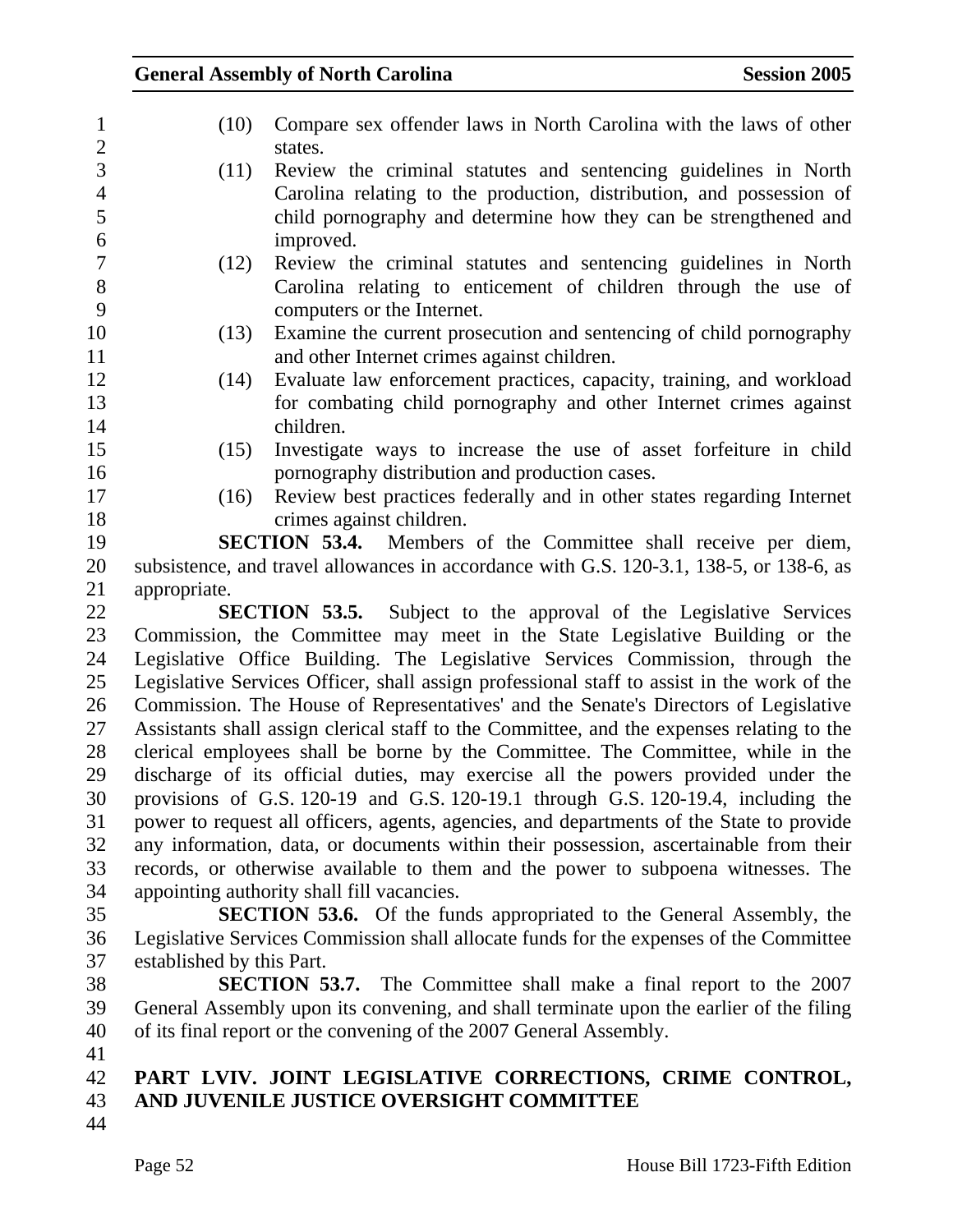| $\mathbf{1}$   |                                                                                          |                                                                                       | <b>SECTION 54.1.</b> The Joint Legislative Corrections, Crime Control, and               |  |
|----------------|------------------------------------------------------------------------------------------|---------------------------------------------------------------------------------------|------------------------------------------------------------------------------------------|--|
| $\overline{2}$ | Juvenile Justice Oversight Committee may study the topics listed in this Part and report |                                                                                       |                                                                                          |  |
| 3              |                                                                                          | its findings, together with any recommended legislation, to the 2007 General Assembly |                                                                                          |  |
| $\overline{4}$ | upon its convening.                                                                      |                                                                                       |                                                                                          |  |
| 5              |                                                                                          |                                                                                       | <b>SECTION 54.2.</b> Expungement for Non-Violent Felons (H.B. 1084 –                     |  |
| 6              |                                                                                          |                                                                                       | Bordsen) – The Committee may study issues related to expungement for non-violent         |  |
| $\overline{7}$ | felons.                                                                                  |                                                                                       |                                                                                          |  |
| $8\,$          |                                                                                          |                                                                                       |                                                                                          |  |
| 9              |                                                                                          |                                                                                       | PART LV. BENEFICIAL USES OF INDUSTRIAL HEMP (S.B. 1572 – Bingham                         |  |
| 10             | and Kinnaird)                                                                            |                                                                                       |                                                                                          |  |
| 11             |                                                                                          |                                                                                       |                                                                                          |  |
| 12             |                                                                                          |                                                                                       | <b>SECTION 55.1.</b> There is established a Study Commission on the Beneficial           |  |
| 13             | Uses of Industrial Hemp.                                                                 |                                                                                       |                                                                                          |  |
| 14             |                                                                                          |                                                                                       | <b>SECTION 55.2.</b> The Commission shall be composed of 15 members as                   |  |
| 15             | follows:                                                                                 |                                                                                       |                                                                                          |  |
| 16             |                                                                                          | (1)                                                                                   | Two members of the Senate appointed by the President Pro Tempore                         |  |
| 17             |                                                                                          |                                                                                       | of the Senate.                                                                           |  |
| 18             |                                                                                          | (2)                                                                                   | Two members of the House of Representatives appointed by the                             |  |
| 19             |                                                                                          |                                                                                       | Speaker of the House of Representatives.                                                 |  |
| 20             |                                                                                          | (3)                                                                                   | Two members appointed by the Governor.                                                   |  |
| 21             |                                                                                          | (4)                                                                                   | The Chair of the Agriculture Committee of the House<br>of                                |  |
| 22             |                                                                                          |                                                                                       | Representatives.                                                                         |  |
| 23             |                                                                                          | (5)                                                                                   | The Chair of the Agriculture, Environment, and Natural Resources                         |  |
| 24             |                                                                                          |                                                                                       | Committee of the Senate.                                                                 |  |
| 25             |                                                                                          | (6)                                                                                   | The Commissioner of Agriculture or the Commissioner's designee.                          |  |
| 26             |                                                                                          | (7)                                                                                   | The Secretary of Commerce or the Secretary's designee.                                   |  |
| 27             |                                                                                          | (8)                                                                                   | The President of the North Carolina Farm Bureau Federation, Inc., or                     |  |
| 28             |                                                                                          |                                                                                       | the President's designee.                                                                |  |
| 29             |                                                                                          | (9)                                                                                   | The Dean of the Kenan-Flagler Business School at the University of                       |  |
| 30             |                                                                                          |                                                                                       | North Carolina at Chapel Hill or the Dean's designee.                                    |  |
| 31             |                                                                                          | (10)                                                                                  | The Dean of The Fuqua School of Business at Duke University or the                       |  |
| 32             |                                                                                          |                                                                                       | Dean's designee.                                                                         |  |
| 33             |                                                                                          | (11)                                                                                  | The Dean of the College of Agriculture and Life Sciences at North                        |  |
| 34             |                                                                                          |                                                                                       | Carolina State University or the Dean's designee.                                        |  |
| 35             |                                                                                          | (12)                                                                                  | The Dean of the School of Agriculture and Environmental Sciences at                      |  |
| 36             |                                                                                          |                                                                                       | North Carolina Agricultural and Technical State University or the                        |  |
| 37             |                                                                                          |                                                                                       | Dean's designee.                                                                         |  |
| 38             |                                                                                          |                                                                                       | Any vacancy on the Commission shall be filled by the appointing authority.               |  |
| 39             |                                                                                          |                                                                                       | Cochairs of the Commission shall be designated by the President Pro Tempore of the       |  |
| 40             |                                                                                          |                                                                                       | Senate and the Speaker of the House of Representatives from among their respective       |  |
| 41             |                                                                                          |                                                                                       | appointees. The Commission shall meet upon the call of the cochairs. A quorum of the     |  |
| 42             |                                                                                          |                                                                                       | Commission shall consist of eight members.                                               |  |
| 43             |                                                                                          |                                                                                       | <b>SECTION 55.3.</b> The Commission shall study the many beneficial industrial           |  |
| 44             |                                                                                          |                                                                                       | uses of industrial hemp, including the use of industrial hemp oil as an alternative fuel |  |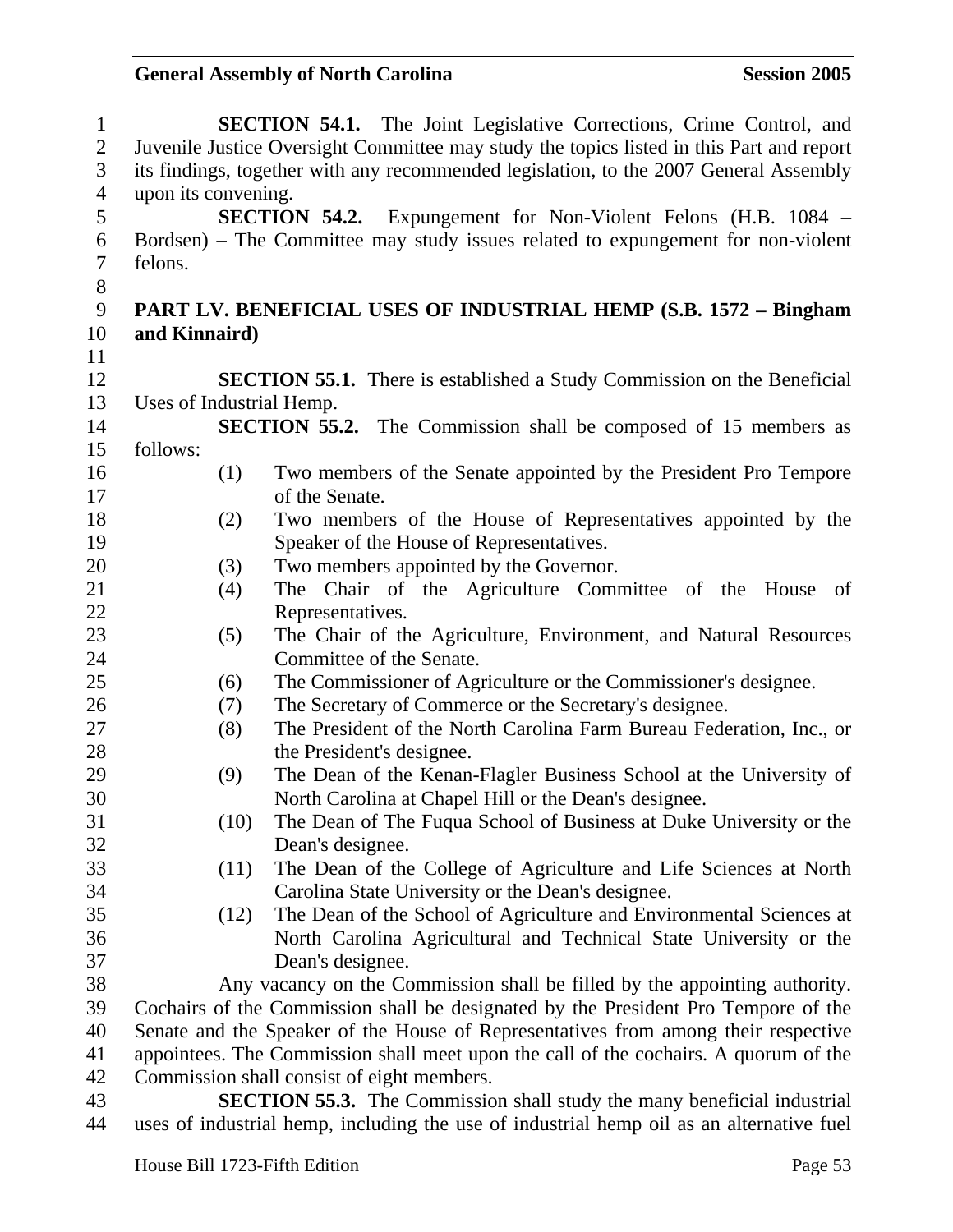1 and the use of industrial hemp fiber in construction and paper products. The 2 Commission shall examine the economic opportunities industrial hemp provides to the 3 State and consider the desirability and feasibility of authorizing industrial hemp 4 cultivation and production as a farm product in North Carolina. In addition, the study 5 shall include the following: 6 (1) A review of current scientific and business literature on the many uses 7 of industrial hemp, including the uses of industrial hemp oil as an 8 alternative fuel and motor oil; the uses of omega-3 rich industrial hemp 9 seed and industrial hemp oil in snack foods, body care products, and 10 food supplements; the uses of industrial hemp fibers as raw materials 11 for construction and paper products and for fabric; and the uses of 12 industrial hemp in the manufacture of recyclable car parts. 13 (2) A review of scientific literature on the different types of hemp and 14 how industrial hemp differs from hemp that is the illegal substance 15 marijuana. 16 (3) A review of current economic literature on the economic benefits of, 17 and the economic markets for, the products made using industrial 18 hemp. 19 (4) A review of actions taken by the federal government and actions by 20 other states to produce industrial hemp for industrial uses. 21 (5) An evaluation of the economic opportunities for the State that may 22 result from producing industrial hemp as a farm product and 23 manufacturing industrial hemp products. 24 (6) Any other issues the Commission deems relevant. 25 **SECTION 55.4.** Members of the Commission shall receive per diem, 26 subsistence, and travel allowances in accordance with G.S. 120-3.1, 138-5, or 138-6, as 27 appropriate. Upon the prior approval of the Legislative Services Commission, the 28 Legislative Services Officer shall assign professional staff to the Commission to aid in 29 its work. The Commission may contract for professional, clerical, or consultant services 30 as provided by G.S. 120-32.02. The Commission may meet during a regular or extra 31 session of the General Assembly, subject to approval of the President Pro Tempore of 32 the Senate and the Speaker of the House of Representatives. Subject to the approval of 33 the Legislative Services Commission, the Commission may meet in the Legislative 34 Building or the Legislative Office Building. The Commission, while in the discharge of 35 its official duties, may exercise all the powers provided under the provisions of 36 G.S. 120-19 and G.S. 120-19.1 through G.S. 120-19.4, including the power to request 37 all officers, agents, agencies, and departments of the State to provide any information, 38 data, or documents within their possession, ascertainable from their records, or 39 otherwise available to them and the power to subpoena witnesses. 40 **SECTION 55.5.** The Commission shall make its findings and 41 recommendations in a final report to the 2007 General Assembly and the Environmental

42 Review Commission by December 1, 2006. The Comission shall terminate upon the 43 filing of its final report.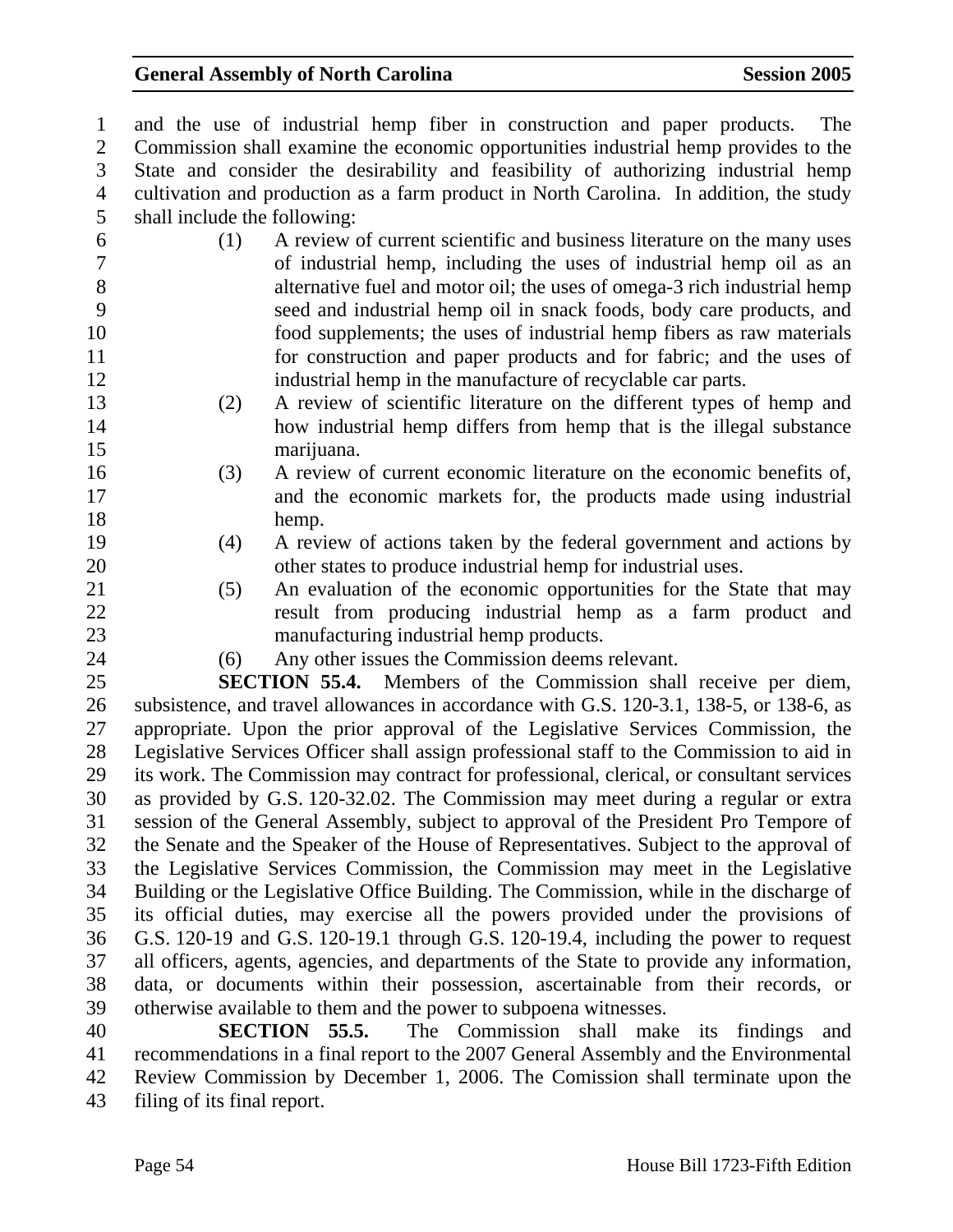| $\mathbf{1}$   | <b>SECTION 55.6.</b> From funds appropriated to the General Assembly, the                 |
|----------------|-------------------------------------------------------------------------------------------|
| $\overline{2}$ | Legislative Services Commission shall allocate funds for the purpose of conducting the    |
| $\mathfrak{Z}$ | study provided for in this Part.                                                          |
| $\overline{4}$ |                                                                                           |
| 5              | PART LVI. STUDY COMMISSION ON DAY CARE AND RELATED                                        |
| 6              | PROGRAMS (S.B. 1827 – Jenkins)                                                            |
| $\tau$         |                                                                                           |
| $8\,$          | <b>SECTION 56.1.</b> There is created the Legislative Study Commission on Day             |
| 9              | Care and Related Programs.                                                                |
| 10             | <b>SECTION 56.2.</b> The Commission shall consist of 12 members appointed as              |
| 11             | follows:                                                                                  |
| 12             | (1)<br>Four members of the Senate appointed by the President Pro Tempore                  |
| 13             | of the Senate.                                                                            |
| 14             | Four members of the House of Representatives appointed by the<br>(2)                      |
| 15             | Speaker of the House of Representatives.                                                  |
| 16             | Two members of the general public appointed by the President Pro<br>(3)                   |
| 17             | Tempore of the Senate.                                                                    |
| 18             | Two members of the general public appointed by the Speaker of the<br>(4)                  |
| 19             | House of Representatives.                                                                 |
| 20             | Any vacancy on the Commission shall be filled by the appointing authority.                |
| 21             | Cochairs of the Commission shall be designated by the President Pro Tempore of the        |
| 22             | Senate and the Speaker of the House of Representatives from among their respective        |
| 23             | appointees. The Commission shall meet upon the call of the cochairs.                      |
| 24             | <b>SECTION 56.3.</b> The Commission shall study all of the following:                     |
| 25             | Assess the shortfalls and benefits of the various day care and related<br>(1)             |
| 26             | programs.                                                                                 |
| 27             | Consider needed adjustments, and possible program consolidations,<br>(2)                  |
| 28             | and the necessary reprioritization of funds to realize the maximum                        |
| 29             | benefit to the State's children and families.                                             |
| 30             | Consider how day care and related programs affect economic<br>(3)                         |
| 31             | development today and in the future.                                                      |
| 32             | Review any other matter that the Commission finds relevant to its<br>(4)                  |
| 33             | charge.                                                                                   |
| 34             | <b>SECTION 56.4.</b> Members of the Commission shall receive per diem,                    |
| 35             | subsistence, and travel allowances in accordance with G.S. 120-3.1, 138-5, or 138-6, as   |
| 36             | appropriate. Upon the prior approval of the Legislative Services Commission, the          |
| 37             | Legislative Services Officer shall assign professional and clerical staff to the          |
| 38             | Commission to aid in its work. The Commission may contract for professional, clerical,    |
| 39             | or consultant services as provided by G.S. 120-32.02. The Commission may meet             |
| 40             | during a regular or extra session of the General Assembly, subject to approval of the     |
| 41             | President Pro Tempore of the Senate and the Speaker of the House of Representatives.      |
| 42             | Subject to the approval of the Legislative Services Commission, the Commission may        |
| 43             | meet in the Legislative Building or the Legislative Office Building. The Commission,      |
| 44             | while in the discharge of its official duties, may exercise all the powers provided under |